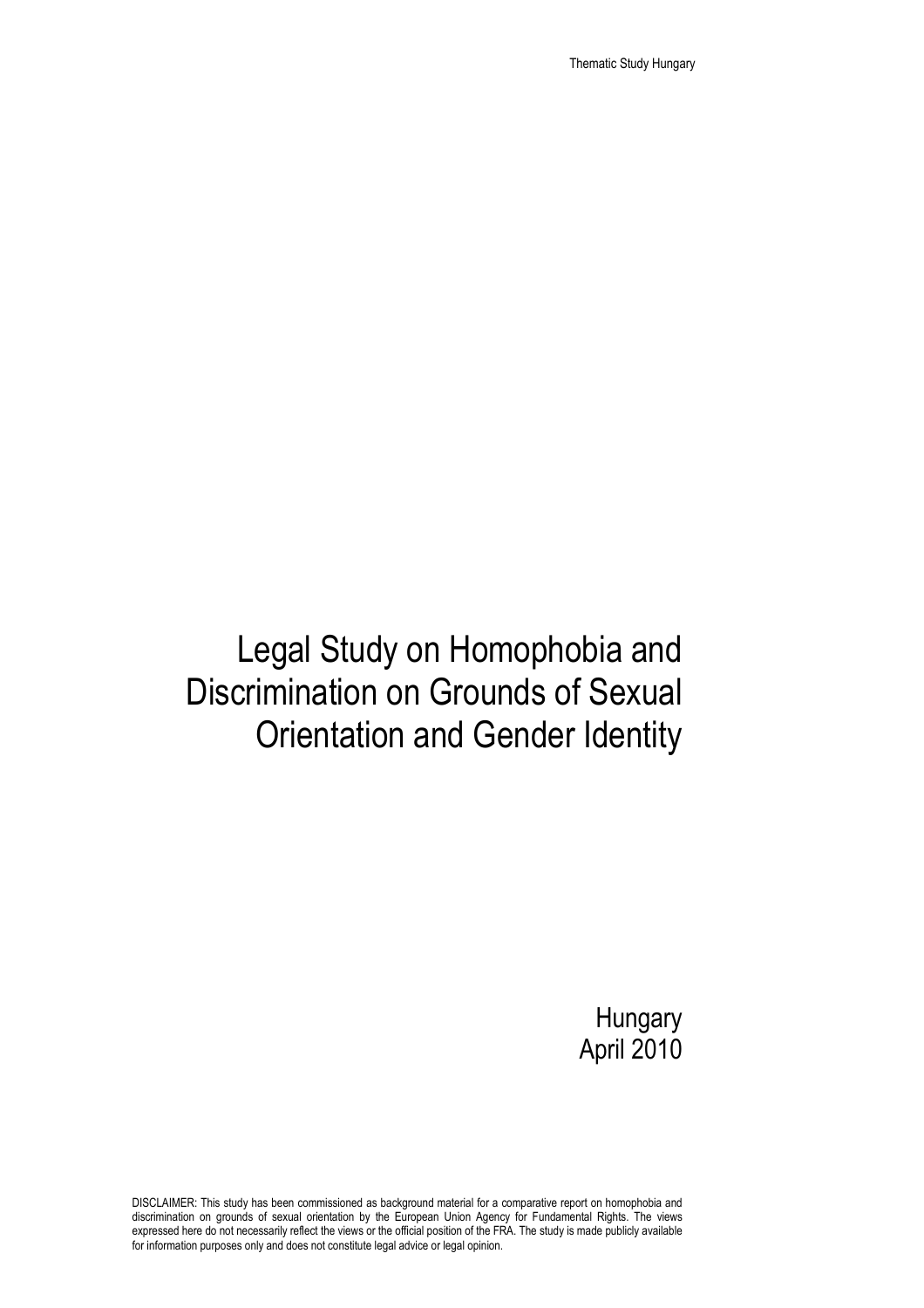# Contents

| A. |         | Implementation of Employment Directive 2000/78/EC10                         |  |
|----|---------|-----------------------------------------------------------------------------|--|
|    | A.1.    |                                                                             |  |
|    | A.2.    |                                                                             |  |
|    | A.3.    |                                                                             |  |
|    | A.4.    | Art 9/2 of the Employment Directive 2000/78/EC17                            |  |
|    | A.5.    |                                                                             |  |
| В. |         |                                                                             |  |
|    | B.1.    |                                                                             |  |
|    | B.2.    | Third country LGBT partners of EU citizens  Error! Bookmark<br>not defined. |  |
|    | B.3.    |                                                                             |  |
| C. |         |                                                                             |  |
|    | C.1.    | Persecution of LGBT persons as ground for asylum24                          |  |
|    | C.2.    |                                                                             |  |
|    | C.3.    |                                                                             |  |
| D. |         |                                                                             |  |
|    | D.1.    |                                                                             |  |
| Е. |         |                                                                             |  |
|    | E.1.    |                                                                             |  |
| F. |         |                                                                             |  |
|    | F.1.    |                                                                             |  |
|    | F.2.    |                                                                             |  |
|    | F.3.    |                                                                             |  |
| G. |         |                                                                             |  |
|    | $G.1$ . |                                                                             |  |
| H. |         |                                                                             |  |
|    | H.1.    |                                                                             |  |
|    | H.2.    |                                                                             |  |
|    | H.3.    | Other                                                                       |  |
| I. |         |                                                                             |  |
|    |         |                                                                             |  |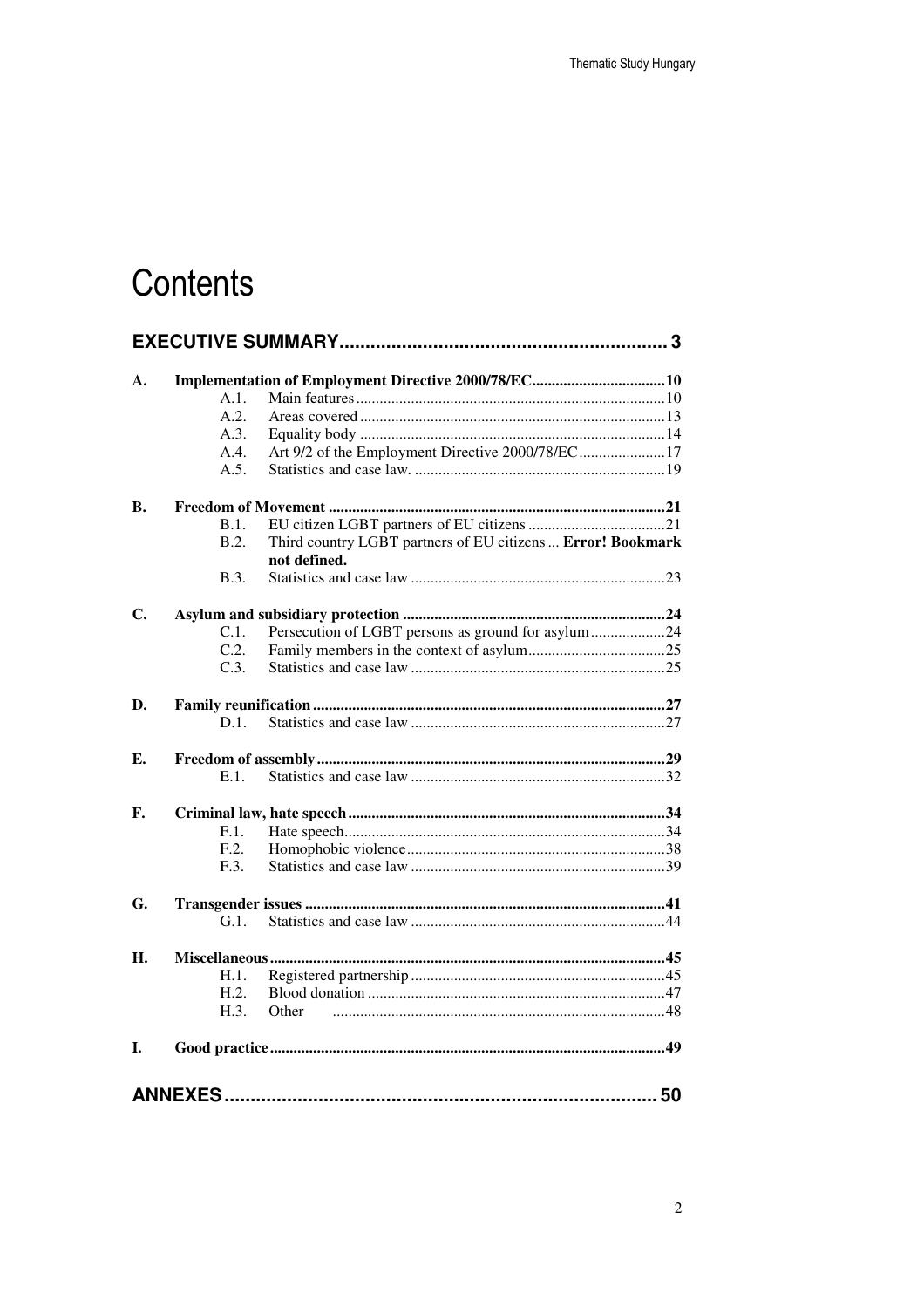### Executive summary

### Implementation of Employment Directive 2000/78/EC

Hungary transposed Directive 2000/78/EC by adopting a comprehensive antidiscrimination code, Act No. 125 of 2003 on Equal Treatment and the Promotion of Equal Opportunities (ETA), which came into force on 27.01.2004.

ETA defines sexual orientation as one of the numerous protected grounds and defines both direct and indirect discrimination. These definitions are greatly though not fully based on the concepts used by the EU Equality Directives. Harassment, instruction to discriminate and victimisation are also defined and outlawed in the Hungarian system.

ETA covers both employment and all aspects of education, thus in relation to sexual orientation as a protected ground and the field where protection is provided (different aspects of employment and vocational training) Hungarian law is mostly in conformity with the Employment Directive.

However, conformity is not complete, as exceptions provided by ETA in relation to employment by religious organisations are not fully in line with the Directive's provisions, being more lenient, not containing the requirement of a legitimate aim and allowing differentiation not only on the basis of the individual's religion but also on his/her sexual orientation.

There are numerous fora victims of discrimination may turn to in Hungary. At the centre of the system is the Equal Treatment Authority operating since 01.02.2005. This is an administrative organ functioning under the supervision of the Government with the power to act against any discriminatory act irrespective of the ground of discrimination (sex, race, age, sexual orientation, etc.) or the field concerned (employment, education, access to goods, etc.). Beyond the requirements under Article 13 of the Race Equality Directive, the Authority is vested with the right to impose severe sanctions on persons and entities violating the obligation of equal treatment.

Parallel to the operation of the Authority, organs that had played a role in combating discrimination before also continue to act in the field. Labour court procedures continue to be available for victims, and labour inspectorates have also kept their power to act against instances of discrimination. Victims are free to forum shop. The Ombudsmen have also retained their power to investigate cases of discrimination.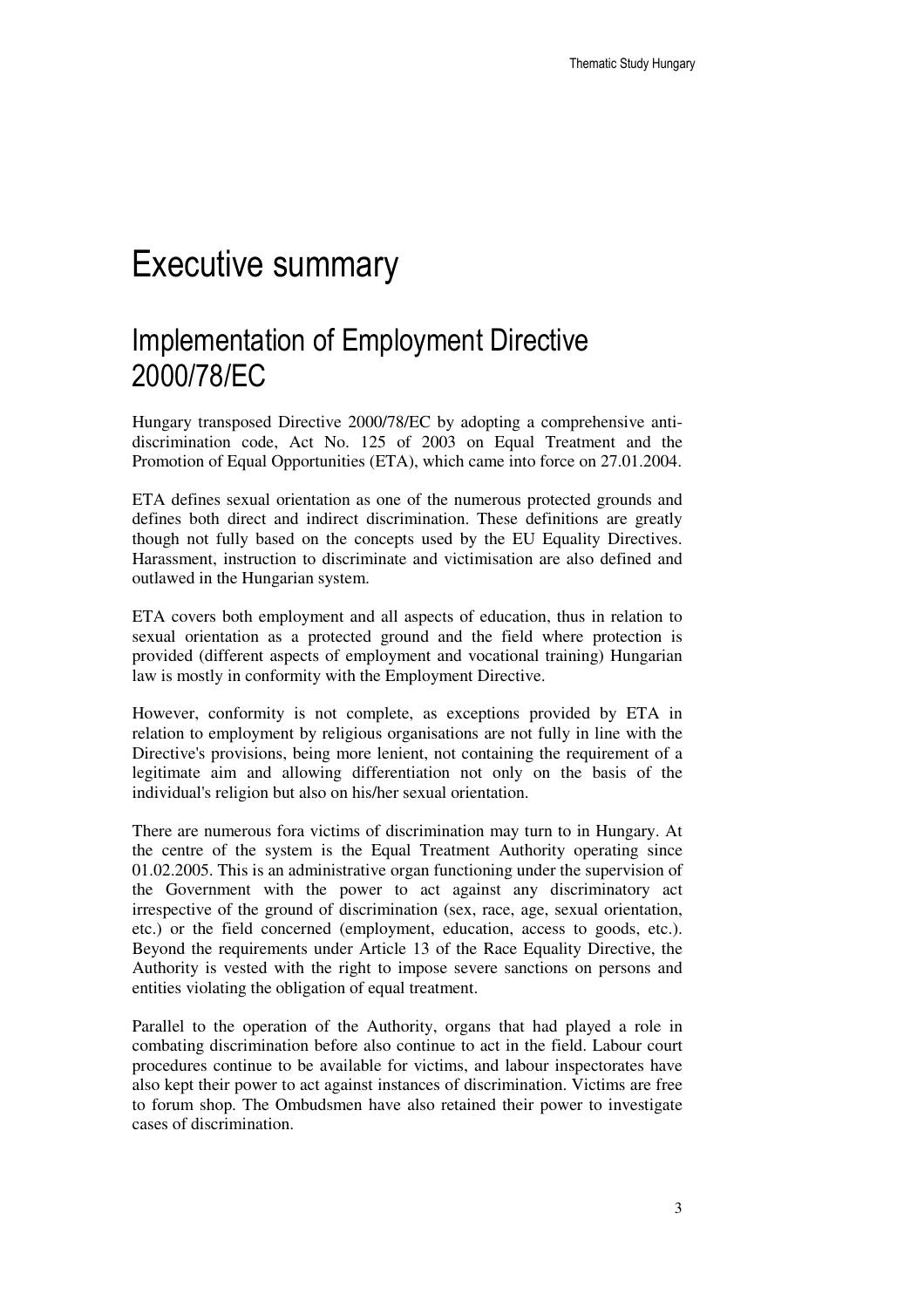A major novelty introduced by the ETA is the possibility of associations and other entities with a legitimate interest in ensuring compliance with the obligation of equal treatment to engage in judicial and administrative proceedings on behalf or in support of complainants. Another important innovation is the standing of representative organisations in *actio popularis* claims. ETA provides that, if the principle of equal treatment is violated or there is an imminent danger thereof, an action against the violation of civil rights or a labour lawsuit may be brought by any representative organisation, provided that the violation of the principle of equal treatment or the direct danger thereof is based on a characteristic that is an essential feature of the individual, and the violation affects a larger group of persons that cannot be determined accurately. A representative organization may – if the above conditions prevail – also choose to complain to the Equal Treatment Authority.

#### Freedom of movement

Hungarian legislation has transposed relevant community law concerning the right to free movement. Since July 2007, EU citizens, their accompanying or joining family members have had the right to legally stay in Hungary for a maximum period of 90 days without prior notice or administrative measures.

Third country nationals who are married to a Hungarian or EU citizen can enjoy freedom of movement in Hungary since spouses are explicitly mentioned in the relevant legal regulations as family members.

As a consequence of Article 3 of the new Act on Registered Partnerships, a third country national who entered into a registered partnership under the Hungarian Act theoretically falls into the category of 'family member' and should enjoy freedom of movement in Hungary. However, this possibility has not been tested in practice yet.

Entry and residence rights of registered partners are the same for married couples and registered partners, for the purposes of both Act No. 1 of 2007 on the free movement of persons and Act No. 2 of 2007 on the admission and residence of third-country nationals. There have been cases when registered partnerships concluded abroad were registered in Hungary as well.

As a result of the Hungarian regulations, a third country national who has lived together in the same household with a Hungarian or EU citizen can enjoy the freedom of movement in Hungary.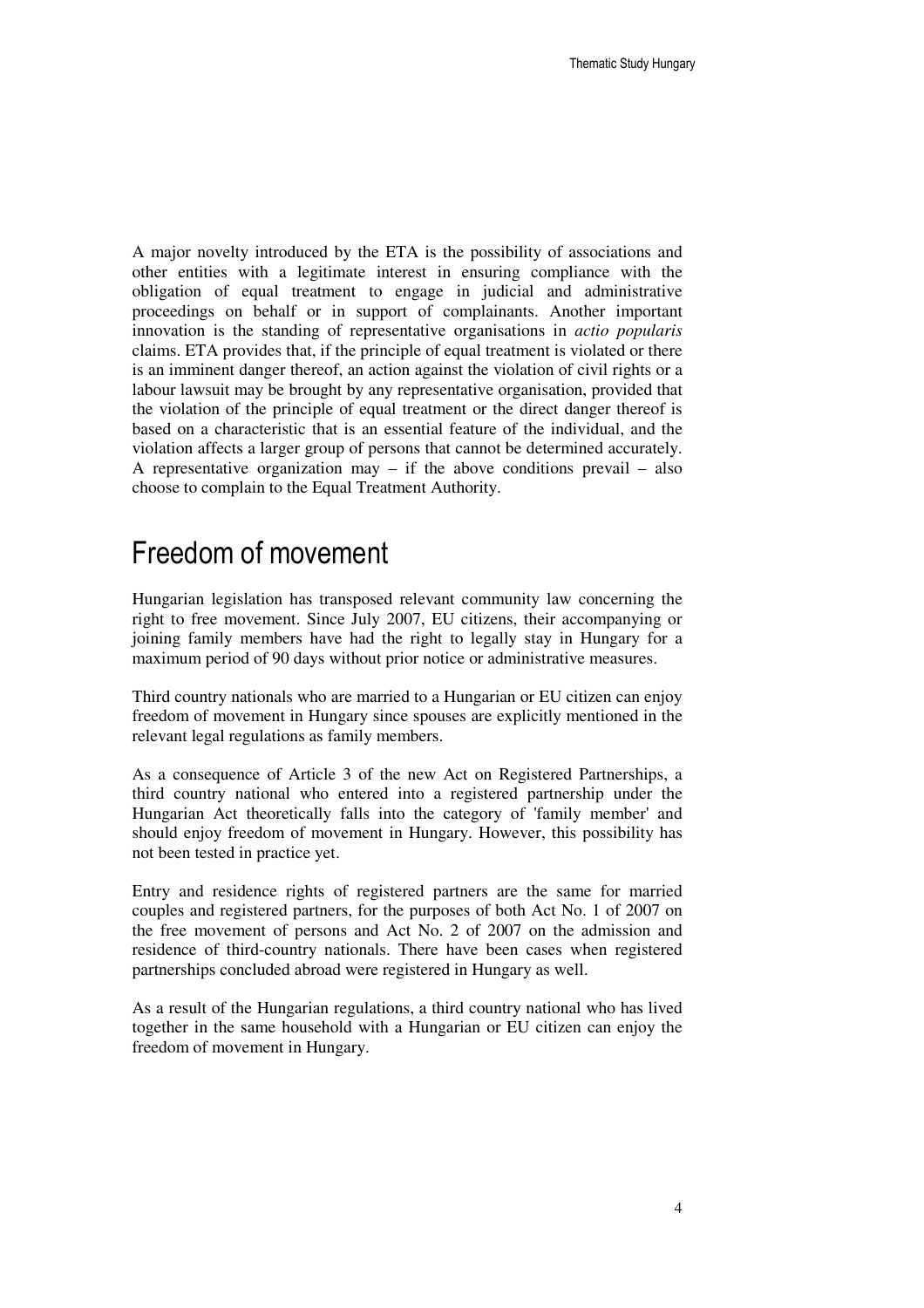### Asylum and subsidiary protection

According to the relevant practice of the Office of Immigration and Nationality in recent years, persecution on account of sexual orientation has been continuously accepted as a ground for qualifying as a refugee or beneficiary of subsidiary protection. Asylum seekers – mostly from Islamic countries such as Algeria and Iran – have successfully argued that their sexual orientation was the reason of their persecution.

### Family reunification

The family reunification procedure is governed by Act No. 2 of 2007 on the admission and right of residence of third-country nationals. Any kind of partnerships which have not been registered, including same-sex cohabitations, are automatically excluded from family reunification procedures. Therefore, it is only registered partnerships that are recognised for family reunification purposes.

### Freedom of assembly

The Hungarian Constitution and the Act on the Freedom of Assembly ensure the freedom of assembly. Experiences show that the Hungarian LGBT community has been able to practice freedom of assembly as no such demonstrations have been banned or dispersed since the beginning of the 1990s. The LGBT community has been organizing Gay Pride parades since 1995, and until 2007 these events had been sufficiently secured by the police.

On 07.07.2007 participants of the Gay Pride Parade - organised in the framework of the 12<sup>th</sup> LGBT Cultural and Film Festival - were attacked by extremist groups. The attacks were organised and followed threats and homophobic comments made by a small, non-parliamentary, right wing party. While making homophobic remarks extremists severely injured several participants of the parade after they had left the event.

Violent counter-demonstrators attempted to attack the Gay Pride Marches in 2008 and 2009, but owing to the precautions and organised response of the police they could not injure the participants.

It can be concluded that in 2007 the police did not properly secure the Gay Pride Parade, since despite clear legal obligations it failed to do everything in order to remove the aggressive counter-demonstrators during several hours of the event. In 2008 and 2009, however, the police made adequate precautions to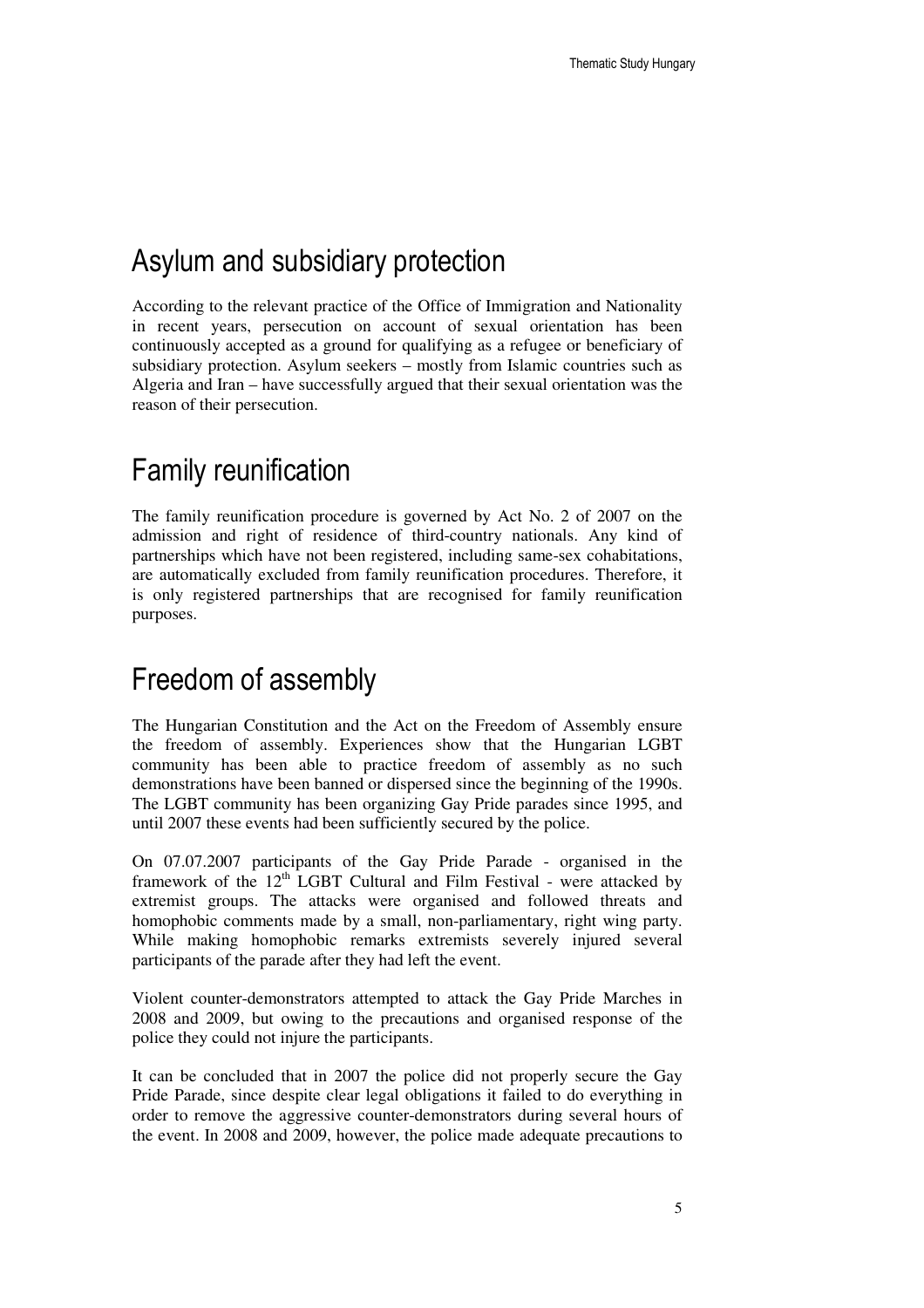prevent counter-demonstrators from reaching the participants of the marches and secured the events effectively.

#### Criminal law, hate speech

Hungarian criminal law only prohibits incitement against a community, i.e. the most extreme form of hate speech. Court practice finds incitement against a community established only if 'stirring up hatred' prompts direct and immediate violent action. General homophobic comments that do not reach this level of severity are not prohibited by Hungarian criminal law.

In the recent years there have been several attempts from the Government to introduce civil and criminal law regulations against hate speech. Since the Constitutional Court annulled the latest modification of the Penal Code, which introduced '*gyalázkodás*' (abuse), a new crime relating to hate speech, and another set of rules are pending before the Court, general homophobic comments that do not reach this level of severity are not prohibited by Hungarian criminal law. Consequently, the Hungarian LGBT community is not protected from hate speech that does not reach the level of incitement.

However, even in the absence of a separate legal provision on hate speech there is a theoretical possibility to challenge such expressions with the means of civil law. An *actio popularis* claim can be initiated in a civil proceeding on account of harassment as provided by the ETA. In such proceedings courts might establish harassment on the basis of homophobic comments; moreover the plaintiff is entitled to request a public interest fine to be imposed on the defendant. So far, however, this possibility has not been tested before courts.

In Hungarian criminal law violence against members of national, ethnic or religious minorities qualifies as a more severe act than general violent crimes such as disorderly conduct or bodily harm. In 2009, Article 174/B of the Penal Code, the relevant section in this regard, was altered so as to protect members of 'certain groups of society', too. Criminal proceedings initiated on the basis of Article 174/B against violent counter-demonstrators in the 2009 Gay Pride March suggest that the LGBT community is regarded as a 'certain group of society' and thus enjoys the protection of that Article.

#### Transgender issues

The Hungarian legal system expressly deals with the rights of transgender persons in only one legal provision, i.e. the ETA lists gender identity as a ground of discrimination.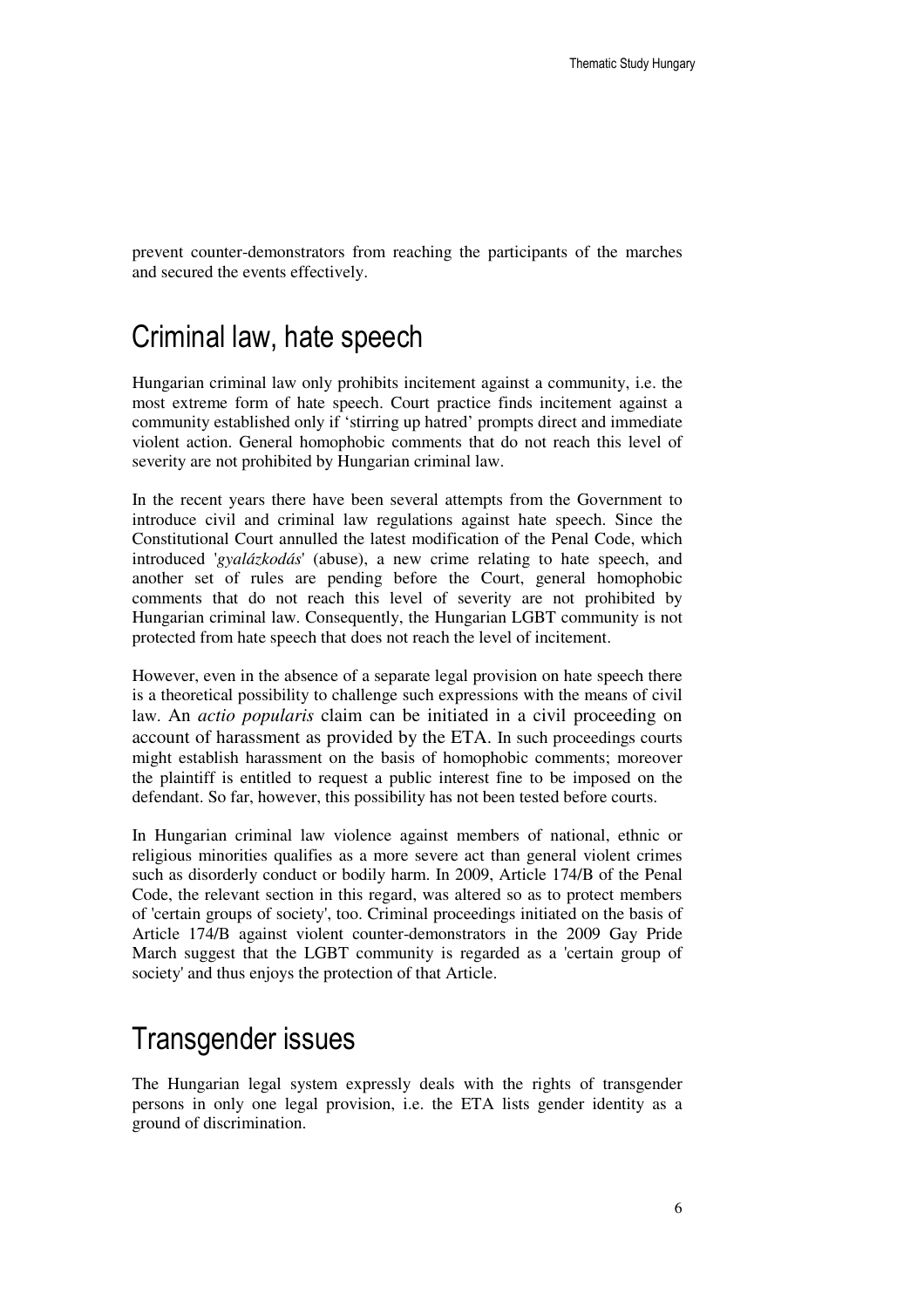A birth certificate entry containing one's gender identity could be one of the grounds of discrimination against transsexual and transgender persons. Thus, modifying a birth certificate entry (e.g. sex and name) is a crucial issue in the process of changing sexes.

Currently, an actual sex changing operation is not required as a prerequisite of modifying name or sex in birth certificates. This practice corresponds to the requirements of the right of self-determination and should be maintained. Nevertheless, it would be desirable that the Ministry of Health issued a professional protocol or legal regulation regarding the necessary documents (forensic expert opinion, medical records) in birth certificate proceedings initiated due to gender reassignment.

The rights of persons who change their names and sexes are infringed in the state health care system and in the field of family law. According to the rules governing services of the compulsory health insurance scheme a person must pay 90 per cent of the costs of a gender reassignment operation, which practically means that transgender persons should cover most of the costs of such operations even if gender reassignment is justified by medical-psychiatric reasons. This is highly problematic since the aim of gender reassignment operations is to alter one's sex so as to correspond to his/her real gender identity.

In 2009 the Ministry of Health started to prepare professional regulations in respect of gender reassignment.

The new Civil Code, which will enter into force on 01.05.2010, regulates situations where a party to a marriage or a registered partnership changes his/her sex. The Act states that in such a case marriage or registered partnership automatically terminates. This idea has been criticised as it would circumscribe the parties' right to self-determination. Notably however, if such former spouses enter into registered partnership with each other within 90 days after the termination of marriage, the period of marriage and same sex partnership is regarded as a perpetual interval in respect of rights that are connected to a certain duration of marriage or registered partnership.

#### **Miscellaneous**

In 2008 the Constitutional Court annulled the Act on Registered Partnerships, which aimed at regulating registered partnerships of both heterosexual and same sex couples. However, the decision did not find unconstitutional the notion of same sex registered partnerships. Consequently, the Parliament adopted a new Act on Registered Partnerships for same sex couples, which entered into force on 01.07.2009.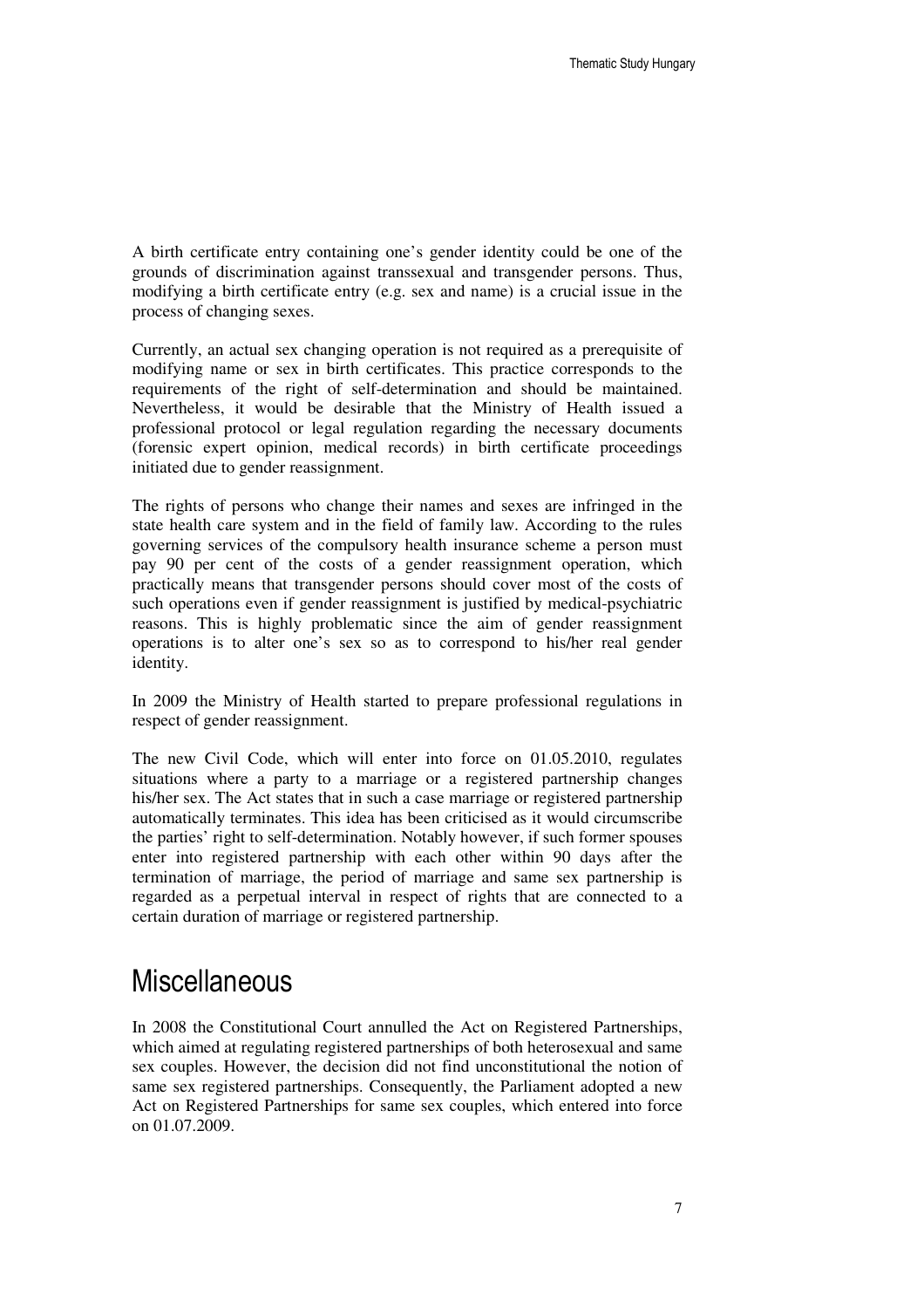According to the Act, this form of legally accepted partnership generally provides the same rights and obligations as marriages. However, there are several important exceptions, as same sex couples cannot adopt children together, cannot take each others name and do not enjoy the right to artificial insemination. The rule that specifies that same sex couples are not allowed to adopt children together has been criticised as not being reasonable since Hungarian law permits adoption even by single persons.

The new act on registry procedures, which has not entered into force yet, dedicates a full chapter to the detailed rules relating to the creation and registration of same sex partnerships.

It is common practice that before donating blood donors are asked whether they had previously entered into homosexual relationships. It is a questionable protocol since HIV and other diseases that spread through sexual contacts – according to recent scientific research – are connected to risky sexual behaviours and not to 'risky sexual orientation'. Therefore, it would be more appropriate to inquire about the sexual behaviour of donors (use of condoms, promiscuity etc.) as it is not dependent on sexual orientation.

#### Best practices

ETA recognises both sexual orientation and gender identity as protected grounds, which clearly goes beyond the standards set by the Employment Directive. Furthermore, the scope of ETA is wider than that of the Employment Directive since beyond employment it also encompasses fields such as education, housing, access to public goods and services, health care and social security.

The Hungarian legal framework regarding gender reassignment has several shortcomings, although the good practice of competent authorities currently does not require an actual sex changing operation as a prerequisite of modifying name or sex in birth certificates. This good practice shows that even in the absence of express legal provisions the relevant procedures can comply with human rights standards. In order to create a clear legal and professional framework for gender reassignment, in 2009 the Ministry of Health and the Ministry of Justice and Law Enforcement started to prepare professional and legal regulations in this respect.

Shortly after the Constitutional Court had annulled the Act on Registered Partnerships, which regulated registered partnerships of both heterosexual and same-sex couples, the Government prepared a new piece of legislation on samesex registered partnerships, which was adopted by the Parliament. Though not ensuring full equality, the new Act on Registered Partnerships can still be considered as progressive – even according to Hungarian LGBT organisations. The Act makes it possible for same-sex couples to establish before the registrar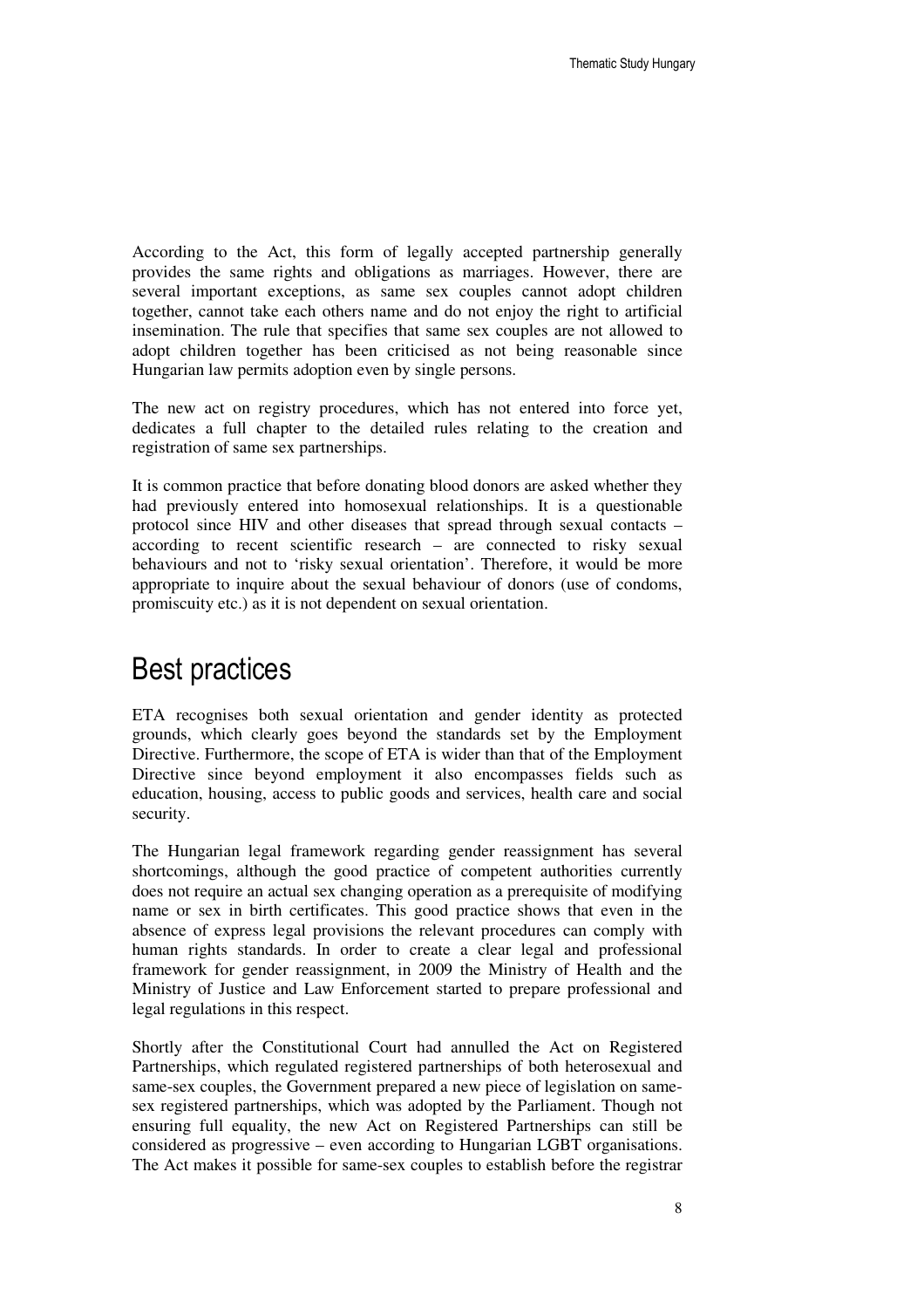of birth certificates a registered partnership. Generally, this form of legally accepted partnership carries the same rights and obligations as marriages. This can be considered as a breakthrough in several important matters concerning the life of members of the LGBT community.

After its failure to protect the participants of the Gay Pride March in 2007 the police was able to fulfil its constitutional obligation and managed to secure the Marches in 2008 and 2009.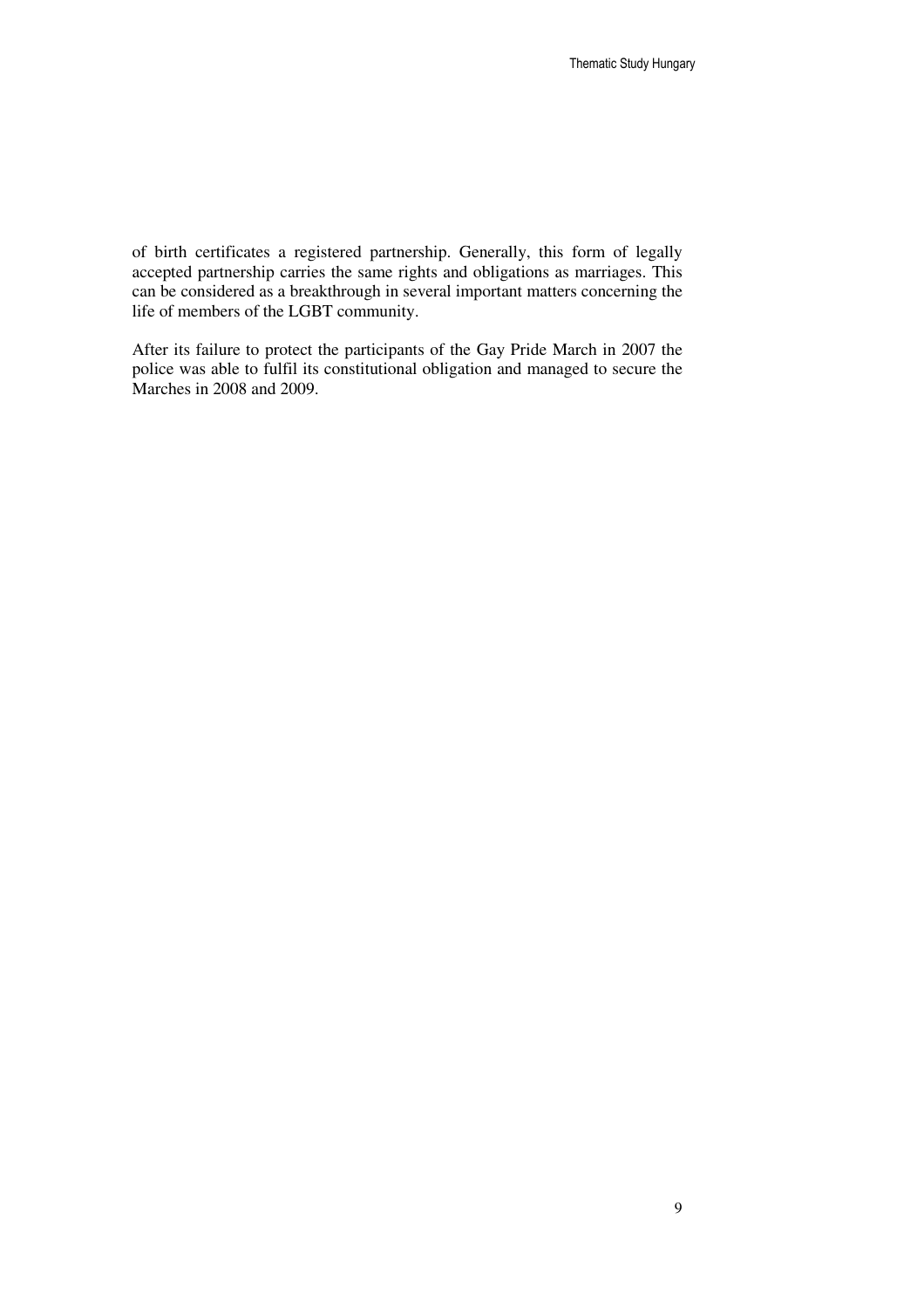# A. Implementation of Employment Directive 2000/78/EC

### A.1. Main features

Hungary accomplished the task of transposing Directives 2000/43/EC and 2000/78/EC by adopting a comprehensive anti-discrimination code, the Act on Equal Treatment and the Promotion of Equal Opportunities, which came into force on 27.01.2004.<sup>1</sup>

The ETA defines sexual orientation as one of the numerous protected grounds (along with gender identity). $^2$  The ETA contains the definition for both direct and indirect discrimination. These definitions are greatly though not fully based on the concepts used by the Directives. Harassment, instruction to discriminate and victimisation are also defined and outlawed in the Hungarian system.

Employment and education are both covered by the ETA, so from the point of view of sexual orientation as a protected ground and the sectors where protection is provided (different aspects of employment and vocational training), $3$  the Hungarian legal framework is in conformity with the Employment Directive.

However, the conformity is not complete; the main gap in transposition being that Article 22 ETA setting out a specific exemption clause for employment is not fully in line with Article 4 of the Employment Directive. Article 22 of the ETA runs as follows:

'(1) The principle of equal treatment is not violated if

a) the differentiation is proportionate, justified by the characteristics or nature of the job and is based on all relevant and legitimate terms and conditions that may be taken in consideration in the course of recruitment; or

<sup>1</sup> Hungary/2003. évi CXXV. törvény/(28.12.2003). Hereinafter referred to in the body text as ETA.

<sup>2</sup> Article 8, Hungary/2003. évi CXXV. törvény/(28.12.2003).

<sup>3</sup> Article 21, Hungary/2003. évi CXXV. törvény/(28.12.2003) contains a non-exhaustive list of employment-related areas in which direct or indirect discrimination of the employee by the employer shall amount to a breach of the requirement of equal treatment. These include the following: access to employment, with special regard to advertisements and recruitment; conditions for employment; procedures preceding or aimed at the promotion of employment; promotions, pre- or in-service training, working conditions, liability for damages and disciplinary actions; equal pay, dismissals, etc.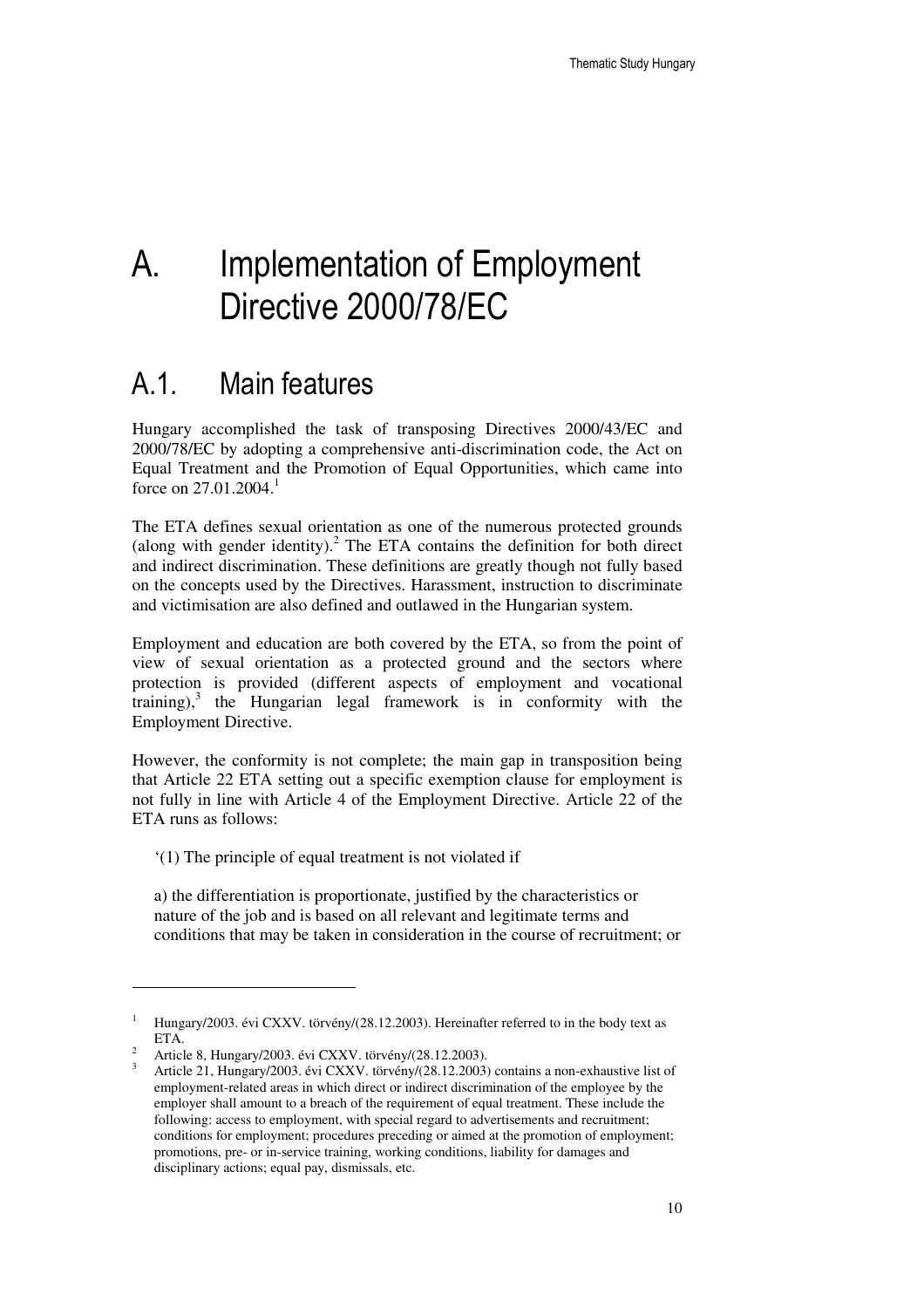b) The differentiation arises directly from a religious or other ideological conviction or national or ethnic origin fundamentally determining the nature of the organisation, and it is proportional and justified by the nature of the employment activity or the conditions of its pursuit.<sup>4</sup>

Article 22(1)(a) ETA does not clearly specify the need for a 'legitimate aim', which is a key element of the Directive's 'genuine occupational requirement' exception. Article 22(1)(b) does not only suffer from this shortcoming, but also lacks the Employment Directive's important stipulation, namely that a differentiation based on the religious ethos of an organisation may only be related to the religion of the person suffering that differentiation and not any other characteristics (e.g. the sexual orientation) of his/hers.

There are a number of complaint mechanisms that victims of discrimination based on sexual orientation may resort to. The most evident such forum is the Egyenlő Bánásmód Hatóság (EBH) [Equal Treatment Authority],<sup>5</sup> which started its operation in February 2005. The Authority has power to act against any discriminatory act irrespective of the ground of discrimination (sexual orientation, race, age, etc.) or the field concerned (employment, education, access to goods, etc.). Furthermore, the Authority is vested with the right to impose severe sanctions on persons and legal entities violating the ban on discrimination<sup>6</sup> (for more details, see A.3.). However, other fora that had existed for victims of discrimination have remained to be operational even after the establishment of the Authority.

The most important ones in the field of employment are the labour courts,<sup>7</sup> which are vested with the task of adjudicating employment-related legal disputes and are relatively independent within the Hungarian judiciary. The most important remedies in labour law are the following:

<sup>4</sup> EU Network of Independent Legal Experts (2007*) Report on Measures to Combat Discrimination – Directives 200/43/EC and 2000/78/EC – Country Report/Update 2006 – Hungary – State Of Affairs Up To 8 January 2007*, p. 43, available at: http://ec.europa.eu/employment\_social/fundamental\_rights/pdf/legnet/hurep07\_en.pdf (10.02.2008).

<sup>5</sup> Hereinafter referred to in the body text as the Authority.

<sup>6</sup> EU Network of Independent Legal Experts (2007) *Report on Measures to Combat Discrimination – Directives 200/43/EC and 2000/78/EC – Country Report/Update 2006 – Hungary – State Of Affairs Up To 8 January 2007*, p. 59, available at: http://ec.europa.eu/employment\_social/fundamental\_rights/pdf/legnet/hurep07\_en.pdf (10.02.2008).

<sup>7</sup> Their scope of authority is described on the basis of the EU Network of Independent Legal Experts (2007) *Report on Measures to Combat Discrimination – Directives 200/43/EC and 2000/78/EC – Country Report/Update 2006 – Hungary – State Of Affairs Up To 8 January 2007*, p. 59, available at:

http://ec.europa.eu/employment\_social/fundamental\_rights/pdf/legnet/hurep07\_en.pdf (10.02.2008).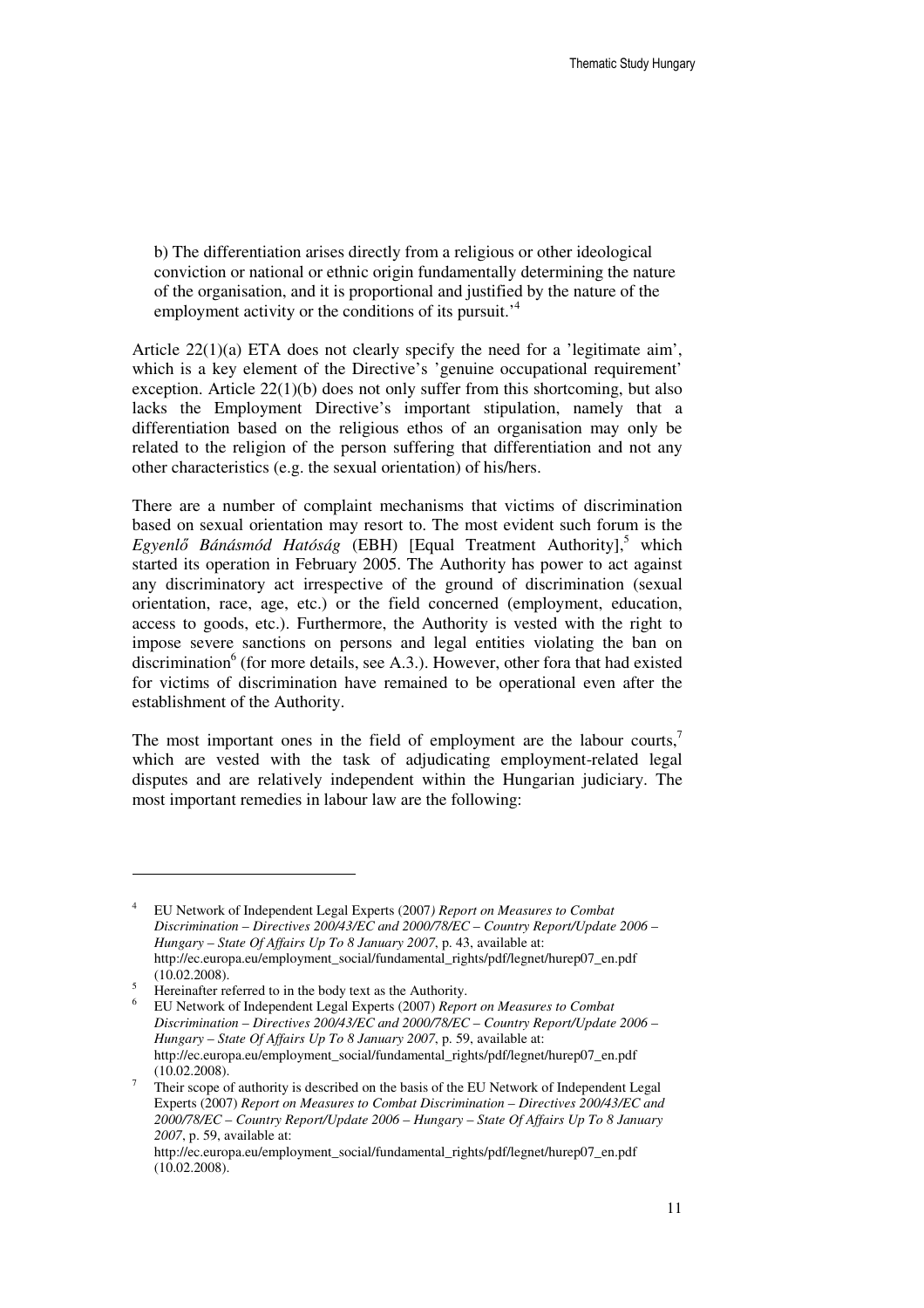- the declaration of an agreement as null and void; $8$
- $\bullet$  order to continue employment;<sup>9</sup>
- reinstatement and the payment of average earnings for a maximum of twelve months; $^{10}$
- employer's full liability for damages, including the payment of lost income, moral damages and justified expenses.<sup>11</sup>

Under the Act on Labour Supervision<sup>12</sup> *munkaügyi felügyelőségek* [labour inspectorates] examine compliance with non-discrimination provisions.<sup>13</sup> Labour Inspectorates are administrative bodies which may resort to a number of sanctions:<sup>14</sup>

- call on employers to abide by the rules of labour law;
- oblige employers to terminate the violation;
- propose the imposition of the so-called 'labour law fine';
- conduct a petty offence procedure.<sup>15</sup>

First time offenders can be fined between HUF 30,000 (EUR 120) and HUF 8,000,000 (EUR 32,000).<sup>16</sup>

Under Government Decree 218/1999 on Petty Offences,<sup>17</sup> an employer who refuses to hire a person owing to – among others – his/her gender, age, race, religion, or any other circumstance that is not relevant from the point of view of the occupation or discriminates between employees on the same basis is liable to be fined up to HUF 100.000 (EUR 400). Such proceedings are conducted by the local notary or the *Országos Munkavédelmi és Munkaügyi Felügyel*ő*ség (OMMF)* [Hungarian Labour Inspectorate]. The same Government Decree<sup>1</sup> also stipulates that a private employment agent who discriminates between job

http://ec.europa.eu/employment\_social/fundamental\_rights/pdf/legnet/hurep07\_en.pdf (10.02.2008).

<sup>8</sup> Article 8. Hungary/1992. évi XXII. törvény/(04.05.1992) Hereinafter referred to in the body text as the Labour Code.

<sup>9</sup> Article 100, Hungary/1992. évi XXII. törvény/(04.05.1992).

<sup>10</sup> Article 100, Hungary/1992. évi XXII. törvény/(04.05.1992).

<sup>11</sup> Articles 147 and 177, Hungary/1992. évi XXII. törvény/(04.05.1992)

<sup>&</sup>lt;sup>12</sup> Hungary/1996. évi LXXV. törvény/(18.10.1996). Hereinafter referred in the body text as LSA.

<sup>13</sup> Article 3, Hungary/1996. évi LXXV. törvény/(18.10.1996).

<sup>&</sup>lt;sup>14</sup> Their scope of authority is described on the basis of EU Network of Independent Legal Experts (2007) *Report on Measures to Combat Discrimination – Directives 200/43/EC and 2000/78/EC – Country Report/Update 2006 – Hungary – State Of Affairs Up To 8 January 2007*, p. 60, available at:

<sup>15</sup> Article 6, Hungary/1996. évi LXXV. törvény/(18.10.1996).

<sup>16</sup> Article 7, Hungary/1996. évi LYAV. törvény/(18.10.1996).<br>
Article 7, Hungary/1996. évi LXXV. törvény/(18.10.1996).<br>  $\frac{17}{2}$  Article 93, Hungary/(218/1000, (XII.28.) Korm, Pendelet/(2

Article 93, Hungary/218/1999. (XII.28.) Korm. Rendelet/(28.12.1999).

<sup>18</sup> Article 96, Hungary/218/1999. (XII.28.) Korm. Rendelet/(28.12.1999).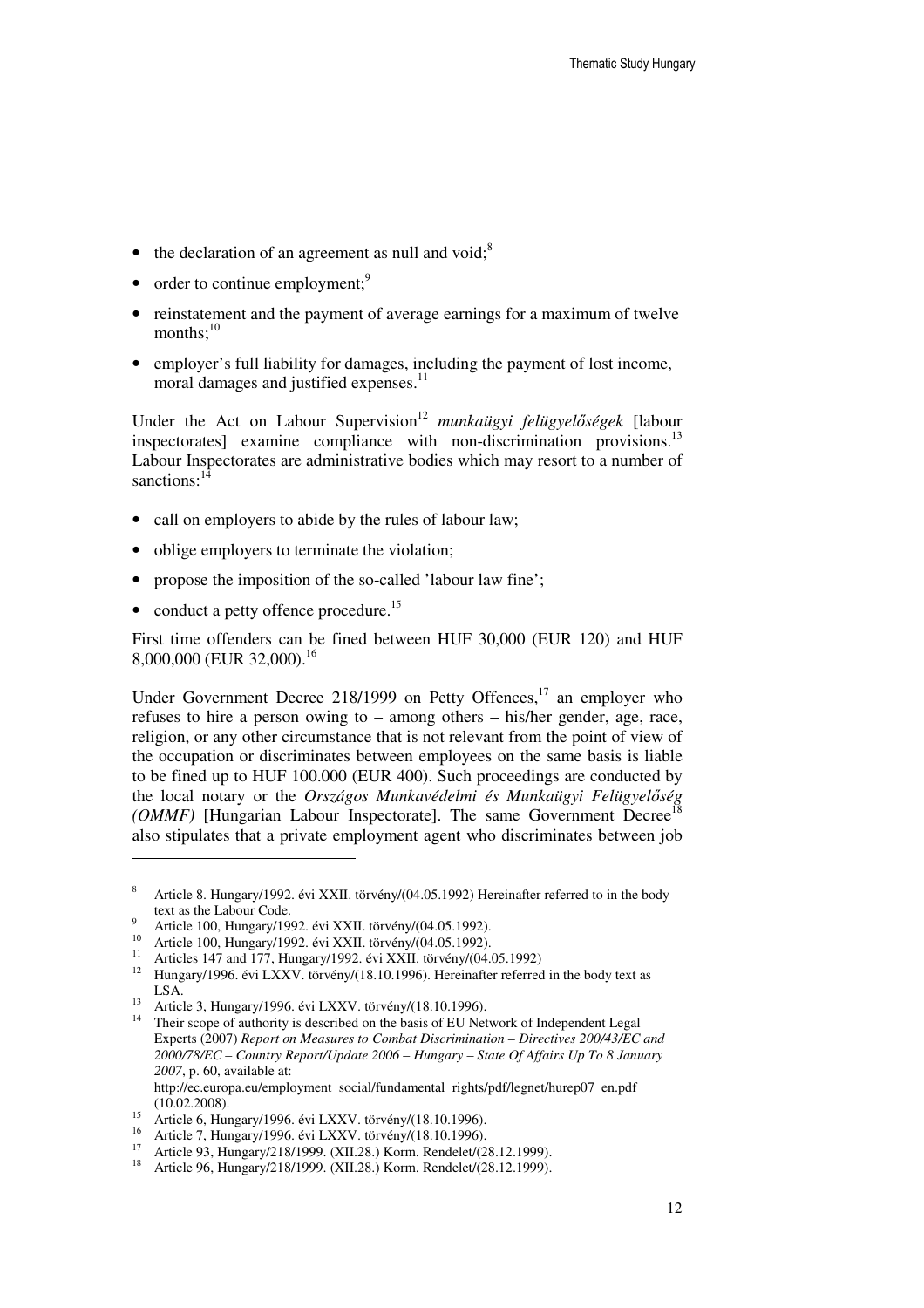seekers on the basis of their gender, age, race, religion, or any other circumstance that is not relevant from the point of view of the occupation, shall be liable to be fined up to HUF 60,000 (HUF 240).

It is also possible for a victim of discrimination to turn to the Ombudsman (for details, see A.3.).

The relation between the different fora is the following: it is possible for a victim of discrimination to complain to the Equal Treatment Authority, or any other administrative organ before bringing a lawsuit based on the Labour  $Code<sup>19</sup>$ . If however, one brings a case before a labour court, administrative organs, including the Equal Treatment Authority may not deal with the case, unless it had been filed with them before the court case started. In such instances, the Authority may only proceed with the case once the court case is over, and may only base its decision on the facts established by the court. In the relationship between the proceedings of the different public administrative authorities the key principle is that it is up to the victim to decide which authority he/she wishes to turn to. In order to avoid double proceedings, the Authority shall inform other organs, and other organs shall inform the Authority, about the initiation of a proceeding into a case of discrimination.

#### A.2. Areas covered

 $\overline{a}$ 

As it was outlined above, the ETA is a comprehensive anti-discrimination code. This means in this respect that discrimination on the ground of sexual orientation is prohibited not only in relation to employment, but to all the fields and sectors covered by the ETA. As to the ETA's material scope, the following can be said: 'The ETA approaches the issue of scope from the personal, instead of the material aspect. It prohibits any discrimination in the public sector, so with regard to this sector the ETA's material scope is in fact broader than that of the equality directives.<sup>20</sup> In the private sector however, only four groups of actors fall under the ETA's scope (regardless of the field concerned):

- 'those who make a public proposal for contracting (e.g. for renting out an apartment) or call for an open tender;
- those who provide services or sell goods at premises open to customers;

<sup>19</sup> On this topic see: EU Network of Independent Legal Experts (2007) *Report on Measures to Combat Discrimination – Directives 200/43/EC and 2000/78/EC – Country Report/Update 2006 – Hungary – State Of Affairs Up To 8 January 2007*, p. 61, available at: http://ec.europa.eu/employment\_social/fundamental\_rights/pdf/legnet/hurep07\_en.pdf (10.02.2008).

<sup>20</sup> This topic is described in EU Network of Independent Legal Experts (2007) *Executive Summary Hungary country report on measures to combat discrimination*, p. 3, available at: http://ec.europa.eu/employment\_social/fundamental\_rights/pdf/legnet/husum07\_en.pdf (10.02.2008).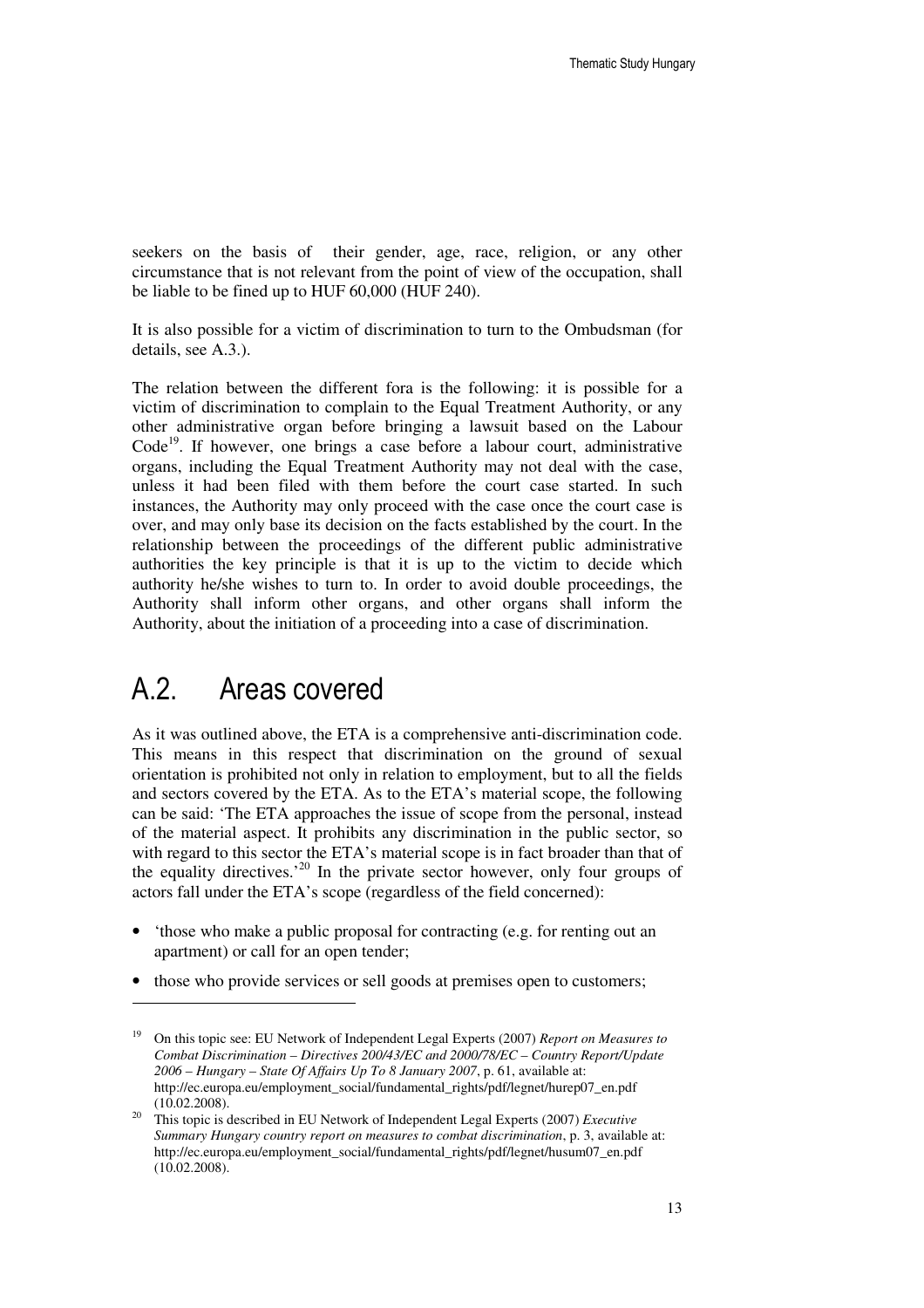- self-employed persons, legal entities and organisations without a legal entity receiving state funding in respect of their legal relations established in relation to the usage of the funding;
- employers with respect to employment (interpreted broadly). $^{21}$

When considering this arrangement, we will find that it practically covers all the material fields covered by Directive 2000/43/EC.

### A.3. Equality body

**The** *Egyenl*ő *Bánásmód Hatóság* **(EBH) [Equal Treatment Authority]** is the specialised equality body. Established by Article 13 of the ETA the Authority started its operation on 01.02.2005. On 26.12.2004 a Government Decree was adopted on the detailed rules of its procedure.<sup>22</sup> As it was outlined above, the Authority is vested with the power and duty to act against any discriminatory act irrespective of the ground of discrimination (sexual orientation, racial or ethnic origin, age, etc.) or the field concerned (employment, education, access to goods, etc.). Beyond the powers required by the Race Equality Directive, the new body is vested with the right to impose severe sanctions on persons and legal entities violating the ban on discrimination.

The Authority is a public administrative body with the overall responsibility to ensure compliance with the principle of equal treatment. It is supervised by the Minister of Social and Labour Affairs. In order to guarantee independence, the ETA declares that 'the Authority shall not be instructed in relation to the exercise of its duties defined in this law.<sup> $23$ </sup> This means that in theory, despite the Ministerial supervision, the Authority shall enjoy full independence in performing its statutory tasks. A further provision is aiming to protect its independence, which sets forth that the Minister may not change or abolish the Authority's decisions in his/her supervisory role.<sup>24</sup>

However, according to expert analyses, the Authority's independence is not fully guaranteed due to its restricted budgetary independence and the fact that its President can easily be removed by the Prime Minister. $25$ 

<sup>21</sup> EU Network of Independent Legal Experts (2007) *Executive Summary Hungary country report on measures to combat discrimination*, p. 3, available at: http://ec.europa.eu/employment\_social/fundamental\_rights/pdf/legnet/husum07\_en.pdf (10.02.2008).

 $22$  Hungary/362/2004. (XII.26.) Korm. Határozat/(26.12.2004). Hereinafter referred to in the body text as ETAD.

<sup>&</sup>lt;sup>23</sup> Article 13 (3), Hungary/2003. évi CXXV. törvény/(28.12.2003).

<sup>&</sup>lt;sup>24</sup> Article 17 (2), Hungary/2003. évi CXXV. törvény/(28.12.2003).

<sup>25</sup> EU Network of Independent Legal Experts (2007) *Report on Measures to Combat Discrimination – Directives 200/43/EC and 2000/78/EC – Country Report/Update 2006 –*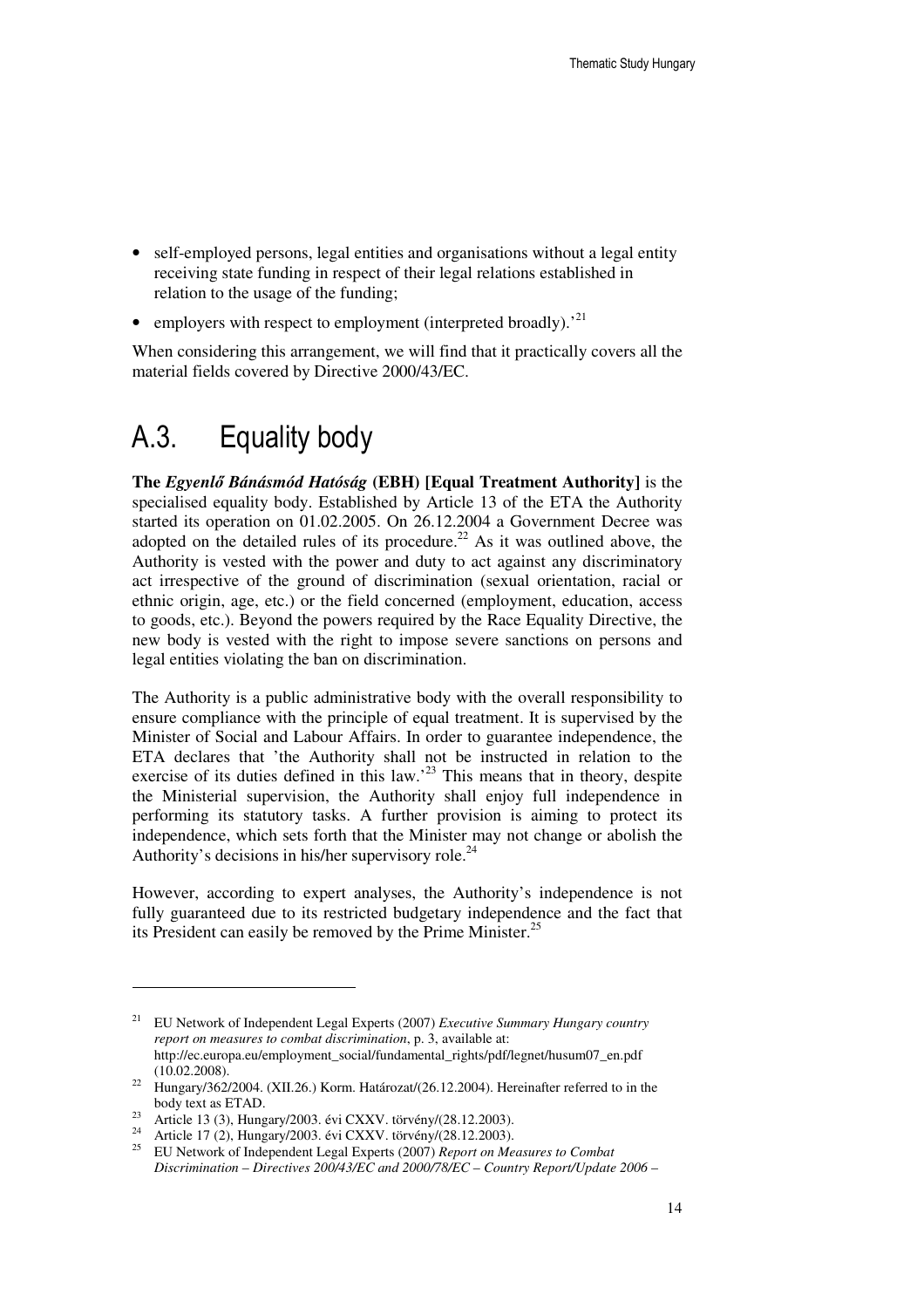The Authority is assisted by an advisory board (the Equal Treatment Advisory Board<sup>26</sup>, whose members have extensive experience in the protection of human rights and in enforcing the principle of equal treatment, and are invited by the Prime Minister to join the Advisory Board). With regard to decisions on individual complaints, the Advisory Board's role is restricted to providing legal interpretations assisting the Authority's work. $27$ 

The competences of the Authority are set forth by Article 14 of the ETA. The Authority:

- 'shall, based on a complaint or  $-$  in cases defined in the ETA  $-$  ex officio, conduct an investigation to establish whether the principle of equal treatment has been violated, or based on a complaint conduct an investigation to establish whether employers obliged to adopt an equal opportunities plan have abided by this duty, and deliver a decision on the basis of the investigation;
- may initiate an actio popularis claim with a view to protecting the rights of persons and groups whose rights have been violated;
- review and comment on drafts of legal acts and reports concerning equal treatment;
- make proposals concerning governmental decisions and legislation pertaining to equal treatment;
- regularly inform the public and the Government about the situation concerning the enforcement of equal treatment;
- in the course of performing its duties, co-operate with the social and representation organisations and the relevant state bodies;
- continually provide information to those concerned and provide them with assistance in acting against the violation of equal treatment;
- provide assistance in the preparation of governmental reports to international organisations, especially to the Council of Europe concerning the principle of equal treatment;

-

*Hungary – State Of Affairs Up To 8 January 2007*, p. 73-74, available at: http://ec.europa.eu/employment\_social/fundamental\_rights/pdf/legnet/hurep07\_en.pdf (10.02.2008).

<sup>&</sup>lt;sup>26</sup> Hereinafter referred to in the body text as the Advisory Board.

<sup>27</sup> On this topic see: EU Network of Independent Legal Experts (2007) *Report on Measures to Combat Discrimination – Directives 200/43/EC and 2000/78/EC – Country Report/Update 2006 – Hungary – State Of Affairs Up To 8 January 2007*, p. 74, available at: http://ec.europa.eu/employment\_social/fundamental\_rights/pdf/legnet/hurep07\_en.pdf (10.02.2008).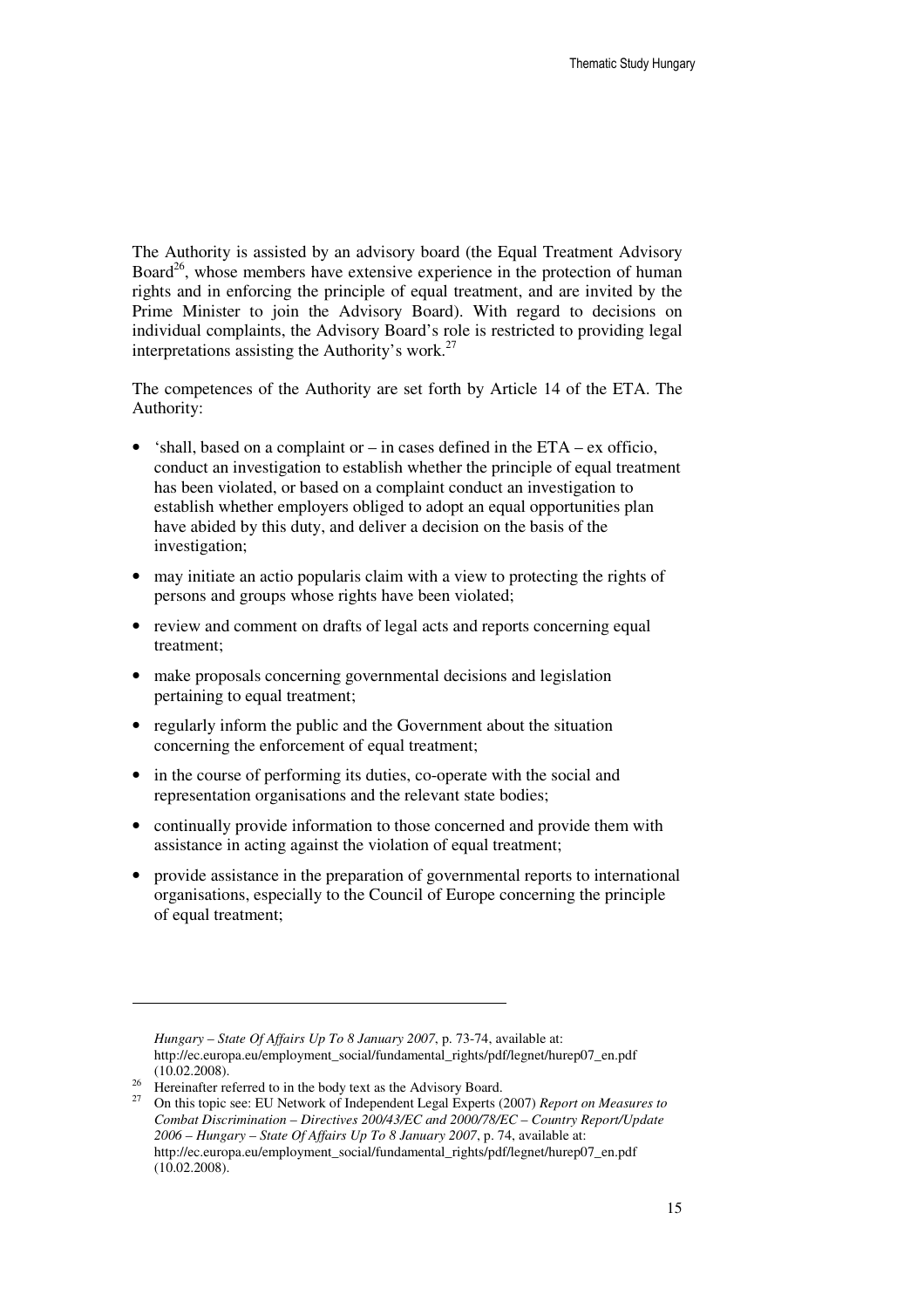- provide assistance in the preparation of the reports for the Commission of the European Union concerning the harmonisation of directives on equal treatment;
- shall prepare an annual report to the Government on the activity of the Authority and its experiences obtained in the course of the application of ETA $, 28$

As it can be seen from the above list, the Authority is vested with all the tasks included in Article 13 of Directive 2000/43/EC, but 'in fact, the key element of the Authority's activity is none of [these] three tasks [...], but investigating into and deciding on individual instances of discrimination. In terms of Article 14 Paragraph (1) Point (a) of the ETA, the Authority has the mandate to conduct independent investigations both ex officio and also based on individual complaints. [...] This is a quasi judicial function, so in this regard the service provided by the Authority goes beyond simple assistance in asserting claims. On the other hand, due to the scarce financial and human resources this function [does] in practice prevent the Authority from actually fulfilling the other tasks  $\bar{[}...]$ .<sup>29</sup>

This means that although Article 14 (1) (g) of ETA gives the Authority mandate to provide independent assistance to victims of discrimination the Authority shall 'continually provide information to those concerned and provide them with assistance in acting against the violation of equal treatment'. This is not done in practice, because the scarce financial and human resources $30$  prevent the Authority from focusing on any activity other than the investigation and adjudication of complaints from victims of discrimination.

The Ombudsman could also deal with discrimination on the ground of sexual orientation.<sup>31</sup> Discrimination based on sexual orientation would fall into the

<sup>28</sup> Quoted by: EU Network of Independent Legal Experts (2007) *Report on Measures to Combat Discrimination – Directives 200/43/EC and 2000/78/EC – Country Report/Update 2006 – Hungary – State Of Affairs Up To 8 January 2007*, p. 75, available at: http://ec.europa.eu/employment\_social/fundamental\_rights/pdf/legnet/hurep07\_en.pdf  $(10.02.2008).$ 

<sup>29</sup> EU Network of Independent Legal Experts (2007) *Report on Measures to Combat Discrimination – Directives 200/43/EC and 2000/78/EC – Country Report/Update 2006 – Hungary – State Of Affairs Up To 8 January 2007*, p. 76, available at: http://ec.europa.eu/employment\_social/fundamental\_rights/pdf/legnet/hurep07\_en.pdf (10.02.2008).

<sup>30</sup> See: EU Network of Independent Legal Experts (2007) *Report on Measures to Combat Discrimination – Directives 200/43/EC and 2000/78/EC – Country Report/Update 2006 – Hungary – State Of Affairs Up To 8 January 2007*, p. 75, available at: http://ec.europa.eu/employment\_social/fundamental\_rights/pdf/legnet/hurep07\_en.pdf (10.02.2008).

<sup>&</sup>lt;sup>31</sup> The institution is described on the basis of EU Network of Independent Legal Experts (2007) *Report on Measures to Combat Discrimination – Directives 200/43/EC and 2000/78/EC – Country Report/Update 2006 – Hungary – State Of Affairs Up To 8 January 2007*, p. 63-64, available at: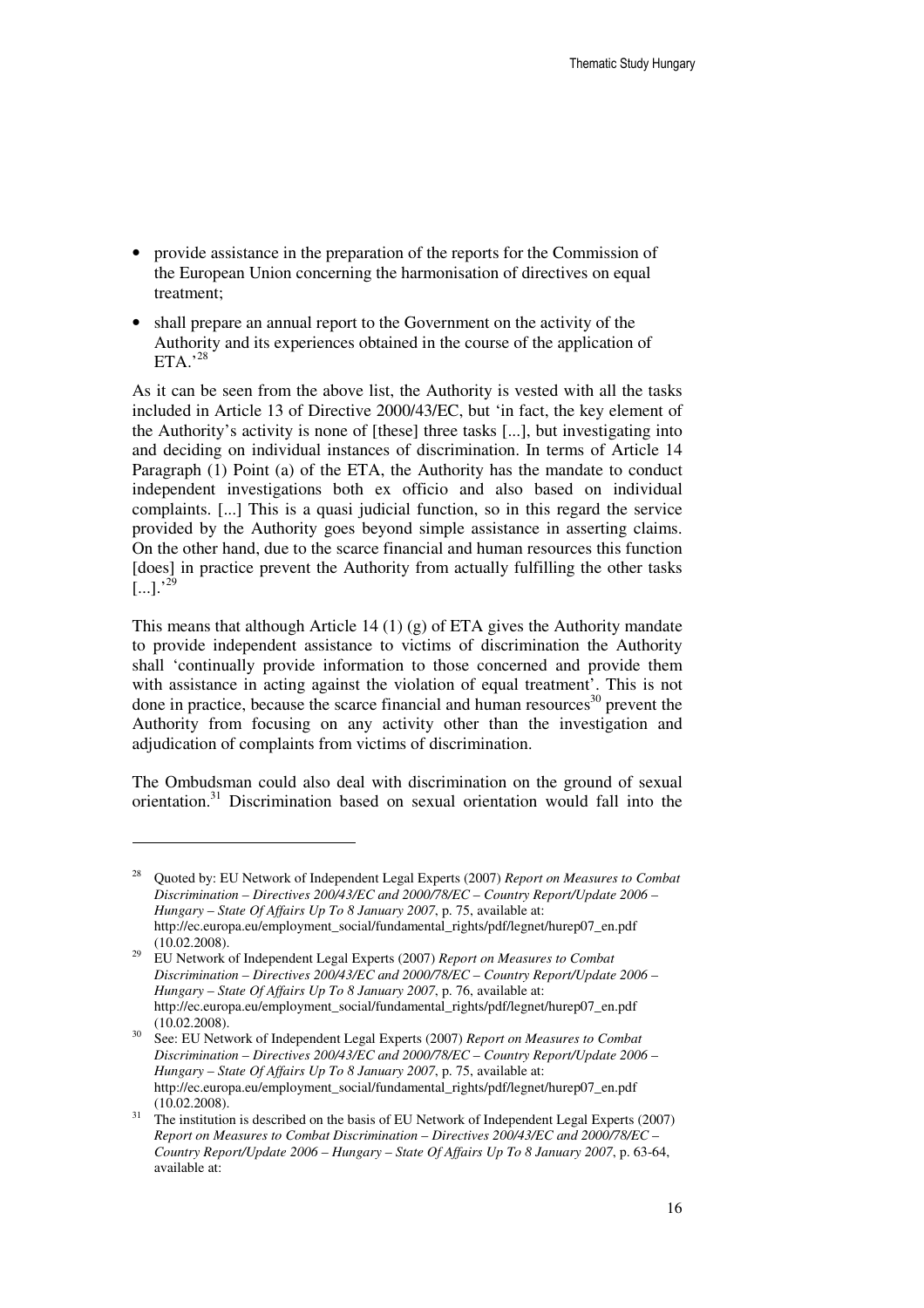scope of authority of the Ombudsman for Civil Rights (one of Hungary's four Ombudsmen, the other three being the Ombudsman for Future Generations, the Ombudsman for the Rights of National and Ethnic Minorities and the Ombudsman for Data Protection).

Under Act LIX of 1993, any victim of acts or omissions of public authorities or public service providers can complain to the Ombudsmen's office, provided that all administrative remedies are exhausted or none exist. The Ombudsmen can also proceed *ex officio*.

Ombudsmen can investigate into any authority, including the armed forces, national security services, and policing organisations. They may request information, a hearing, written explanation, declaration or opinion from the competent official or demand that an inquiry be conducted by a superior. When finding a violation, the Ombudsmen issue recommendations, to which perpetrators must respond within 30 days. Further, Ombudsmen may:

- petition the Constitutional Court;
- initiate that the prosecutor issues a protest:
- propose that a legal provision be amended, repealed or issued. Ombudsmen may initiate disciplinary or criminal proceedings.

The ETA fails to settle potential clashes of authority between the Authority and the Ombudsmen who are also entitled to conduct individual and comprehensive investigations into cases of discrimination. The ETA contains no solution for cases in which the conclusion of and the sanction imposed by the Authority is not in line with the opinion of the Ombudsman. It only restricts itself to exempting the decisions and measures of the Ombudsmen from the Authority's investigation.<sup>32</sup> In practice however, a relatively good working relationship has been evolving between the two entities.

### A.4. Art 9/2 of the Employment Directive 2000/78/EC

The ETA has brought significant improvement in the possibilities of interested associations in the combat of discrimination. The law introduced the term *'social and interest representation organisation' (hereinafter: representative organisations).* Pursuant to Article 3 (f) ETA, such organisations include

-

http://ec.europa.eu/employment\_social/fundamental\_rights/pdf/legnet/hurep07\_en.pdf (10.02.2008).

<sup>32</sup> Article 15, Hungary/2003. évi CXXV. törvény/(28.12.2003).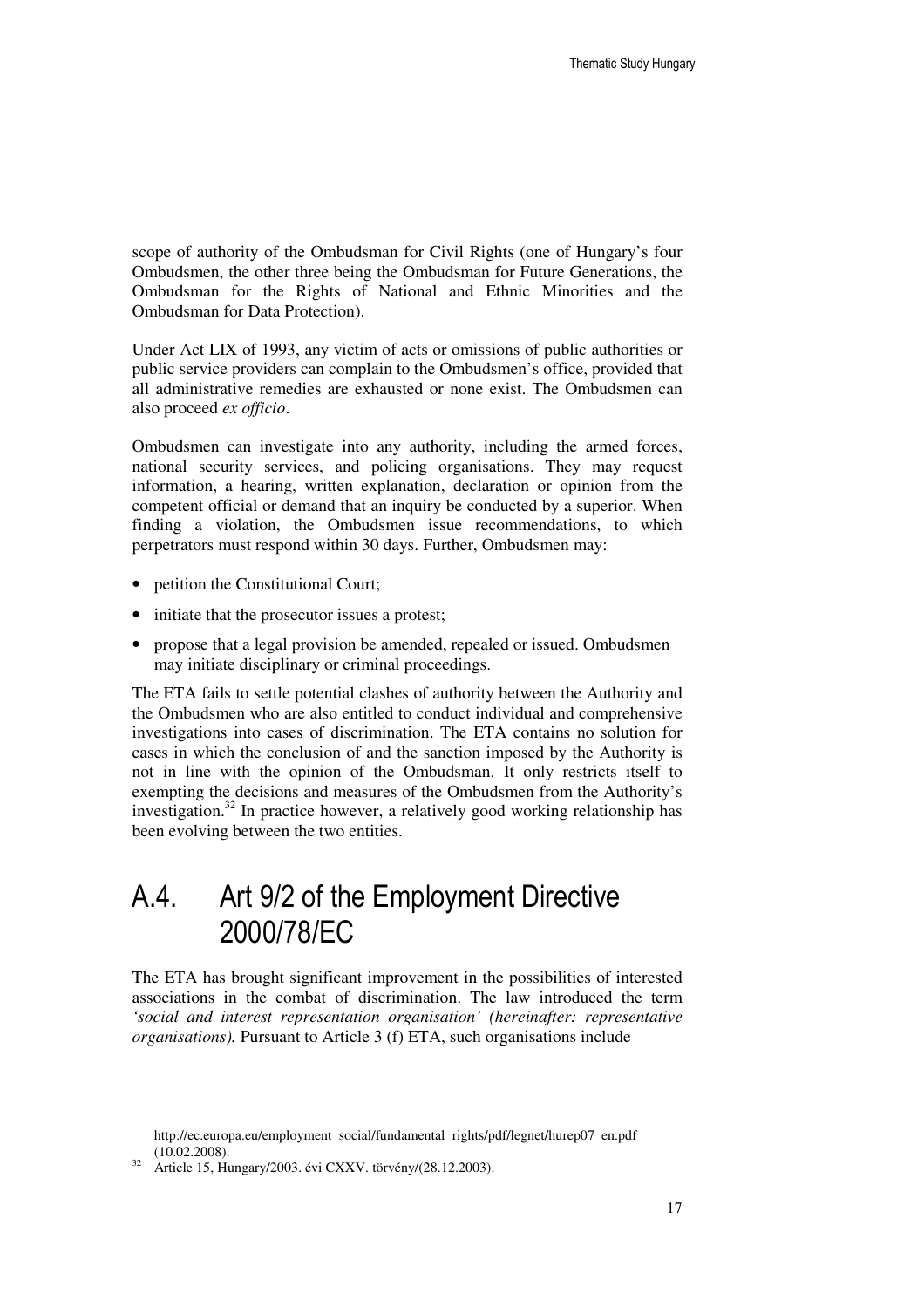- any social organisation or foundation whose objectives set out in its articles of association or statutes include the promotion of equal social opportunities of disadvantaged groups or the protection of human rights;
- in respect of a particular national and ethnic minority, the minority selfgovernment;
- the trade union in respect of matters related to employees' material, social and cultural situation and living and working conditions.<sup>33</sup>

Under  $ETA<sub>34</sub><sup>34</sup>$  unless stipulated otherwise by the law, 'any social and interest representation organisation, as well as the Authority may – based on an authorisation by the victim – engage on behalf of the victim in proceedings initiated due to the infringement of the requirement of equal treatment. Furthermore, representative organisations are entitled to exercise the rights of the concerned party in administrative proceedings initiated due to the infringement of the requirement of equal treatment.

Another important novelty introduced by the ETA is the possibility of bringing an *actio popularis* claim. The relevant legal provision provides that if the principle of equal treatment is violated or there is a direct danger thereof, a lawsuit for the infringement of inherent rights or a labour lawsuit may be brought by

- 'a) the Public Prosecutor;
- b) the Authority, or

c) any social and interest representation organisation,

provided that the violation of the principle of equal treatment or the direct danger thereof was based on a characteristic that is an essential feature of the individual, and the violation affects a larger group of persons that cannot be determined accurately.<sup>35</sup>

Furthermore, a representative organisation may – if the above conditions prevail  $-$  also choose to launch a proceeding before the Authority.<sup>36</sup>

The first and only *actio popularis* case regarding discrimination on the ground of sexual orientation ever emerging under the ETA was the claim brought by

<sup>33</sup> On this issue see: EU Network of Independent Legal Experts (2007) *Report on Measures to Combat Discrimination – Directives 200/43/EC and 2000/78/EC – Country Report/Update 2006 – Hungary – State Of Affairs Up To 8 January 2007*, p. 65, available at: http://ec.europa.eu/employment\_social/fundamental\_rights/pdf/legnet/hurep07\_en.pdf (10.02.2008)..

 $34$  Article 18, Hungary/2003. évi CXXV. törvény/(28.12.2003).

<sup>35</sup> Article 20 (1), Hungary/2003. évi CXXV. törvény/(28.12.2003).

<sup>36</sup> Article 20 (2), Hungary/2003. évi CXXV. törvény/(28.12.2003).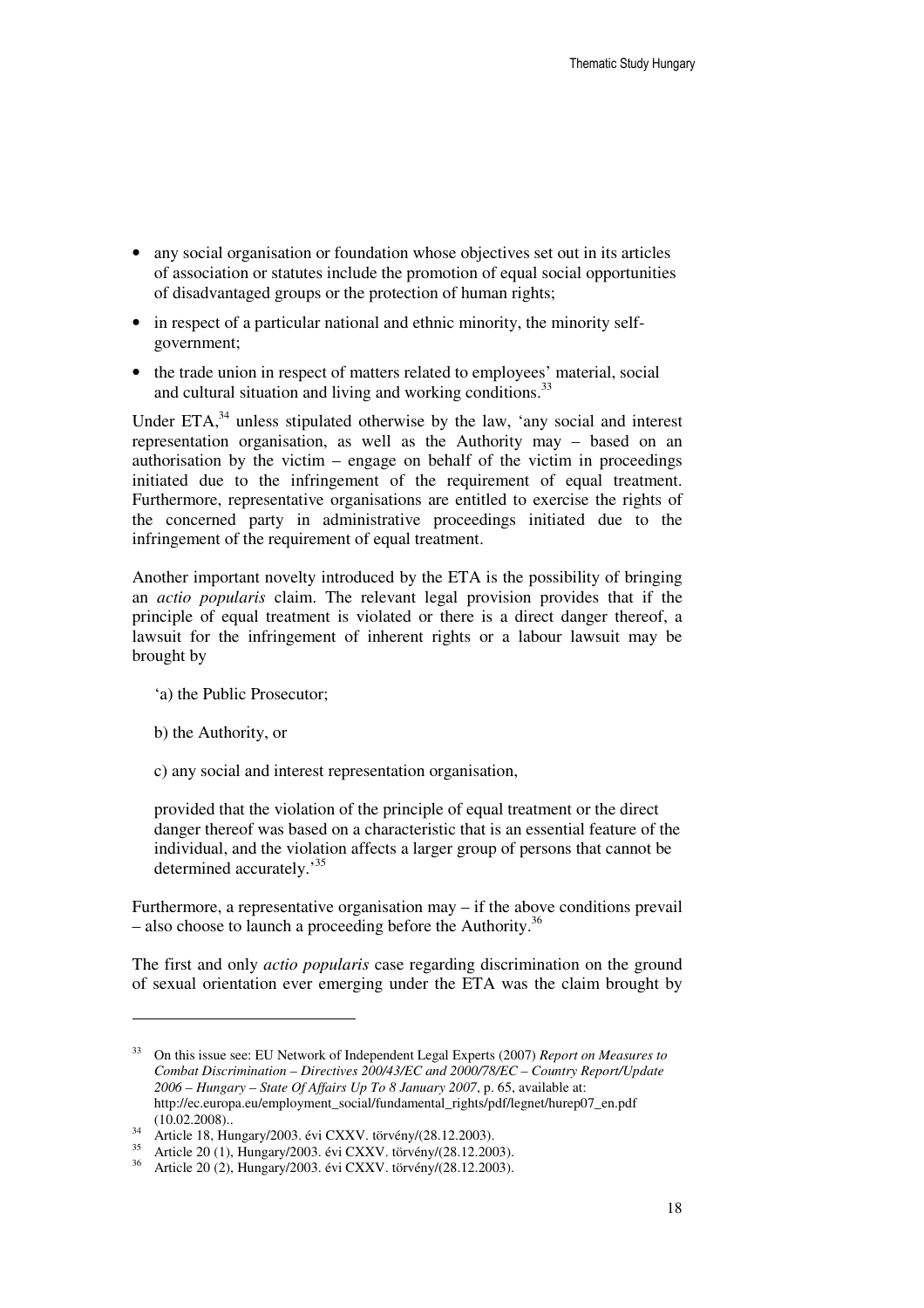the organisation *Háttér Társaság a Melegekért (Háttér Társaság)* [Háttér Support Society for Gays and Lesbians (Háttér Society)] against a denominational university, which declared that homosexual persons may not be students of the faculty of theology. $37$ 

Háttér Society is one of the two major gay and lesbian rights groups that provide legal assistance to victims of discrimination based on sexual orientation. The other major civil society organisation is *Habeas Corpus Munkacsoport* [Habeas Corpus Working Group].

These novel legal authorisations of civil society organisations can under certain circumstances be very beneficial for victims of discrimination based on sexual orientation. For instance, in cases of discriminatory practices (i.e. when the violation concerns gays and lesbians as a group as well and not only as particular individuals), it has become possible to take effective legal action without any individual being forced to 'come out' and possibly face further discrimination or victimisation stemming from his/her decision to assert his/her rights.

#### A.5. Statistics and case law.

Statistics. The *Országos Igazságszolgáltatási Tanács* (OIT) [National Justice Council (NJC)], the supreme organ of judicial administration, informed the Senior Expert that data collection conducted on the basis of the National Statistics Program (*Országos Statisztikai Adatgy*ű*jtési Program*) does not extend to statistics that show the number of court cases regarding discrimination on the ground of sexual orientation.<sup>38</sup> The *Országos Munkavédelmi és Munkaügyi Felügyel*ő*ség* (OMMF) [Hungarian Labour Inspectorate] also informed the Senior Expert that it does not have data concerning cases of discrimination on the ground of sexual orientation.<sup>39</sup> According to the *Nemzeti Fogyasztóvédelmi Hatóság* (NFH) [National Consumer Protection Authority] there have not been any complaints in respect of discrimination on the ground of sexual orientation in the indicated period.<sup>40</sup> The *Egyenl*ő *Bánásmód Hatóság* (EBH) [Equal Treatment Authority] presented some statistics in respect of discrimination on the ground of sexual orientation. $41$ 

Case law. In Hungary the conceptual standpoints (*elvi állásfoglalás*) and actual decisions (*eseti döntés*) of the Supreme Court can be accessed by the public. There are several providers that publish in electronic and paper format these

<sup>&</sup>lt;sup>37</sup> See the case *Háttér Társaság a Melegekért* [Háttér Support Group for Gays and Lesbians] v. *Károli Gáspár Református Egyetem* [Gáspár Károli Calvinist University] in Annex I.

<sup>&</sup>lt;sup>38</sup> Letter of 04.02.2008. Information was confirmed by telephone interview on 22.02.2010.

<sup>&</sup>lt;sup>39</sup> Letter of 05.03.2008. Information was confirmed by telephone interview on 22.02.2010.

<sup>40</sup> Letter of 22.02.2008. Information was confirmed by telephone interview on 22.02.2010.

<sup>41</sup> Letter of 18.02.2008. See Annex II.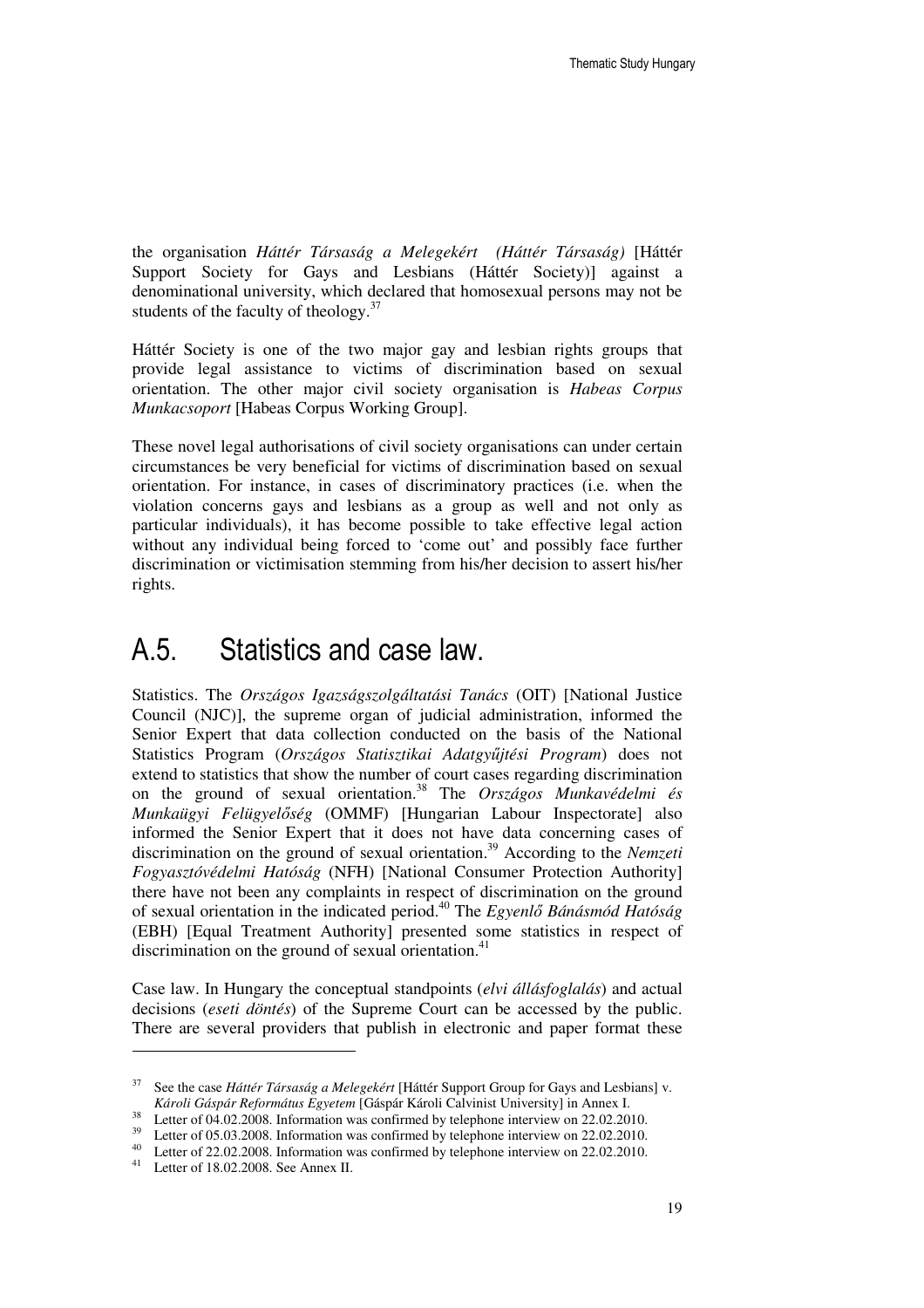data bases.<sup>42</sup> Since 01.07.2007 the National Justice Council has been obliged to maintain an online data base, which contains certain types of court judgments.<sup>43</sup> However, the data base was criticised for having too restrictive a scope, for failing to function satisfactorily in practice and for failing to comply with the fundamental principles of the freedom of information.<sup>44</sup> A search in the on-line data base did not yield any relevant results.

<sup>42</sup> For example publishing company Complex has a Döntvénytár [Complex Decision Archive) that contains the above decisions.

<sup>43</sup> The database is available at: http://www.birosag.hu/engine.aspx?page=anonim (22.02.2010).

<sup>44</sup> Eötvös Károly Intézet (2009) Az igazságszolgáltatás nyilvánossága különös tekintettel a bírósági határozatok nyilvánosságára, p.40, available at: http://ekint.org/ekint\_files/File/tanulmanyok/bhgy/birosagok\_nyilvanossaga\_20090909\_vegle ges.pdf (18.02.2010).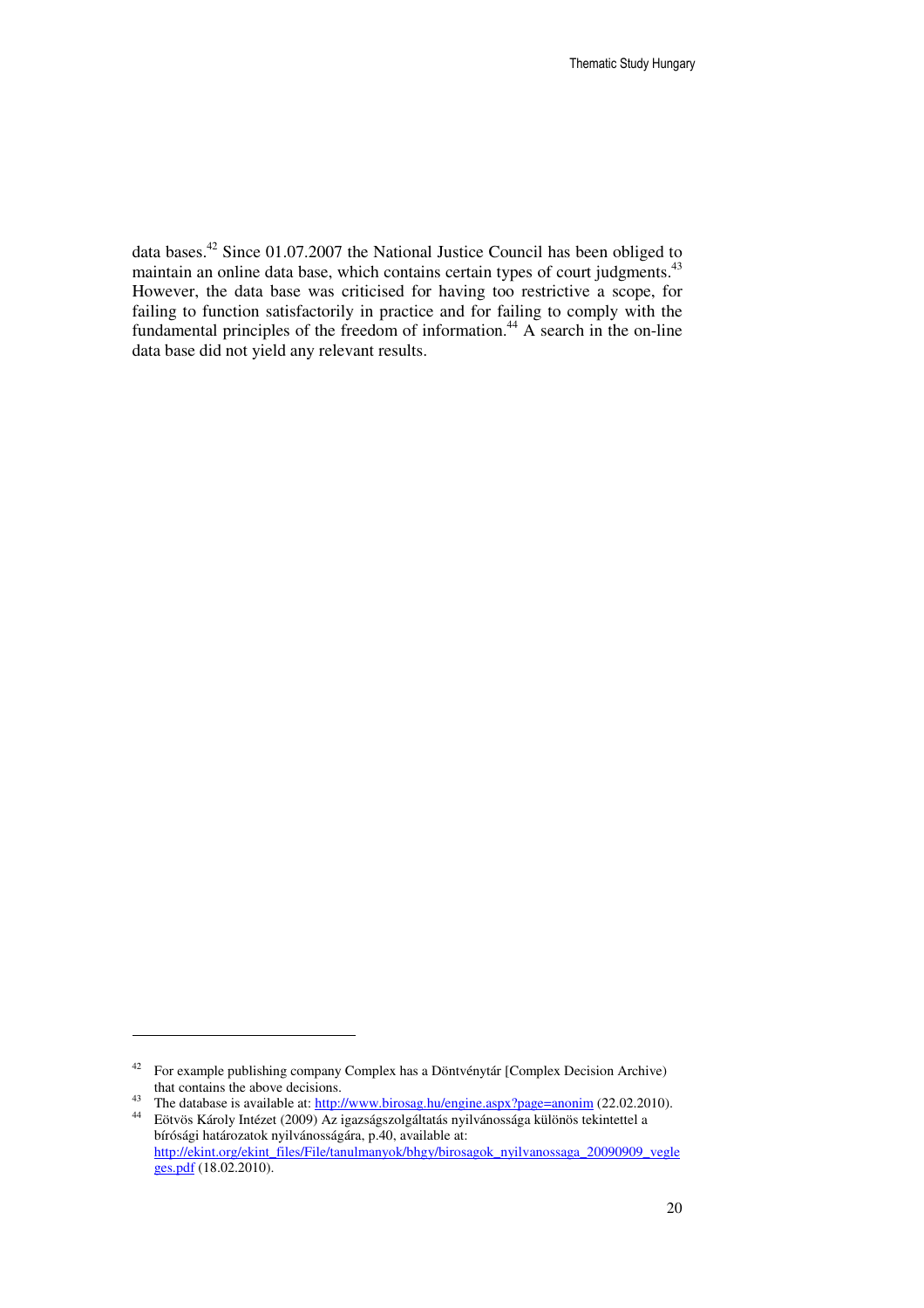# B. Freedom of Movement

#### B.1. EU citizen LGBT partners of EU citizens

The recently adopted Act 1 of 2007 on the right to free movement, residence and entry of EU and EEA Member States' citizens<sup>45</sup> (hereinafter: EU citizens) governs the rules related to the freedom of movement in Hungary.

According to Article 1 (1) FMA the right of free movement and residence is provided to all EU Member State citizens, their accompanying or joining family members in compliance with the rights equally granted by the Treaty on the European Union.

Thus, EU citizen LGBT partners of Hungarian or EU citizens have a selfstanding right to free movement.

According to Article 1 (1) FMA the right to free movement and residence is provided to the accompanying or joining family members of EU and Hungarian citizens.

According to the FMA the term 'family member' covers

- '1) the spouse of a Hungarian or EU citizen;
- 2) their dependent descendant or descendant under 21 years of age;
- 3) their dependent ancestors; etc. $146$

Thus, third country nationals who are married to a Hungarian or EU citizen can enjoy freedom of movement in Hungary.

Article 1 (1) FMA raises problems regarding the principle of equal treatment given that only spouses are recognised as family members, but members of a partnership- be it registered or unregistered - are not listed in the Act as spouses.

However, Article 3 of the new Act on Registered Partnerships<sup> $47<sub>1</sub>$ </sup> stipulates that members of a same-sex registered partnership have the same rights as spouses, with the exceptions contained in that Act. Since freedom of movement issues

<sup>45</sup> Hungary/2007. évi I. törvény/(05.01.2007). Hereinafter referred to in the body text as FMA (Free Movement Act).

<sup>46</sup> Article 2, Hungary/2007. évi I. törvény/(05.01.2007).

<sup>47</sup> Hungary/2009. évi XXIX. törvény (17.12.2010).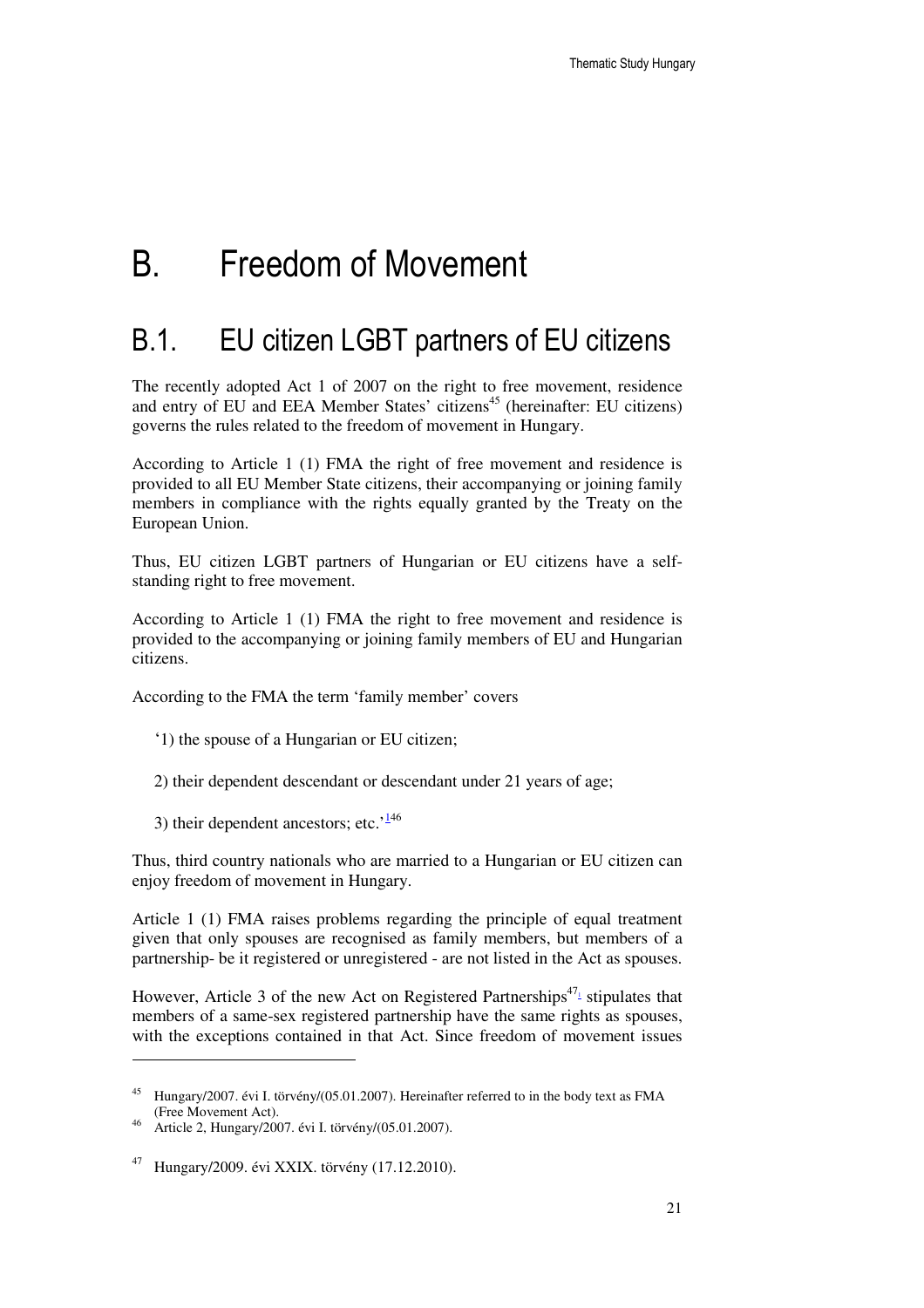are not mentioned as exceptions, in theory the term 'family member' should include registered same-sex partners. There is no relevant practice in this regard, yet..

Therefore, a third country national who entered into a registered partnership under the Hungarian Act on Registered Partnerships theoretically falls into the category of 'family member' and should enjoy freedom of movement in Hungary.

Entry and residence rights of registered partners are the same for married couples and registered partners, for the purposes of both Act No. 1 of 2007 on the free movement of persons and Act No. 2 of 2007 on the admission and residence of third-country nationals. There have been cases when registered partnerships concluded abroad were registered in Hungary as well.

Although members of an unregistered partnership are not recognised as family members, certain cohabiting partners have a possibility to enjoy freedom of movement, since according to FMA, partners of Hungarian or EU citizens who have lived together for at least one year are provided with the right to free movement and residence. The relevant Article states that:

'The Republic of Hungary – as provided by this Act – secures the right of free movement and residence to

(…)

d) a person who accompanies an EEA or Hungarian citizen,

d.a) who has been the dependent of a Hungarian citizen or the person who has lived in the same household with a Hungarian citizen for at least one year or who has been personally treated by the Hungarian citizen because of serious medical reasons;

d.b) who has been the dependent of an EU or EEA citizen or the person who - in their country of residence - has lived together in the same household with an EU or EEA citizen for at least one year or who has been personally treated by the EU or EEA citizen because of serious medical reasons

and whose entry and residence in Hungary is authorised as a family member.<sup>'48</sup>

<sup>48</sup> Article 1 (1) db), Hungary/2007. évi I. törvény/(05.01.2007).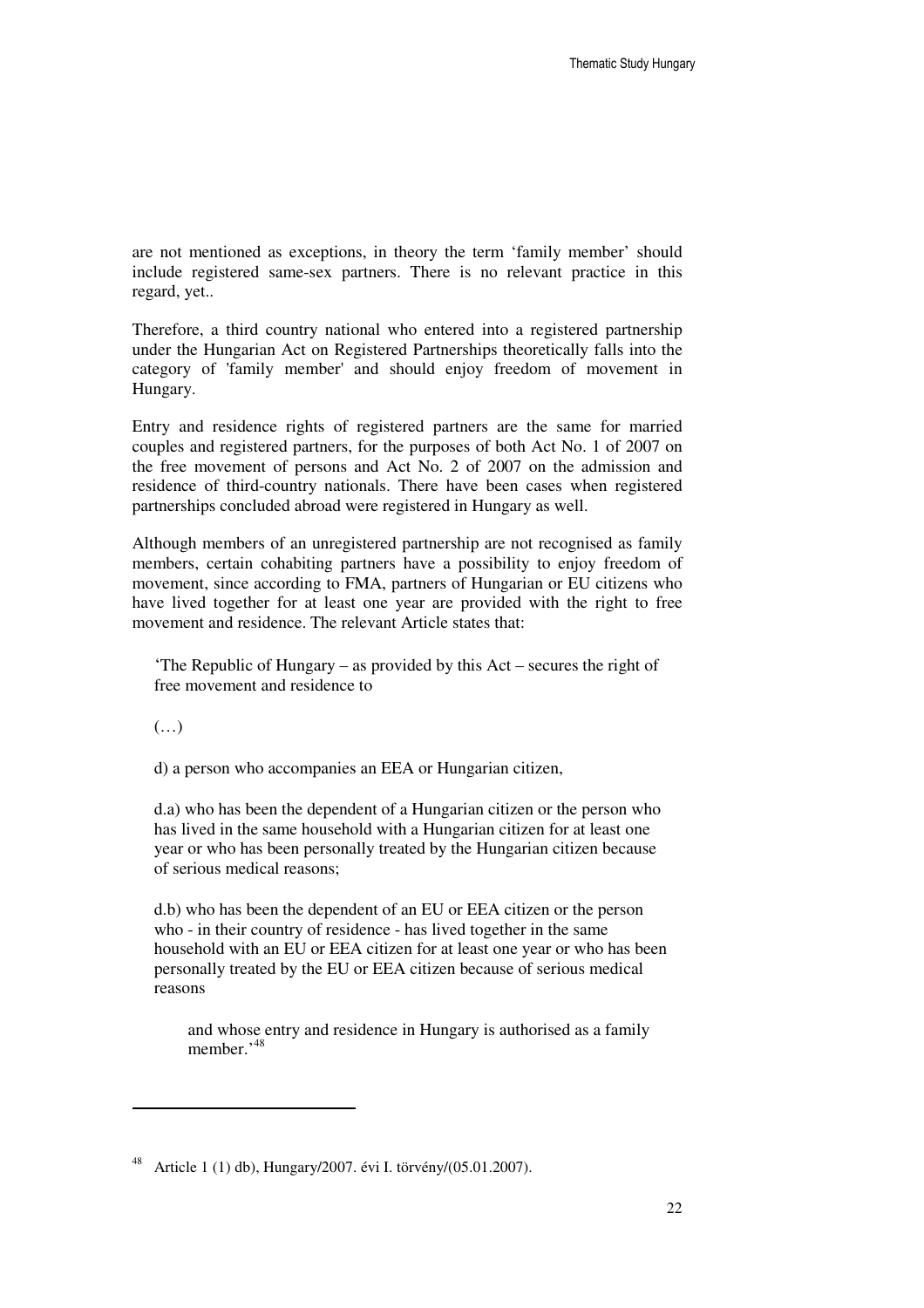Therefore, a third country national who has lived together in the same household with a Hungarian or EU citizen can enjoy the freedom of movement in Hungary.

#### B.2. Statistics and case law

Statistics. According to the *Állampolgársági és Bevándorlási Hivatal* (BÁH) [Office of Immigration and Nationality (OIN)], the authority dealing with foreigners entering or residing in Hungary, relevant Hungarian laws forbid keeping statistical data referring to sexual orientation; therefore there is no statistics that demonstrate the impact/social reality of relevant legislation for LGBT persons.<sup>49</sup>

Case law. A search in *Complex Döntvénytár* [Complex Decision Archive) on 18.02.2008 did not result in any relevant case law. Complex Decision Archive contains the conceptual standpoints (*elvi állásfoglalás*) and actual decisions (*eseti döntés*) of the Supreme Court. A search in the on-line court judgments data base yielded no relevant results. The OIN does not have an accessible case law database.

<sup>49</sup> Letter of 20.02.2008. Information was confirmed by telephone interview on 22.02.2010.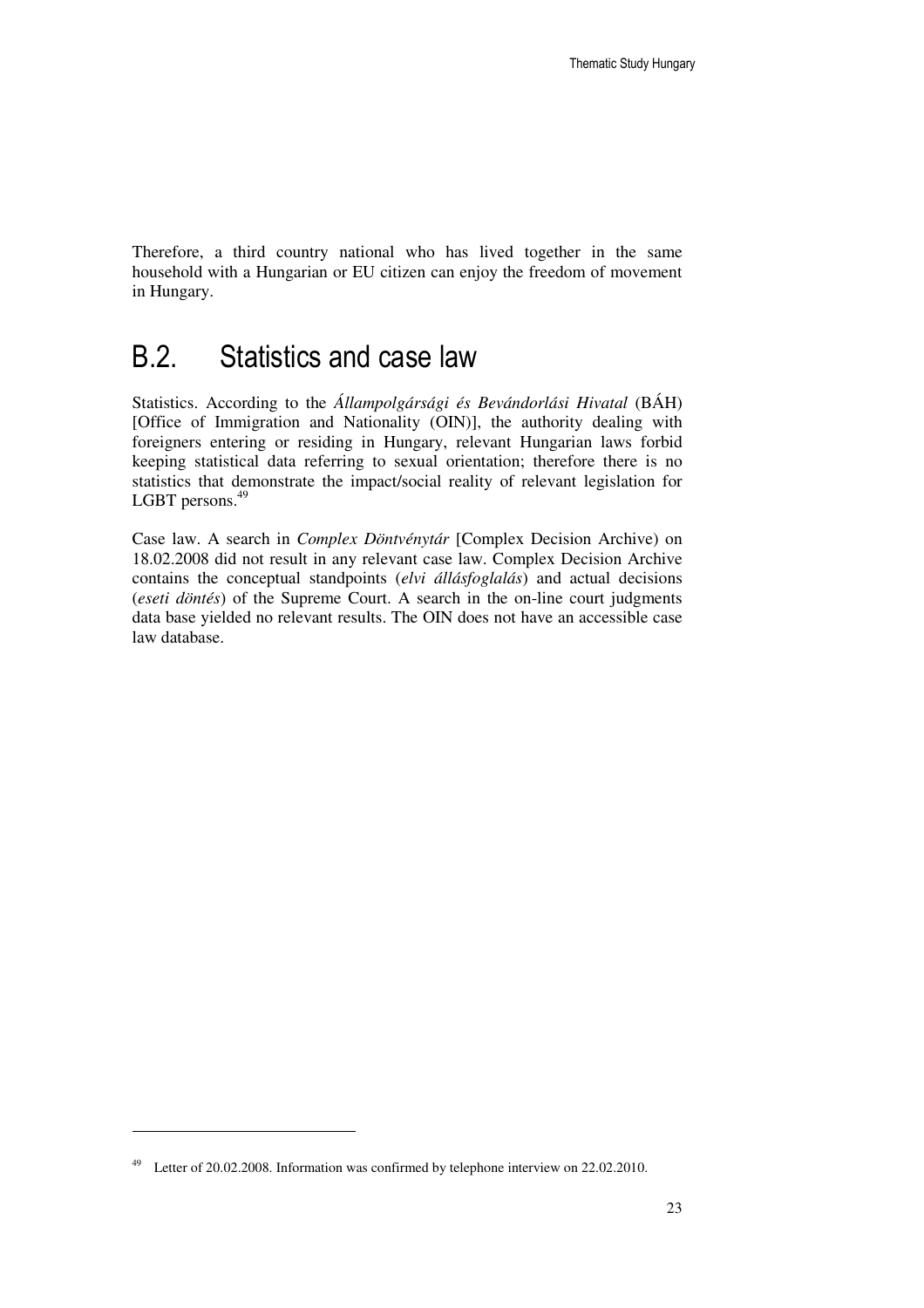# C. Asylum and subsidiary protection

### C.1. Persecution of LGBT persons as ground for asylum

According to the relevant practice of the *Bevándorlási és Állampolgársági Hivatal (BÁH)* [Office of Immigration and Nationality (OIN)] in the recent years, persecution because of sexual orientation has been continuously accepted as a ground for qualifying as a refugee or beneficiary of subsidiary protection. Asylum seekers – mostly from Islamic countries such as Algeria and Iran – successfully argued that their sexual orientation was the reason of their persecution as a member of a particular social group.

Considering the fact that Hungarian society is characterised by a quite negative attitude, where LGBT people still face discrimination and stigmatisation in Hungary, the practice of the OIN can be regarded as a positive step forward. However, in some recent cases between 2004 and 2009, the OIN requested psychiatric expert opinions upon the asylum seekers' sexual orientation. There is no specific legal regulation that would require obtaining such expert opinions. Moreover, the practice of the OIN is not consistent in this regard since such expert opinions are not requested in every relevant case. *Magyar Helsinki Bizottság* (MHB) [Hungarian Helsinki Committee] argued that requesting such medical expert opinion is problematic, because it presupposes that LGBT status is a medical condition and denies the right to self-determination. Also, it makes asylum procedures significantly longer and more expensive. There are no documented court decisions in which the tenability of such expert opinion would have been raised. Also, there are no documented cases in which the OIN would have refused granting asylum status reasoning that if the applicant had been 'discreet' in the home country there would have been no persecution.<sup>50</sup>

There have been no reports on applying 'phallometric testing' in Hungary.

OIN is only obliged to reason its resolutions when it refuses to grant asylum, therefore it is impossible to assess the considerations relating to granting asylum status. Also, it cannot be established in how many cases the clients referred to their sexual orientation as ground of persecution.

<sup>&</sup>lt;sup>50</sup> Personal interview with representative of the Hungarian Committee on 23.02.2010.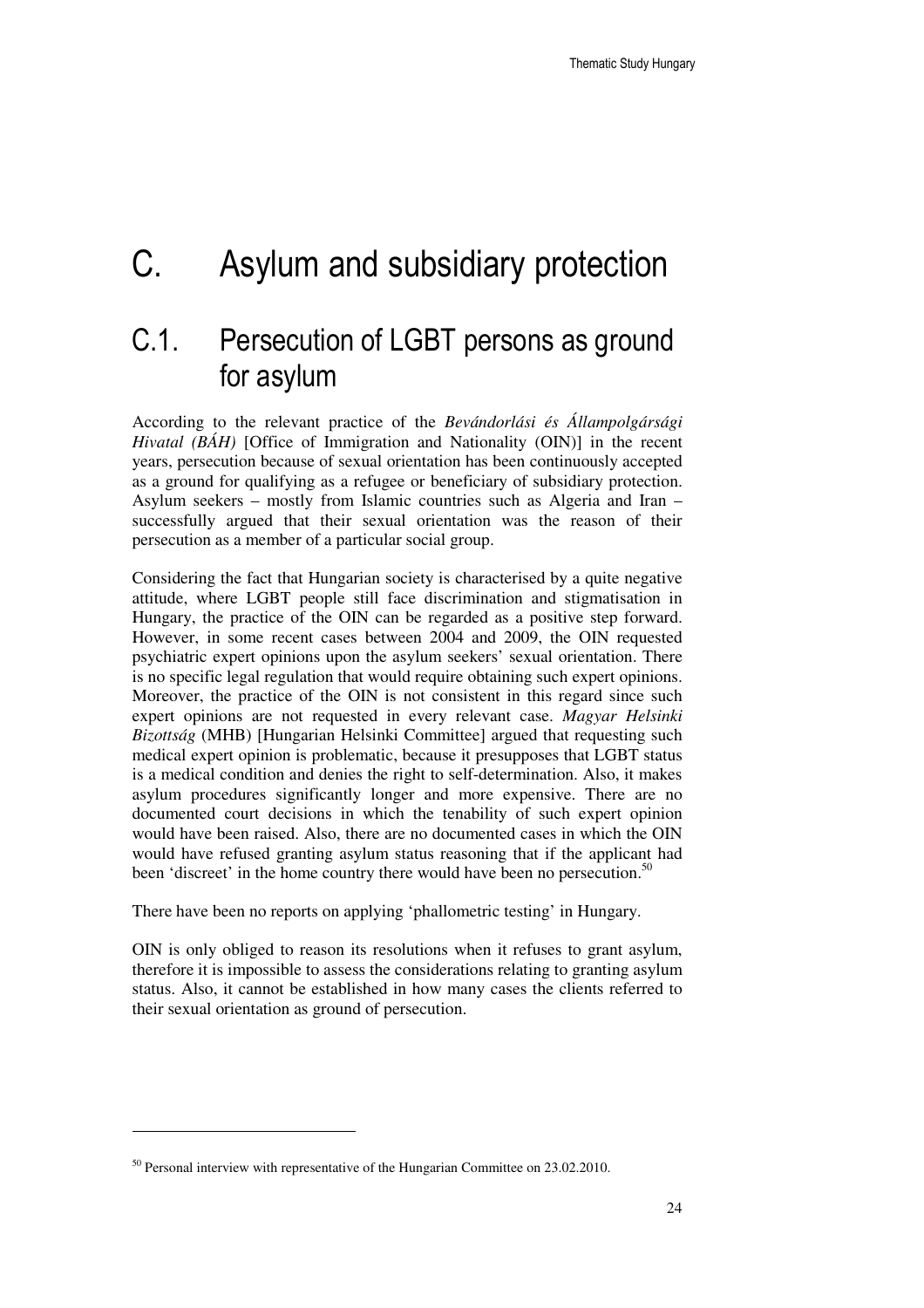### C.2. Family members in the context of asylum

Act No. 80 of 2007 on asylum<sup>51</sup> which came into force on  $01.01.2008$ , does not recognise LGBT persons' officially registered partnership as family relationship. According to Article 2:

- '(j): family member is: a foreigner's
- j.a) spouse,

- j.b) minor child (including adopted and foster child),
- j.c) parent(s) if the person seeking recognition is a minor;'

If an asylum seeker is granted refugee status his/her family members are automatically recognised as refugees according to AA; although this provision only applies to heterosexual couples. Therefore it can be concluded that provisions defining family members are contrary to Article 2 (h) of 2004/83/EC imposing that unmarried partners in a stable relationship should also be recognised as family members if the Member State's legislation or practice treats unmarried couples in a way comparable to married couples under its law related to aliens.

Members of a same-sex couple are not considered as family members who are in the case of a heterosexual family - automatically recognised as refugees under AA. This provision of AA is obviously discriminatory regarding LGBT persons; therefore it can be concluded that asylum legislation only accepts married spouses who are - by definition of the Act on Marriage and Family – heterosexual.

#### C.3. Statistics and case law

Statistics. The *Bevándorlási és Állampolgársági Hivatal (BÁH)* [Office of Immigration and Nationality (OIN)] informed the Senior Expert that it does not have statistics that contain the sexual orientation of its clients. According to the information received from OIN, asylum seekers who indicate their sexual orientation as a ground of persecution are registered as 'belonging to a certain

<sup>51</sup> Hungary/2007. évi LXXX. törvény (29.062007). Hereinafter referred to in the body text as AA.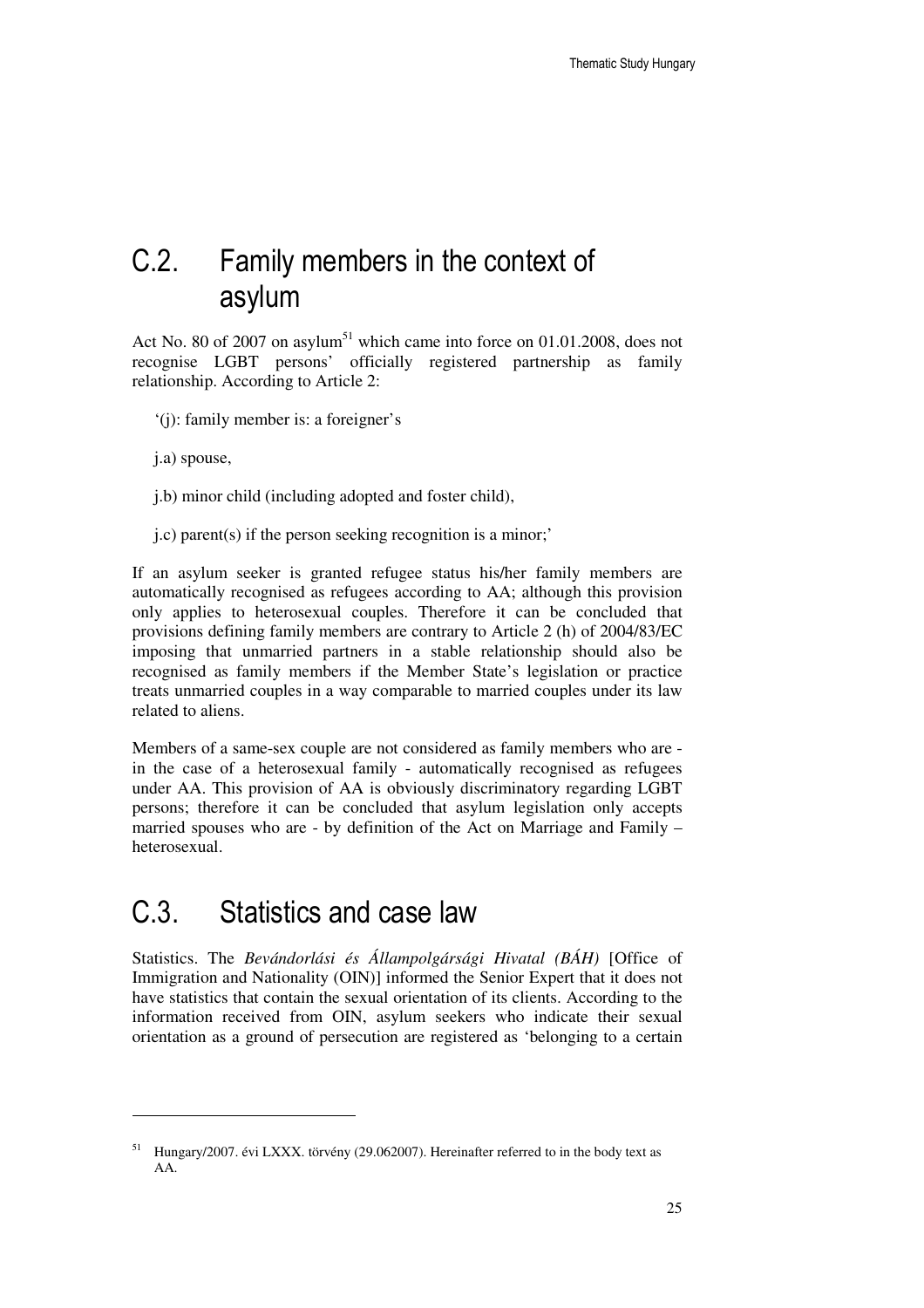social group'.<sup>52</sup> Therefore, sexual orientation later cannot be identified as a ground of persecution.

Case law. A search in *Complex Döntvénytár* [Complex Decision Archive) on 18.02.2008 did not result in any relevant case law. Complex Decision Archive contains the conceptual standpoints (*elvi állásfoglalás*) and actual decisions (*eseti döntés*) of the Supreme Court. A search in the on-line court judgments database yielded no results. The OIN does not have an accessible case law database.

The Hungarian Helsinki Committee, a Hungarian NGO that assists asylum seekers in Hungary, is aware of a couple of relevant cases.<sup>53</sup>

<sup>52</sup> Letter of 20.02.2008. Information was confirmed by telephone interview on 22.02.2010.

<sup>53</sup> See Annex I.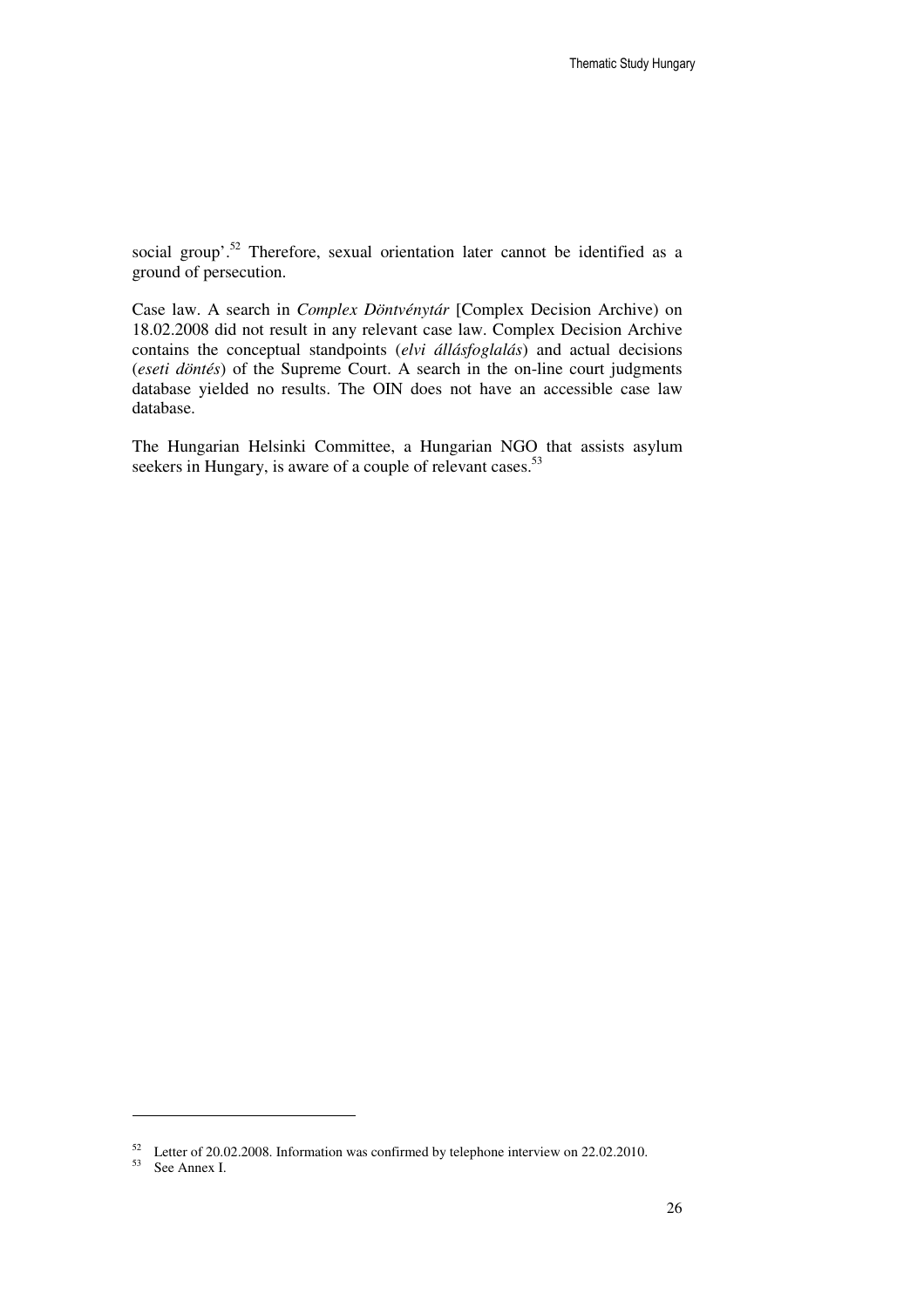# D. Family reunification

Hungarian legislation has not incorporated the provisions set out in Recital 5, Article 4 (3) and Article 5 (2) of Council Directive 2003/86/EC on the right to family reunification. Section 2 of the Asylum Act defines family membership same-sex unions are not recognised in family reunification procedures. Therefore it can be stated that Hungary has not exploited the possibility ensured by the Directive.

The family reunification procedure is governed by Act No. 2 of 2007 on the admission and right of residence of third-country nationals<sup>54</sup><sup>1</sup> (hereinafter: ARA).

Article 2 (d) ARA stipulates that 'family member' shall mean:

'(d.a) the spouse of a third-country national;

(d.b) the minor child (including adopted children) of a third-country national and his/her spouse;

(d.c) the minor child, including adopted and foster children, of a thirdcountry national where this third-country national has parental custody and the children are dependent on him/her;

(d.d) the minor child, including adopted and foster children, of the spouse of a third-country national where the spouse has parental custody and the children are dependent on him/her;'.

We can therefore conclude that any kind of partnerships which have not been registered, including same-sex cohabitations, are automatically excluded from family reunification procedures. Therefore, it is only registered partnerships that are recognised for family reunification purposes.

#### D.1. Statistics and case law

Statistics The *Bevándorlási és Állampolgársági Hivatal (BÁH)* [Office of Immigration and Nationality (OIN)] informed the Senior Expert that it does not have statistics that contain the sexual orientation of its clients.<sup>55</sup>

<sup>54</sup> Hungary/2007. évi II. törvény /(05.01.2007). Hereinafter referred to in the body text as ARA.

<sup>55</sup> Letter of 20.02.2008. Information was confirmed by telephone interview on 22.02.2010.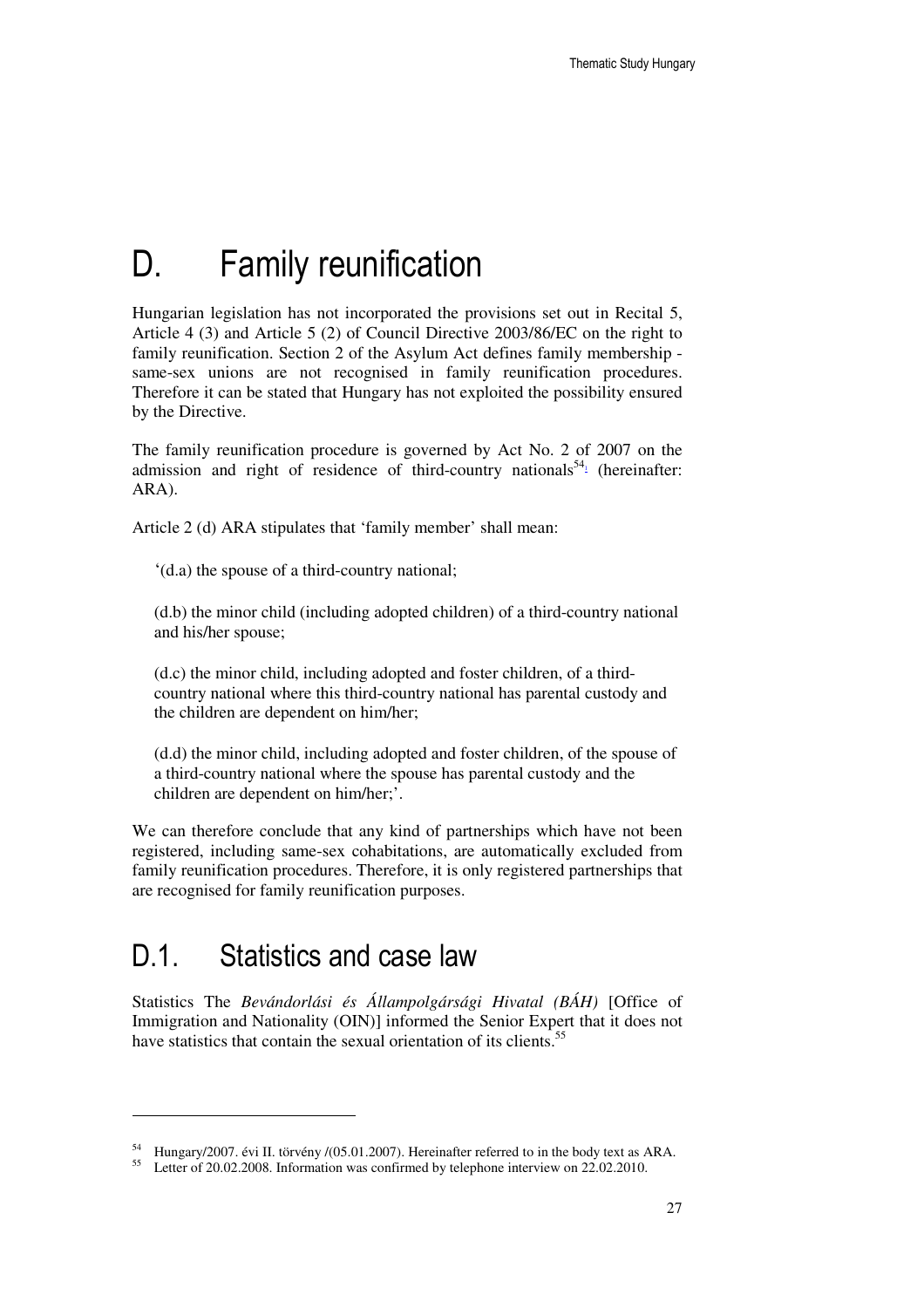Case law. A search in *Complex Döntvénytár* [Complex Decision Archive) on 18.02.2008 did not result in any relevant case law. Complex Decision Archive contains the conceptual standpoints (*elvi állásfoglalás*) and actual decisions (*eseti döntés*) of the Supreme Court. A search in the on-line database of court judgments yielded no relevant results. The OIN does not have an accessible case law database.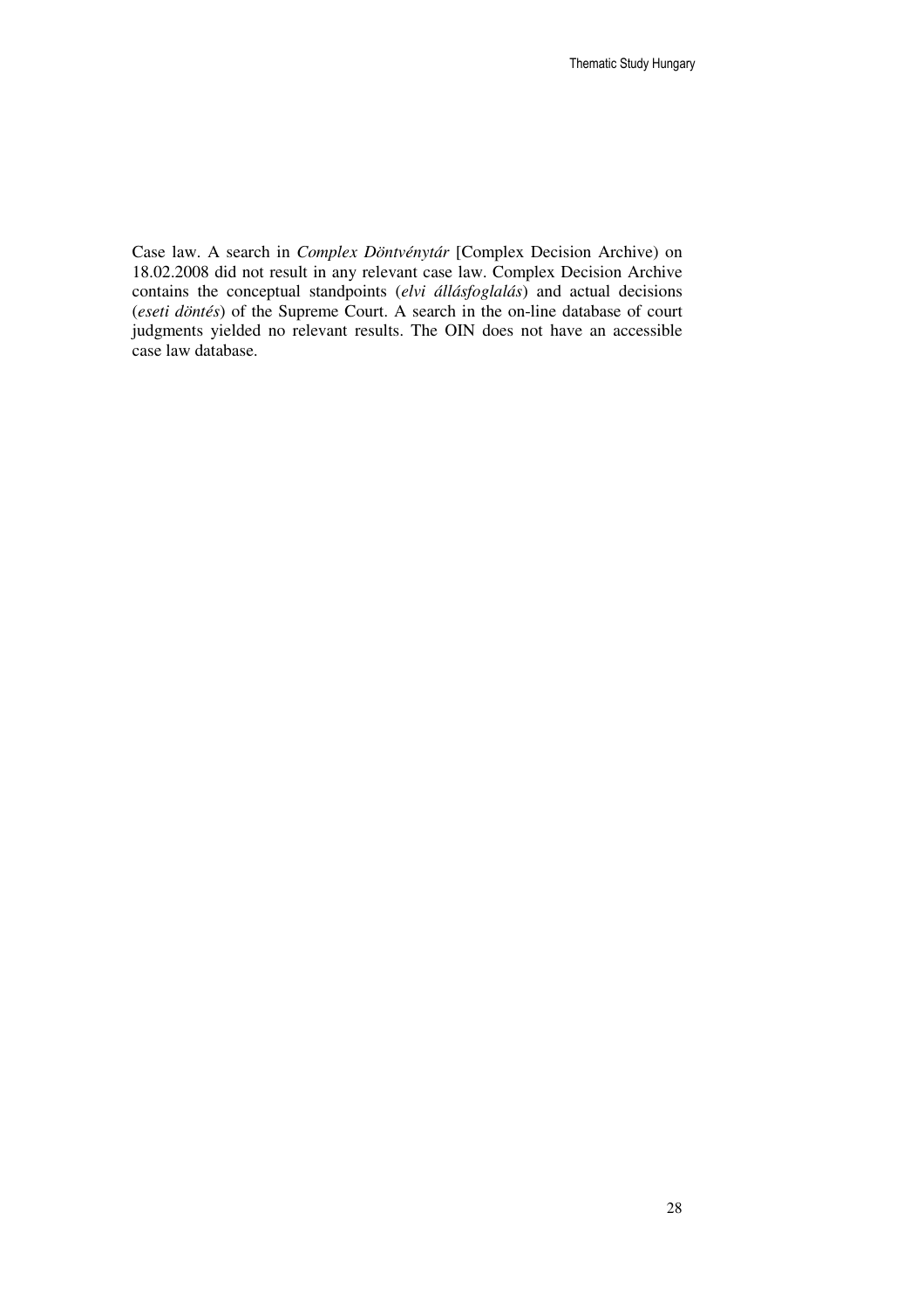## E. Freedom of assembly

The Hungarian legal system recognises the freedom of assembly. The Constitution provides that 'the Republic of Hungary acknowledges the freedom of peaceful assembly and ensures its free exercise.<sup>56</sup>

The Act on the Freedom of Assembly<sup>57</sup> specifies the legal rules originating from the general clause of the Constitution. FAA states that the freedom of assembly is a fundamental civil liberty that belongs to anybody and reiterates that the Republic of Hungary acknowledges it and ensures its free exercise.<sup>58</sup> In the framework of the freedom of assembly peaceful meetings, demonstrations or processions can be organised, in which the participants could freely express their opinion. Furthermore, participants are entitled to impart their opinion to those who are concerned. However, the exercise of the freedom of assembly must not constitute any crime or call for a crime and must not infringe the rights or freedoms of others.<sup>5</sup>

Under FAA the exercise of the freedom of assembly is subject to a prior notification to the police, which is entitled to prohibit the assembly only in cases provided by law. These are the following:

- If the event would endanger the undisturbed operation of democratic institutions or courts;
- If public transport may not be organised elsewhere. $60$

If any of these dangers are present, the police – within 48 hours after receiving the notification - is entitled to prohibit the organisation of the event at the indicated time or in the indicated place.<sup>61</sup> This decision can be challenged in a speedy court procedure. $62$ 

The organiser has the primary task of securing order during events. However, the police, if requested, cooperates in securing public order and removes any persons intending to violate peacefulness.<sup>63</sup>

The police is entitled to break up the event in the following circumstances:

<sup>56</sup> Article 62 (1) of Hungary/1949. évi XX. törvény (20.08.1949).

<sup>57</sup> Hungary/1989. évi 3. törvény (24.01.1989). Hereinafter referred to in the body text as FAA.

<sup>58</sup> Article 1, Hungary/1989. évi 3. törvény (24.01.1989).

<sup>59</sup> Article 2, Hungary/1989. évi 3. törvény (24.01.1989).

<sup>60</sup> Article 8 (1), Hungary/1989. évi 3. törvény (24.01.1989).

 $61$  Article 8 (1), Hungary/1989. évi 3. törvény (24.01.1989).

 $62$  Article 9, Hungary/1989. évi 3. törvény (24.01.1989).

<sup>63</sup> Article 11, Hungary/1989. évi 3. törvény (24.01.1989).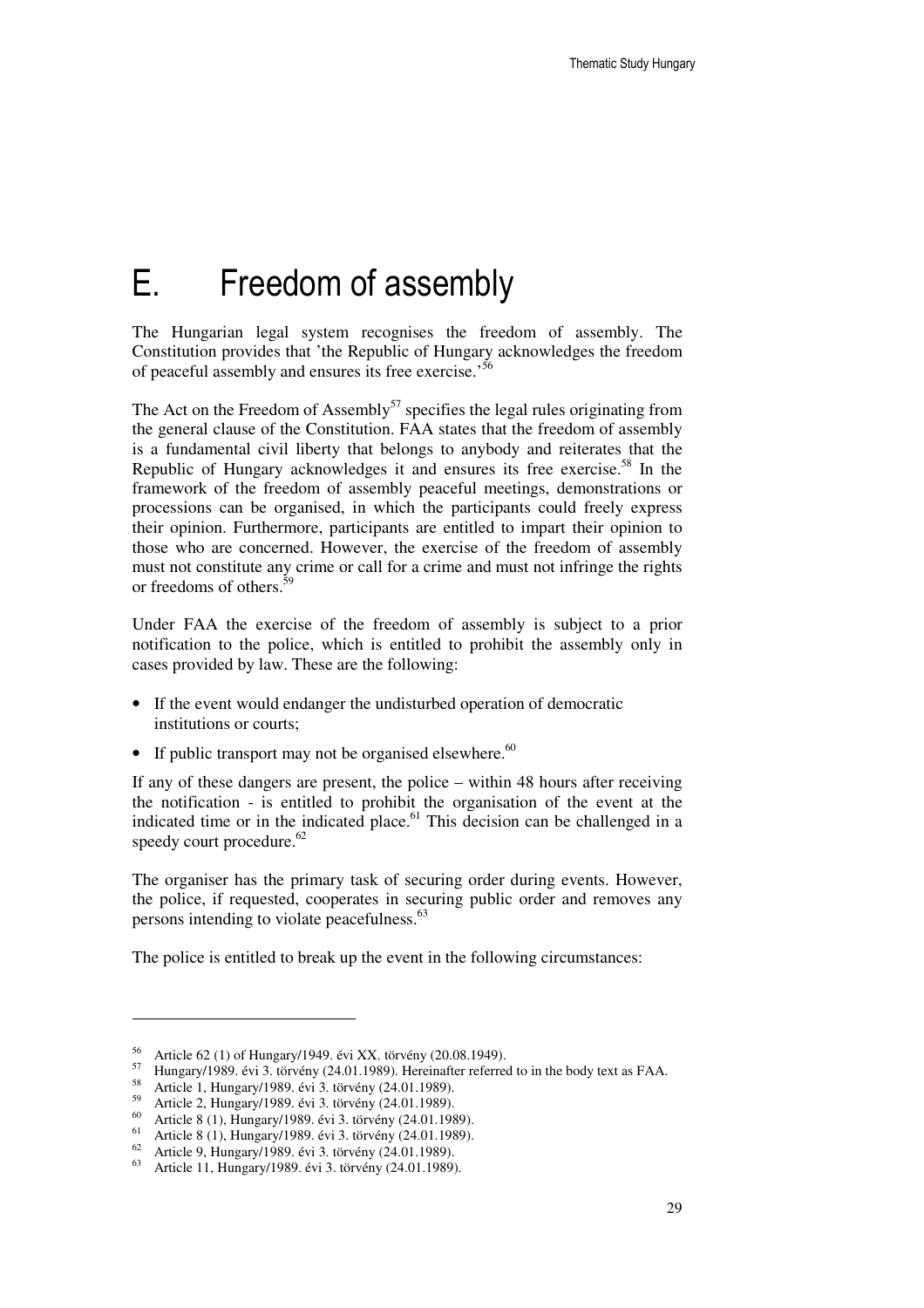- If the event constitutes a crime or call for a crime or violates the rights or freedoms of others;
- If participants appear in the event with weapons or with any other tools capable of causing harm to others;
- If the event had not been notified to the police;
- If the event is not conducted as notified in advance (e.g. if another route is used $)$ .<sup>64</sup>

In the Hungarian legal system the police has a very limited discretion to ban demonstrations. In most cases it is possible to hold two fundamentally antagonistic events at the same time and virtually the same place since it is impossible to foresee whether a demonstration would 'endanger the undisturbed operation of democratic institutions or courts'<sup>65</sup> Furthermore, the police cannot examine the risk of any other crimes being committed at demonstrations. However, if the police notices that a demonstration is violating the rights or freedoms of others it must immediately take action to maintain order at the events and if necessary disperse the unlawful demonstration.<sup>66</sup>

Since 1989 the Hungarian LGBT community has been able to freely exercise freedom of assembly and their demonstrations have not been banned. Since 1995 the LGBT community has been annually organising the Lesbian Gay Bisexual Transgender Film and Cultural Festival (hereinafter: LGBT Cultural Festival). The police had been able to secure the safety of these events until 2007. Prior to 2007 persons who demonstrated against gay pride festivals used to express their disapproval as spectators in a rather unorganised way. Their homophobic remarks had been disturbing but never exceeded the level of verbalism and no physical atrocities had ever been reported.

However, in 2007 organisers of the  $12<sup>th</sup>$  LGBT Cultural Festival reported that they encountered difficulties in negotiating with the police about the route of the Gay Pride March. According to the police these difficulties were due to the tense political and public reactions (the LGBT community received threats from extremist political groups). Nevertheless, there were no legal objections to organise the event.

On 07.07.2007, after previous threats and with the verbal support of a nonparliamentary, small right wing party, extremist groups attacked the participants of the  $12<sup>th</sup>$  LGBT Cultural Festival. The attackers were organised, threw bottles and stones at the marchers and made homophobic comments<sup>67</sup> while following

<sup>64</sup> Article 14, Hungary/1989. évi 3. törvény (24.01.1989).

<sup>65</sup> See Article 8 (1), Hungary/1989. évi 3. törvény (24.01.1989), explained in paragraph 79.

<sup>&</sup>lt;sup>66</sup> Article 14, Hungary/1989. évi 3. törvény (24.01.1989).<br><sup>67</sup> Amenest the comments were free and Jawe to the Dan

Amongst the comments were 'fags and Jews to the Danube' and 'soap factory', which referred to the activities of the Nazis during the II World War in Budapest, or 'dirty fags'. Also, the attackers demonstrated the Nazi arm waving.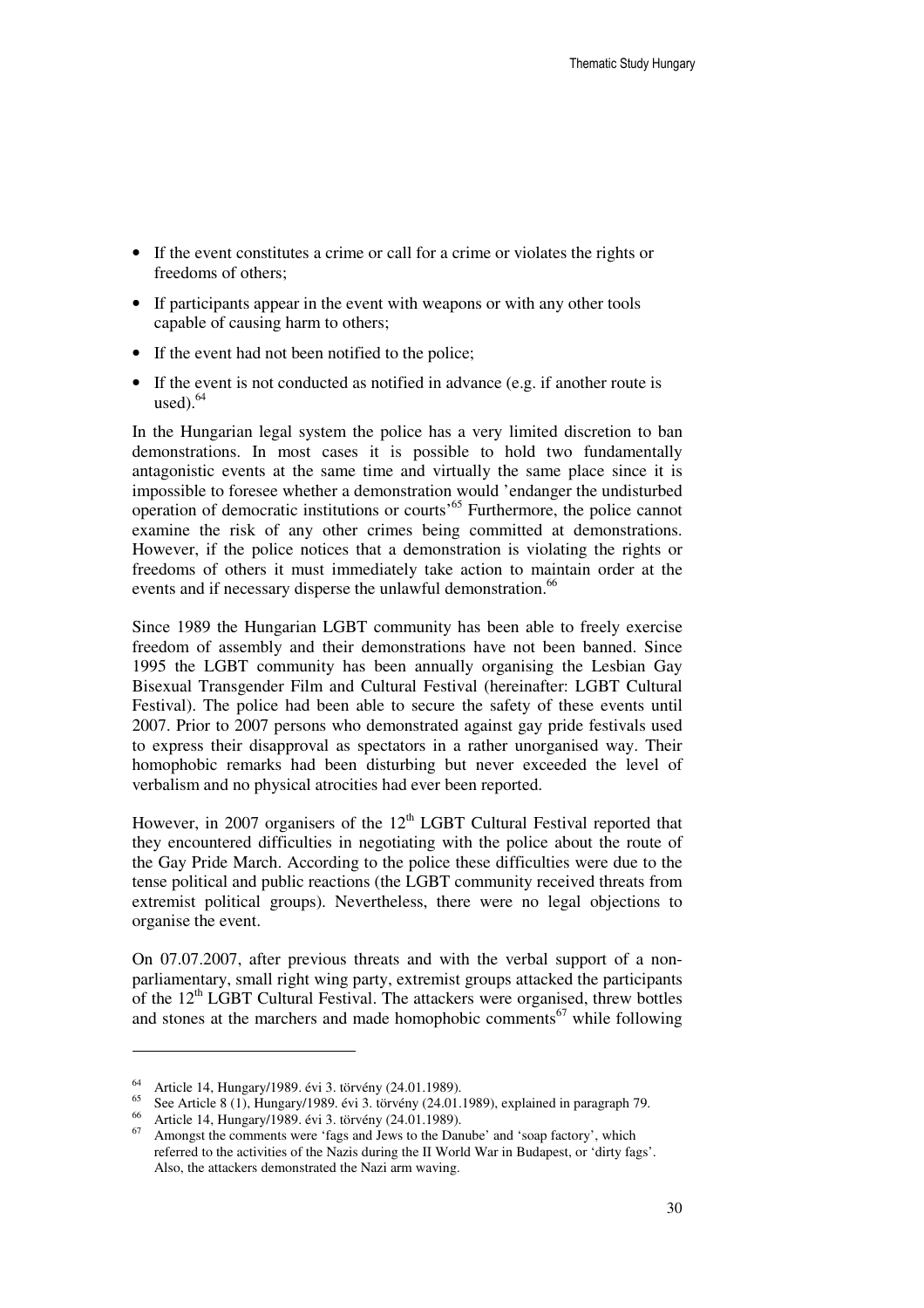the march for several kilometres.<sup>68</sup> Furthermore, organisers reported that these groups severely injured eleven participants after they had left the event.

The organisers of the homophobic demonstration had also notified their event to the police, which did not raise any legal objections.

According to media reports eight people of the anti-gay demonstration were arrested by the police in connection with the attacks.<sup>69</sup> However, some opinion leaders pointed to the fact that the representatives of the Ministry of Justice and Law Enforcement (the Minister and the Secretary of Law Enforcement Issues) did not condemn with necessary emphasis the violent action and blurred the responsibility of the participants of the Gay Pride March and that of the extremist demonstrators.

In the years of 2008 and 2009, organised extremist groups also tried to attack the Gay Pride March. In both years the police isolated the march from the attackers with a double fence and forbade entering into neighbouring streets. In this way it secured the physical integrity of participants, however the complete isolation of the march prevented supporters of the event to join or leave it freely as participants had to join the march at the starting point and had to leave it at the end spot. In 2008 the police had to evacuate peaceful demonstrators at the end spot as extremist groups were severely threatening them.

Police reports showed that after the 2008 Gay Pride March 57 protesters were arrested and 12 officers were injured.<sup>70</sup> In 2009 41 protesters were arrested. Criminal proceedings were initiated against seven attackers on the basis of violence against a member of a certain social group<sup>71</sup>.

There have been no bans of LGBT demonstrations so far and until 2007 the police had secured these events properly. However, in July 2007 the police was not able to protect the participants of the Gay Pride March from the physical attacks of extremists appearing at an anti-gay demonstration.

In the author's view, in order to fulfil the requirements of FAA, the police in 2007 ought to have recognised the aggression of extremists appearing at the anti-gay demonstration and called upon them to discontinue the unlawful activities. Furthermore, the police ought to have dispersed the anti-gay demonstration if the aggression had not been ended.

<sup>&</sup>lt;sup>68</sup> The events are described by interviews of participants in: Patent Egyesület [Patent Society] (2008) *Rideg bánásmód [Rigid Treatment*], available at:

http://patent.org.hu/LMBT\_emberi\_jogok\_2002-2007.pdf, (20.02.2008).

<sup>69</sup> See for example: http://nol.hu/cikk/ $\frac{1}{4}$ 53102/ (21.02.2008)

http://www.police.hu/ideiglenesek/2008juli5/BRF-20080706\_70.html (18.02.2010).

<sup>71</sup> http://www.police.hu/friss/BRF\_20090906\_11.html (18.02.2010).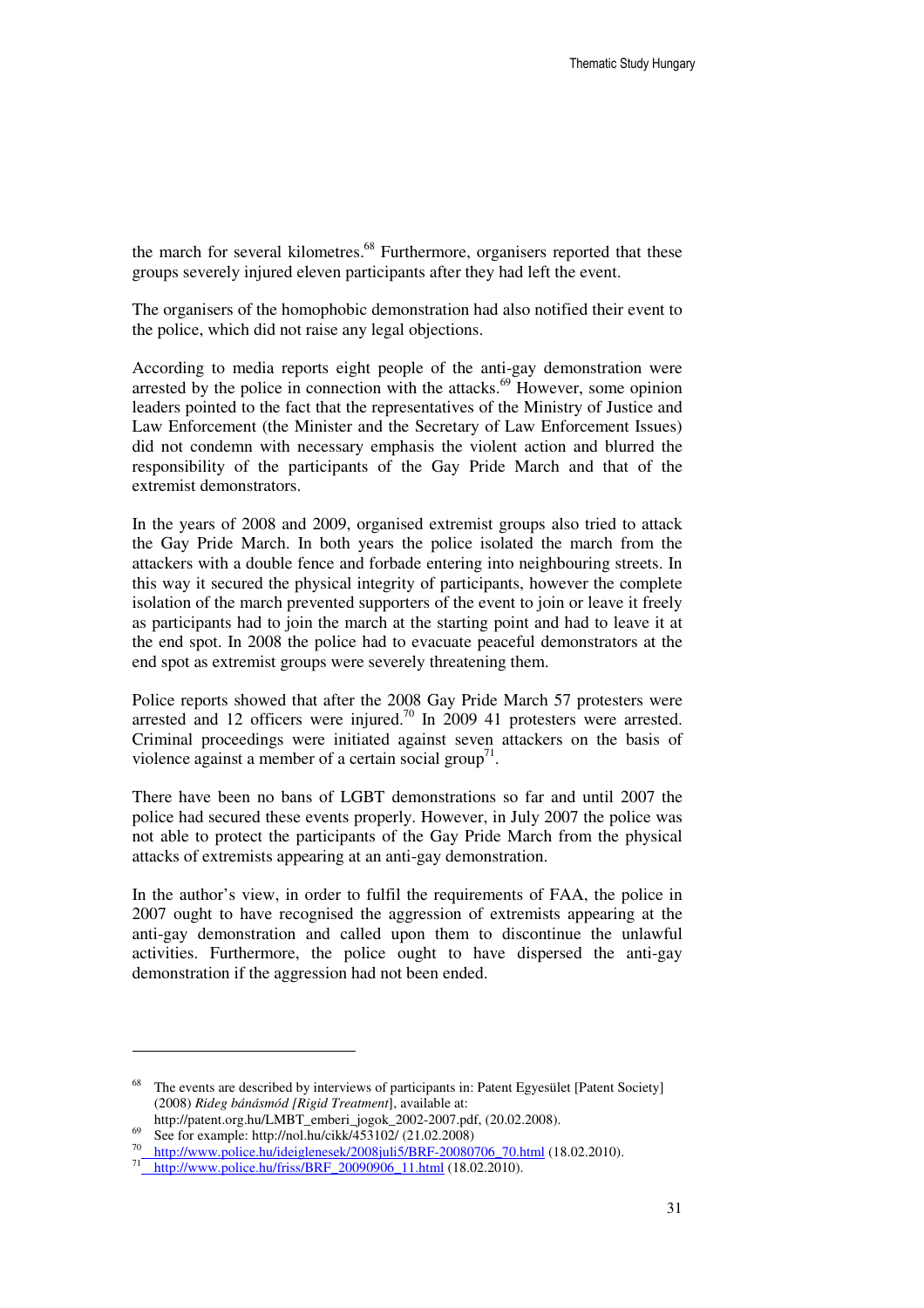However, there were no official proceedings conducted in respect of the responsibility of the police and there were no legal or non-legal consequences of the police's conduct in July 2007. The Minister of Justice and Law Enforcement declared in an interview that according to his opinion the police 'knew what to do and secured the demonstration with appropriate force'.<sup>72</sup> Such an opinion could explain the lack of any official investigations in this matter.

On 09.07.2007 LGBT organisations issued a statement, in which they condemned the violent acts committed in the Gay Pride March and called upon the Minister of Justice and Law Enforcement to investigate why the police had failed to protect the peaceful demonstrators.<sup>73</sup> The organisations received no response to the statement.

Furthermore, Háttér Society issued a public call, in which it sought victims and eye witnesses to the violence in the Gay Pride March. According to the head of the organisation, nobody wanted to be involved in a possible legal proceeding, so Háttér Society could not document the incidents properly and could not initiate any proceedings *viz*. the police or the attackers.<sup>74</sup>

It can be concluded that after the incidents in 2007 the police was able to fulfil its constitutional obligation and managed to secure with adequate preparations and responses the Gay Pride Marches in 2008 and 2009.

### E.1. Statistics and case law

Statistics. The *Országos Rend*ő*r-f*ő*kapitányság* [National Police Department] informed the Senior Expert that it did not compile statistics relating to the number of demonstrations in favour of or against tolerance of LGBT people for the period of 2000-2007.<sup>75</sup>

Case law. A search in *Complex Döntvénytár* [Complex Decision Archive) on 18.02.2008 did not result in any relevant case law. Complex Decision Archive contains the conceptual standpoints (*elvi állásfoglalás*) and actual decisions (*eseti döntés*) of the Supreme Court. A search in the on-line data base of court judgments did not yield any relevant results. *Eötvös Károly Intézet* (EKINT) [Karoly Eotvos Institute] researched and criticised the database, asserting that its practical functioning was not sufficient and did not comply with the

<sup>&</sup>lt;sup>72</sup> http://www.klubradio.hu/data/files/takacs\_albert\_melegek.mp3 (06.04.2008).

http://pride.hu/article.php?sid=2405 (06.04.2008). The statement was signed by seven organisations: *Szivárvány Misszió Alapítvány* [Rainbow Mission Foundation], *Atlasz SE* [Atlas Sports Club], *Háttér Társaság a Melegekért (Háttér Társaság)* [Háttér Support Society for Gays and Lesbians (Háttér Society)] , *Labrisz Egyesület* [Labris Society], *Lambda Budapest*, *Patent Egyesület* [Patent Society], *Pride.hu*.

<sup>&</sup>lt;sup>74</sup> Telephone interview on 07.04.2008.

<sup>75</sup> Letter of 04.02.2008. Information was confirmed by telephone interview on 22.02.2010.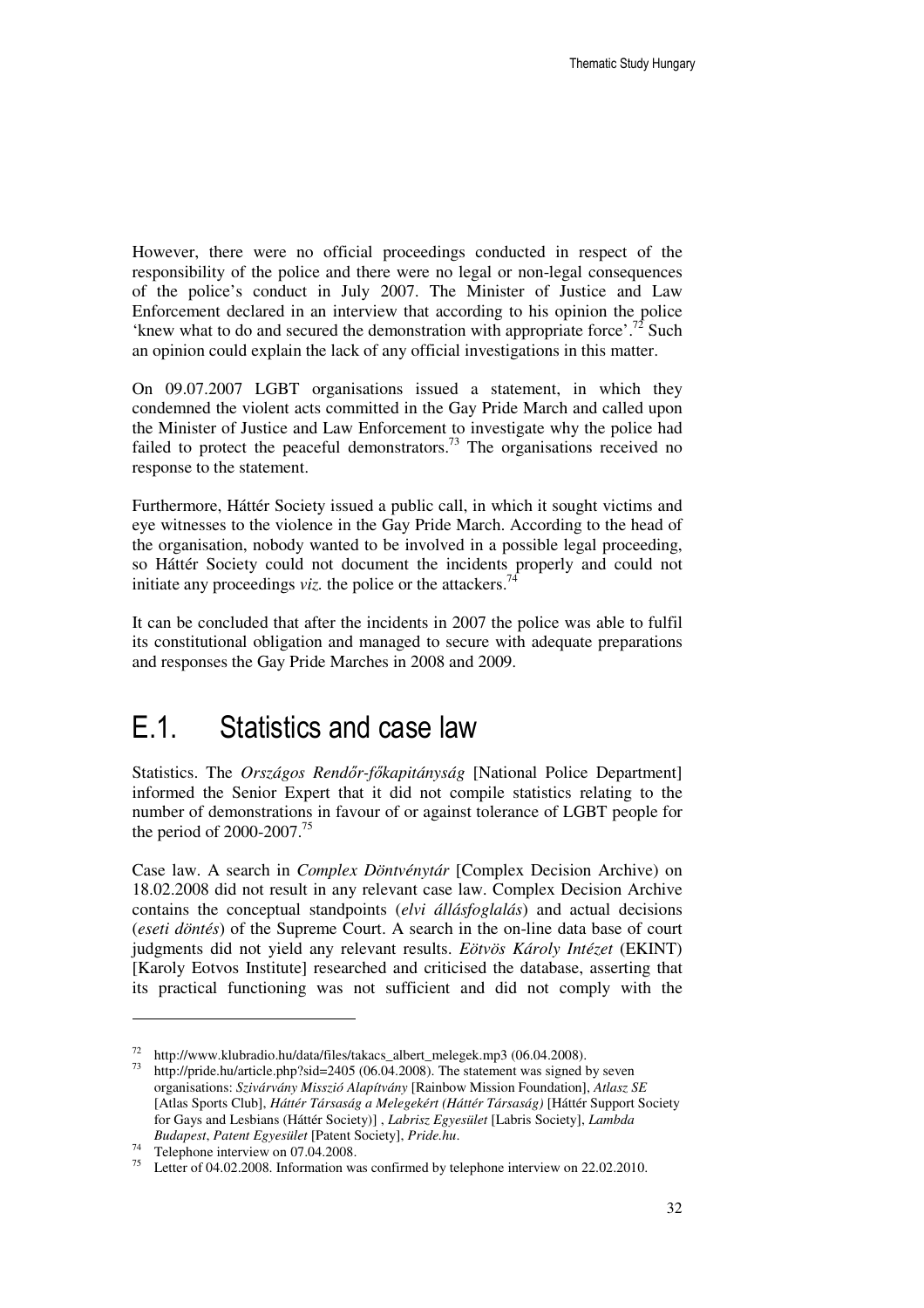requirements of the freedom of information. The EKINT study expressly mentioned that the researchers were not able to find court judgments in cases initiated against the counter-demonstrators at the 2008 Gay Pride March.<sup>76</sup>

 $^{76}$  Eötvös Károly Intézet (2009) Az igazságszolgáltatás nyilvánossága különös tekintettel a bírósági határozatok nyilvánosságára, p.26, available at: http://ekint.org/ekint\_files/File/tanulmanyok/bhgy/birosagok\_nyilvanossaga\_20090909\_vegle ges.pdf (18.02.2010).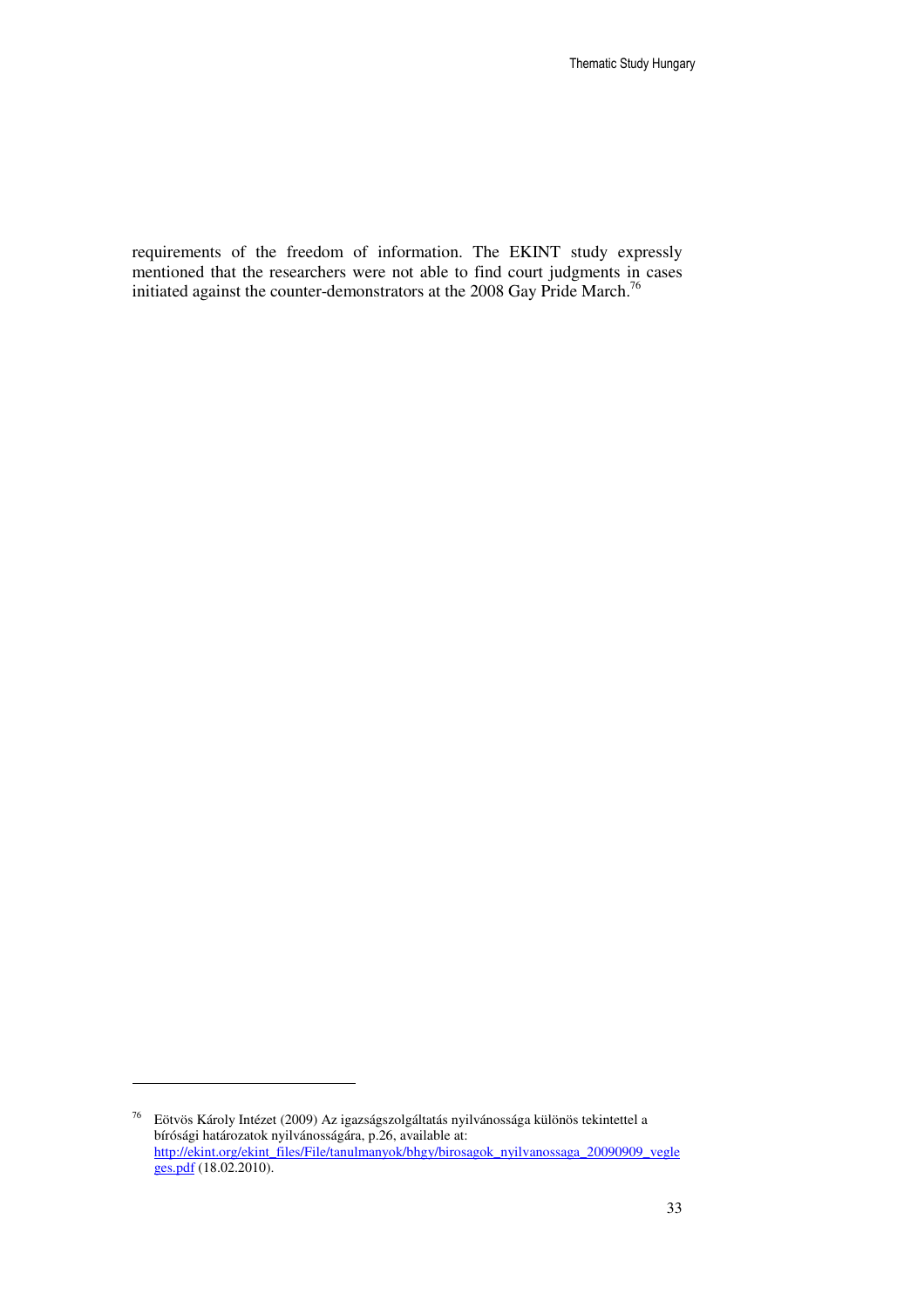### F. Criminal law, hate speech

### F.1. Hate speech

The Hungarian legal system does not contain a general prohibition of hate speech. It only prohibits incitement against a community, the most extreme form of hate speech. Article 269 of the Penal Code<sup>77</sup> provides that:

'A person who in front of a wider public, stirs up hatred against

- a) the Hungarian nation or
- b) a national, ethnic, racial, religious group or certain groups of the society
- is guilty of a crime and is liable to imprisonment up to three years.'

In view of the author this piece of legislation in theory protects the LGBT community as a 'certain group of the society', since other aspects of Hungarian law consider persons of different sexual orientation a homogeneous group of society.<sup>78</sup> However there have not been any documented indictments or judgments issued under this Article of the Penal Code in relation to the LGBT community.

Human rights organisation *Társaság a Szabadságjogokért* (TASZ) [Hungarian Civil Liberties Union] requested the police to investigate incitement against a community and violating the freedom of assembly following events that occurred before and during the 2008 Gay Pride March. <sup>79</sup> First, the police terminated the proceedings arguing that the incidents reported did not constitute a crime. However, after the complaint of TASZ the Budapest Prosecutor's Office ordered the police to continue the proceedings, arguing that the facts of the case had not been sufficiently established.<sup>80</sup>

Hungarian judicial practice is coherent in dealing with Article 269 cases; courts find incitement against a community established only if 'stirring up hatred' prompts direct and immediate violent action. Thus, the LGBT community is not

<sup>77</sup> Hungary/1978. évi IV. törvény (31.12.1978).

LGBT persons constitute vulnerable groups in Hungarian anti-discrimination law since the Equal Treatment Act contains gender identity and sexual orientation as prohibited grounds of discrimination.

<sup>79</sup> http://tasz.hu/gyulekezesi-jog/megszuntettek-nyomozast-meleg-meltosag-meneten-tortenttamadasokkal-kapcsolatban-tas (18.02.2010). 80

http://tasz.hu/gyulekezesi-jog/folytatodik-nyomozas (18.02.2010).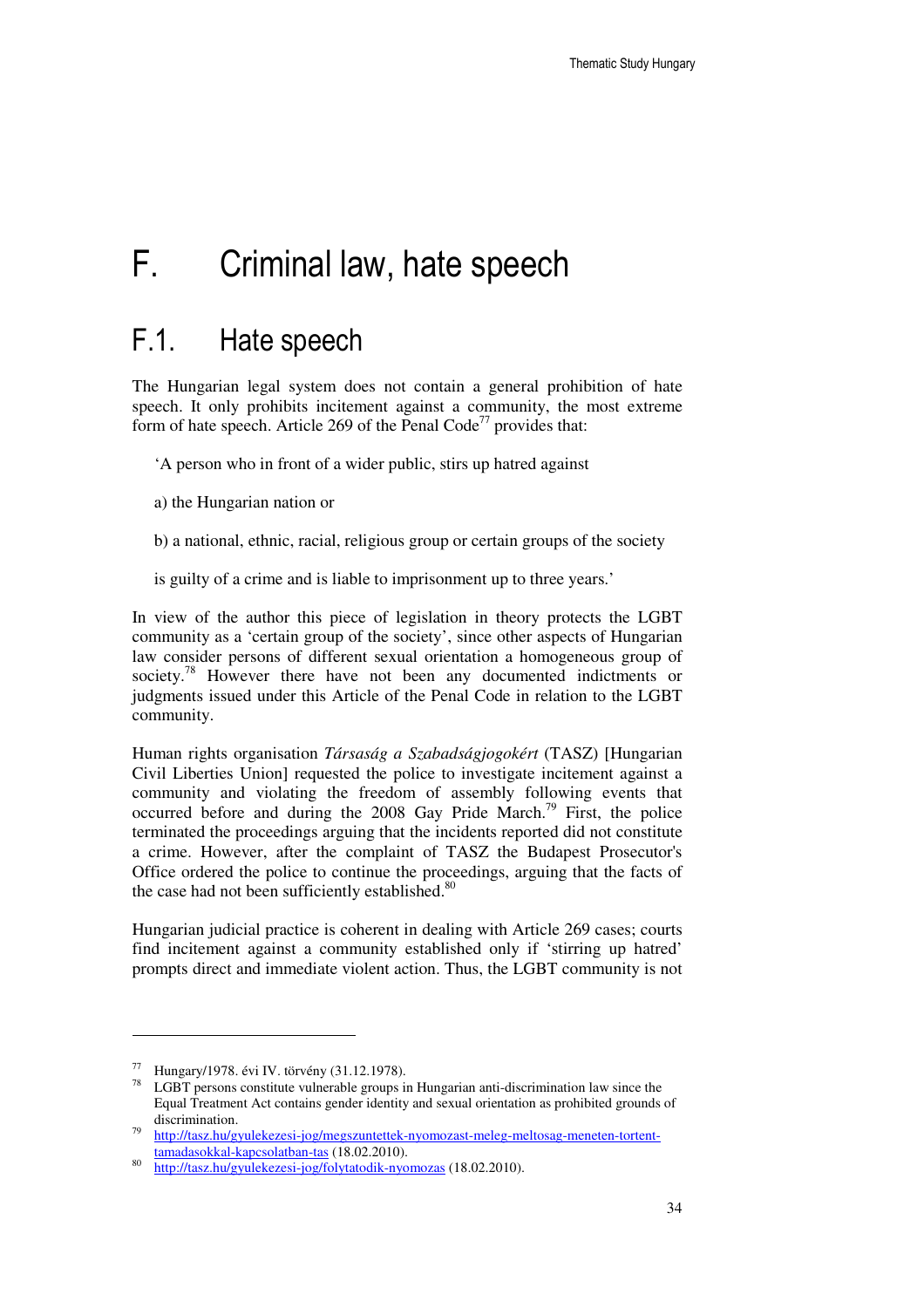protected under criminal law from general homophobic comments that do not reach this level of severity.<sup>81</sup>

The practice of the ordinary courts is supported by the relevant decisions of the Hungarian Constitutional Court.<sup>82</sup>

In September 2007 the Ministry of Justice and Law Enforcement submitted to the Parliament a bill entitled 'Protection against hate speech'. The Bill proposed to give civil courts the power to impose sanctions that were otherwise available in cases of violation of personal rights. $83$  The Bill defined hate speech as follows:

'(1) Personal rights are violated particularly when hate speech is directed against racial origin, national or ethnic minority membership, religious or other belief, sexual orientation, gender identity or other important features of personality and are concerning a minority community, which owns these features.

(2) The perpetrator cannot allege that his/her conduct was not directly and recognisably aimed at the party or parties specified above in section  $(1)^{84}$ 

However, the Hungarian President declined to sign the Bill and remitted it to the Constitutional Court for 'prior constitutional control', i.e. asking the Court to examine the Bill's compliance with the Constitution. The President argued that the Bill contained several provisions that appeared unconstitutional. He expressed his fears that on the basis of one expression concerned individuals could flood the courts with petitions, notwithstanding the possibility of NGOs to initiate claims as well. The President argued that:

'The possibility of several thousands of civil court proceedings and the amount of related compensations would circumscribe freedom of expression more than any other criminal law sanction.'

According to his submission this phenomenon would also deter other nonoffending expressions that are necessary in a democratic society and thus hamper the functioning of a free public debate.

<sup>&</sup>lt;sup>81</sup> Similarly, racist comments that do not directly and immediately incite to hatred against racial minorities are also not banned by the legal system and there are very few criminal proceedings initiated in this regard.

<sup>82</sup> Hungary/30/1992. AB határozat(26.15.1992) and Hungary/12/1999. AB határozat (21.05.1999).

<sup>&</sup>lt;sup>83</sup> In Hungarian law there are objective (establishing the infringement, refraining from the infringement, and ordering an apology) and subjective sanctions (compensation) attaching to the violation of personal rights.

<sup>84</sup> Article 1 of Bill T/3719.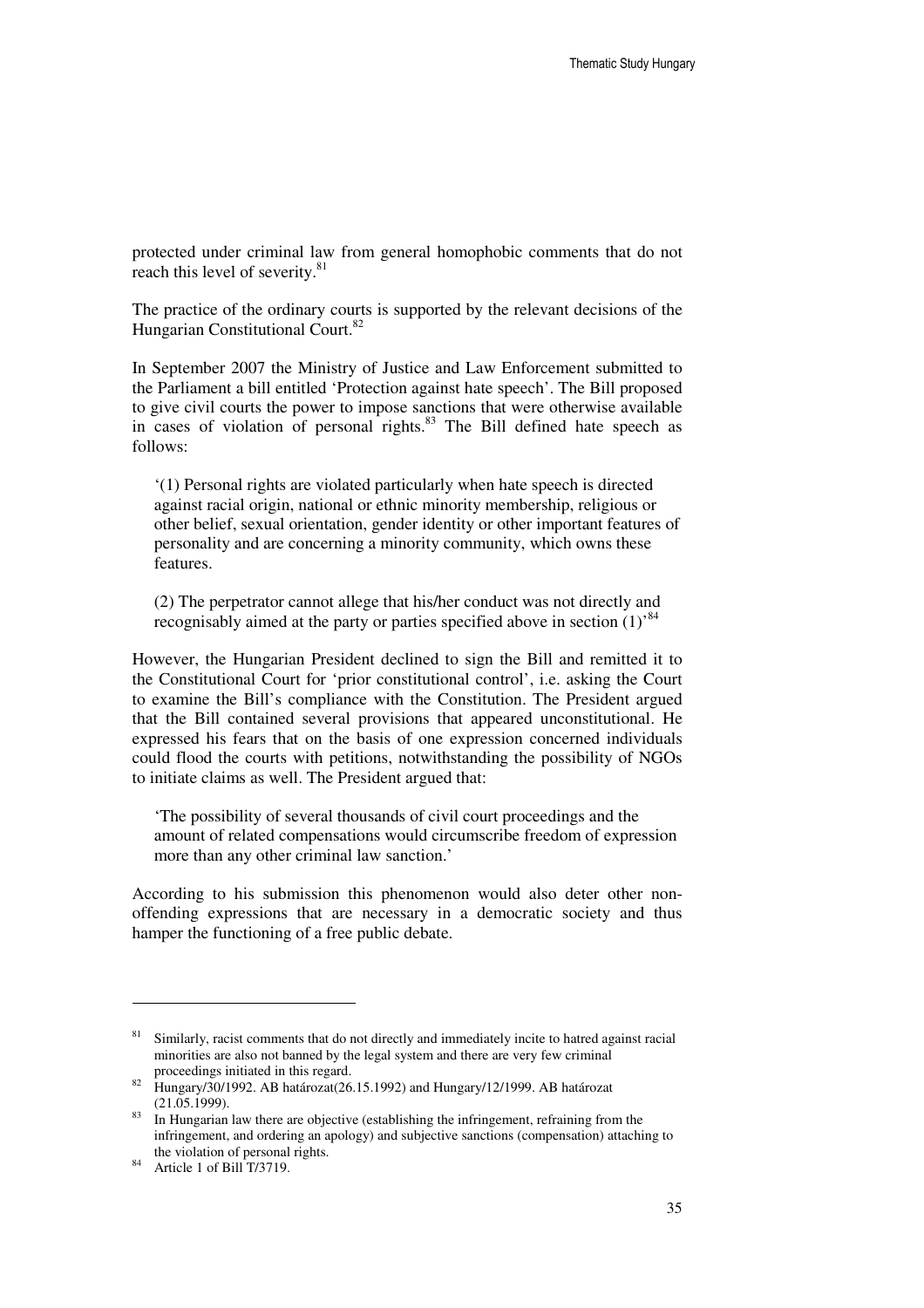Furthermore, in its submission the President stated that the Bill would violate the principle of non-discrimination as members of the majority population were not provided legal protection, although their personal features were just as valuable as those of minority communities.

The expression 'minority community' was also found problematic by the President since it did not offer an answer to who constituted a minority. A grammatical approach would consider a minority a group that is in numerical minority compared to the whole of the society, whereas an approach that more corresponds to the aims of the bill would take into account a minority group in a smaller context such as a town or region. The President believed that this feature of the Bill would be contrary to the rule of law.

Finally, according to the submission of the President the right of any legal aid (representative) organisation to public interest litigation is also unconstitutional since it contravenes the right of self-determination.

On 30.06.2008 the Constitutional Court annulled the Act on the basis of reasons identical to those presented by the President.<sup>85</sup>

Moreover, on 18.02.2008 Parliament adopted 'abuse', a new form of crime relating to hate speech. The provision inserts a new Article into the Penal Code. The relevant Article provides that

'(1) A person who in front of a wider public uses or spreads an expression, which, in connection with the Hungarian nation or certain groups of society, particularly national, ethnic, racial or religious groups, is capable of infringing the honour or violating the human dignity of members of those groups is guilty of a misdemeanour and is liable to imprisonment up to two years.

(2) A person who in front of a wider public demonstrates a gesture – especially if it resembles or refers to an absolutist regime or idea - which is capable of infringing the honour or violating the human dignity of members of the Hungarian nation or certain groups of society, particularly national, ethnic, racial or religious groups is liable as provided in section (1).

(3) A person cannot be held liable if, in connection with the public activity of a political party or societal group conducting political activities,

a) uses or spreads an expression, which is capable of infringing the honour or violating the human dignity of that group of the society,

b) demonstrates a gesture provided in section  $(2)$ .<sup>86</sup>

<sup>85</sup> Hungary/Alkotmánybíróság/96/2008 (VII.3.) (30.06.2008).

Article 181/A of the Penal Code.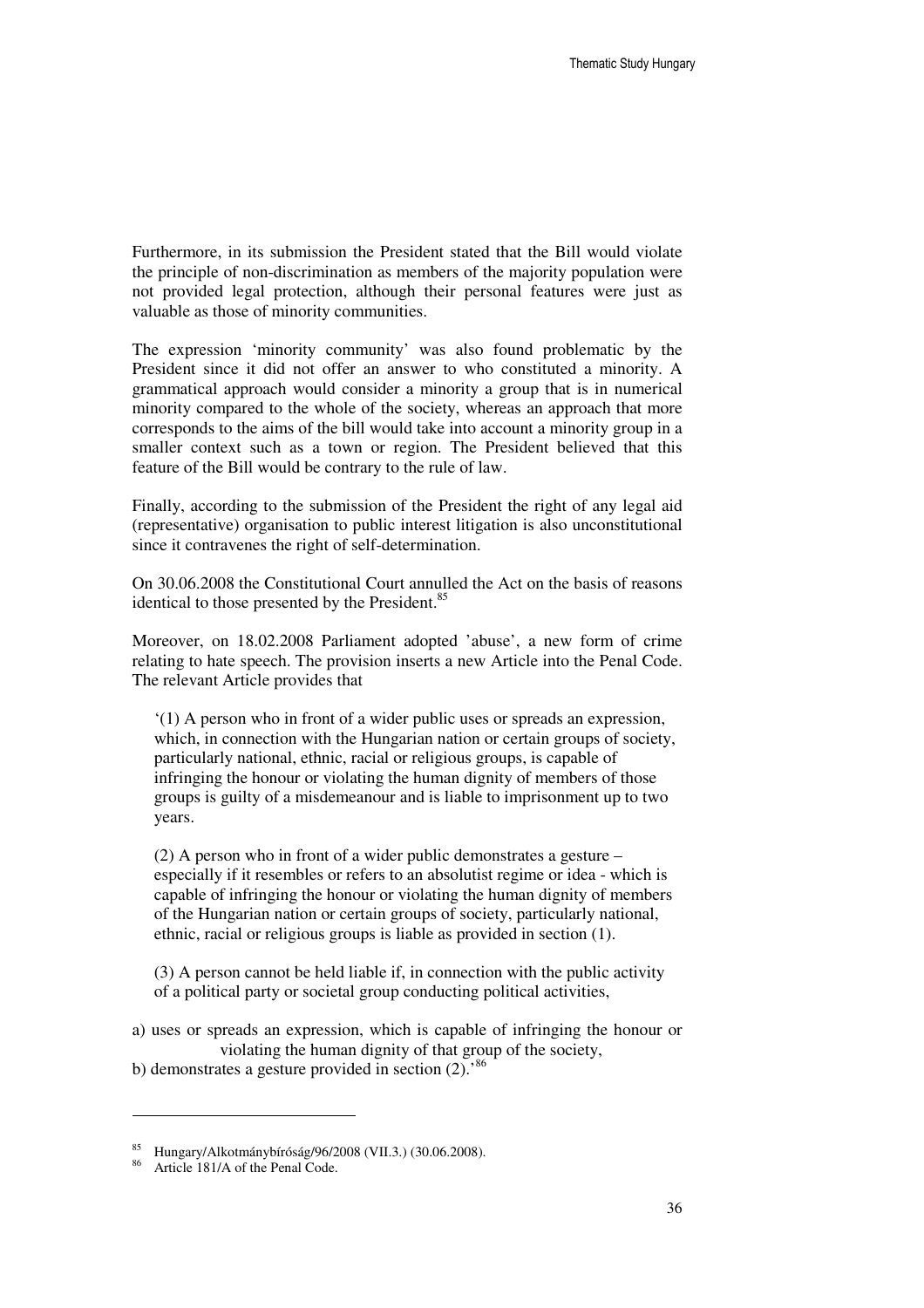The Article did not enter into force however, as the President declined to sign this piece of legislation too and submitted it to the Constitutional Court for 'prior constitutional control'. On 30.06.2008 the Constitutional Court annulled the Article arguing that it would have imposed undue limitations on the freedom of expression.

On 10.11.2008 the Parliament adopted the Act on 'Securing legal means protecting from certain severe conducts violating human dignity'. $87$  The Act aims to create a possibility for members of certain groups to combat hate speech against the group he/she belongs to. According to the Act, the personal rights of members are violated if someone publicly carries out a conduct that is offending, humiliating or frightening - either in its aim or in its effect – towards groups identified by national or ethnic origin, religious belief or sexual orientation. The defendant could be freed from sanctions if he/she is able to show that his/her conduct was not severe enough to violate the personal rights of members of protected groups. The Act stipulates that public conduct involves dissemination through media, or other mass communication means, replication and electronic communication channels. Civil suits can be initiated within 30 days after the unlawful conduct by a member of the protected group and ordinary civil law sanctions can be requested from the court. The Act explicitly covers sexual orientation but does not mention gender identity or gender reassignment.

The President of Hungary however submitted the adopted Act before its promulgation to a 'prior constitutional control' to the Constitutional Court.<sup>88</sup> According to the President, the Act establishes an irrefutable presumption that an offending conduct targeted towards a group reaches out (*átsugárzik*) to the members of that group. He stated that '[a]ccording to the Act it is not possible to refute this presumption since the defendant cannot challenge either the existence of a connection between the plaintiff and the protected group or the nature, intensity and depth of that connection. The justification of the defendant can only regard the severity of the unlawful conduct. However, without examining the above circumstances the gravity of the conduct cannot be assessed.' The Constitutional Court has not yet delivered a decision in the case, therefore the Act has not yet entered into force.

In theory these provisions could provide protection from hate speech that does not reach the severity of incitement against the LGBT community as a certain group of society. In 2004 there had also been an attempt made at introducing criminal law sanctions against hate speech, i.e. amending Article 269 of the Criminal Code. The amendment introduced new definitions which intended to

<sup>87</sup>  $\frac{\text{67}}{\text{http://www.parlament.hu/iron38/06219/06219.pdf}}$  (18.02.2010).

The submission is available at: http://www.keh.hu/admin/data/file/2769\_20081126abinditvany\_gyuloletbeszed\_2008\_nov\_ci merrel.pdf (18.02.2010).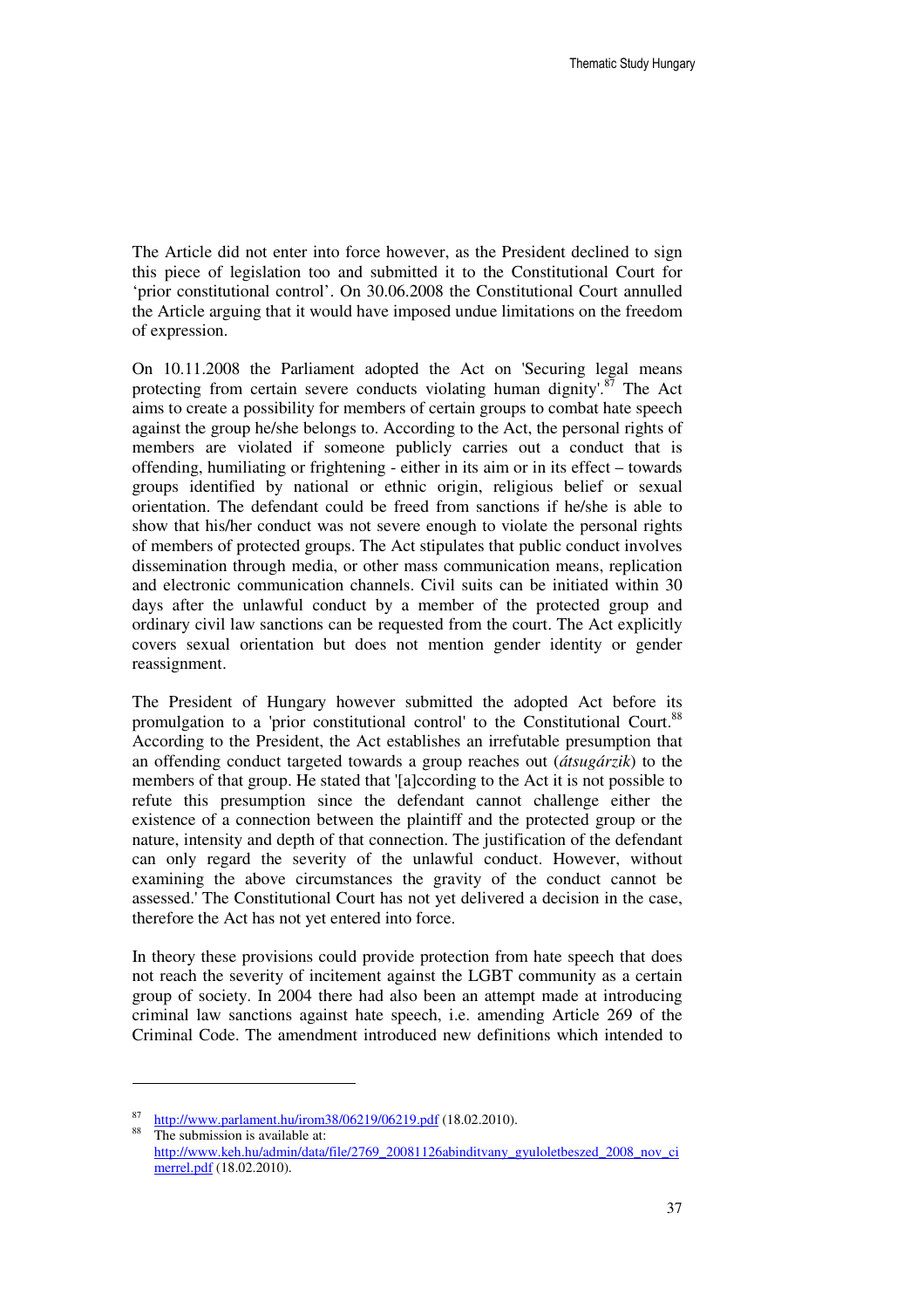decrease the threshold of incitement.<sup>89</sup> However, that amendment had in its entirety been annulled by the Constitutional Court, which found that the new definitions would have circumscribed the freedom of expression. Bearing in mind that the legislative attempts described above have all been annulled by the Constitutional Court, it is highly questionable whether or not the Court would approve the new rules. Therefore, at this stage analysing the legal provision would be premature.

However, even in the absence of an additional legal provision on hate speech there is a possibility to challenge such expressions with the means of civil law. An *actio popularis* claim<sup>90</sup> can be initiated in a civil proceeding or before the Equal Treatment Authority on the ground of harassment as provided by the Equal Treatment Act. $91$  In such proceedings harassment might be established on the basis of homophobic comments as they could be capable to create an humiliating or hostile environment. So far this possibility has been tested only in cases of hate speech in respect of the Roma community. $92$ 

### F.2. Homophobic violence

After the attack of the participants of the 12th Lesbian Gay Bisexual Transgender Film and Cultural Festival<sup>93</sup> on 07.07.2007 in a joint statement eleven NGOs condemned the attacks and requested the Government to initiate the reviewing of Article 174/B of the Penal Code regulating violence against a member of a national, ethnic or religious minority so as to include violence against the LGBT community. They argued that the Article should cover violent acts committed because of someone's sexual orientation, gender identity or belonging to another social group. The Government did not react to the statement.

Until 01.02.2009 Article 174/B concerned only members of national, ethnic or religious minorities.<sup>94</sup> Since this *sui generis* crime more rigorously sanctions

<sup>&</sup>lt;sup>89</sup> More on this issue see paragraphs 91-94.

<sup>90</sup> On *actio popularis* claims see paragraph 54.

Article 10 (1) Hungary/2003. évi CXXV. törvény/(28.12.2003), ETA, stipulates that harassment includes conducts of sexual or other nature related to protected grounds (e.g. sex, ethnic origin, sexual orientation) with the purpose or effect of violating human dignity and creating an intimidating, hostile, degrading, humiliating or offensive environment.

<sup>&</sup>lt;sup>92</sup> Both cases are from Equal Treatment Authority: 1. Hungary/Egyenlő Bánásmód Hatóság/EBH/187/1/2010 (19.01.2010), available at: http://helsinki.hu/dokumentum/EBH\_hatarozat.pdf (22.02.2010), 2. Hungary/Egyenlő Bánásmód Hatóság/ EBH/1475/2009 (30.09.2009).

<sup>&</sup>lt;sup>93</sup> On this issue see paragraph 85.

<sup>&</sup>lt;sup>94</sup> Article 174/B of the Penal Code provides that (1) A person who injures or compels someone with force or threats to do or to abide something is guilty of a crime and is liable for imprisonment up to five years. (2) The punishment is imprisonment for a term of two to eight years if the crime is committed: (a) with the use of weapons; (b) with any other tools capable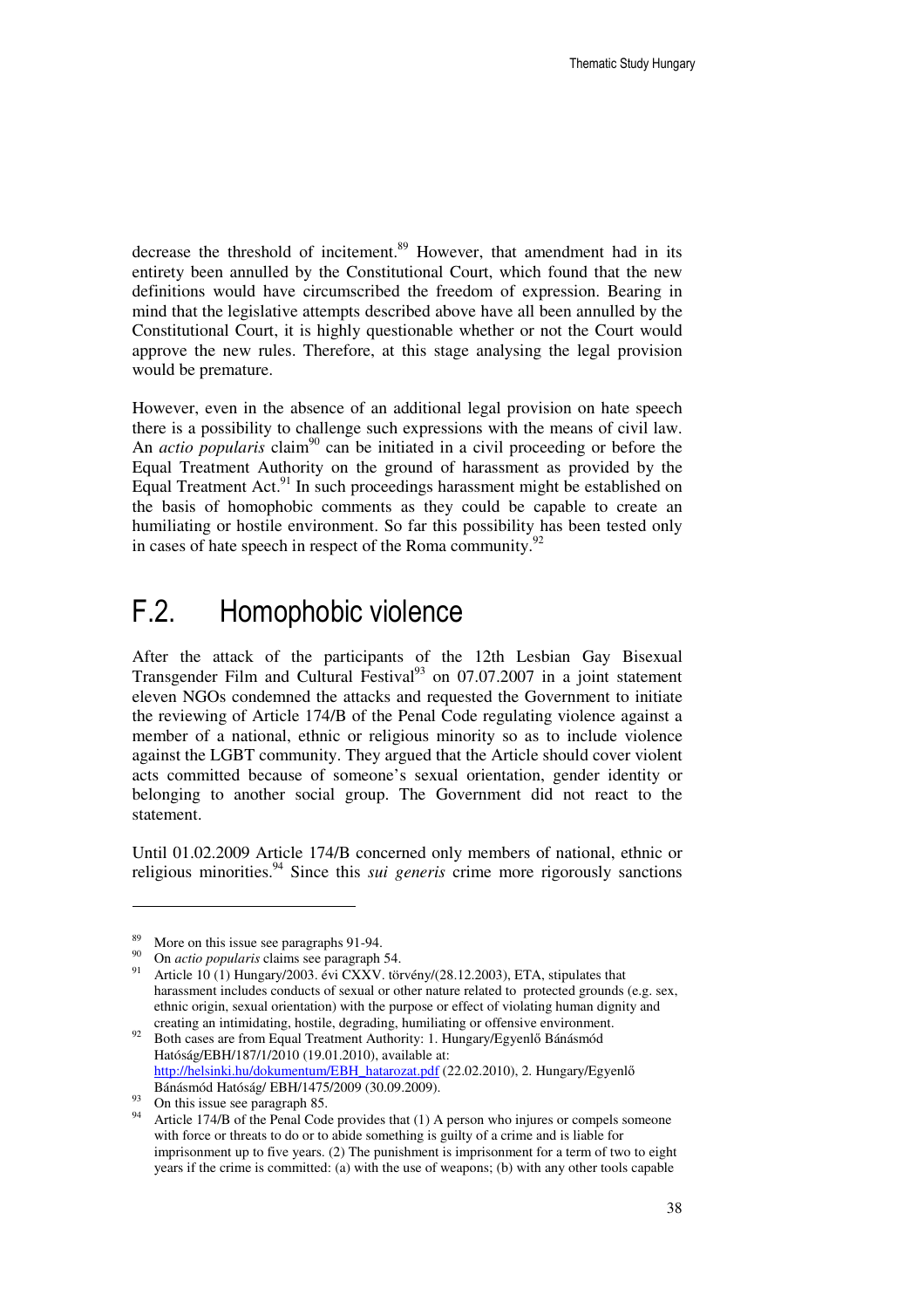violent acts motivated by racial or religious hatred it was argued that it could offer a more efficient protection for members of the LGBT community as well, if the above changes were made. The NGOs stated that without such regulation perpetrators of homophobic violence thus could only be held liable for less serious conducts such as disorderly conduct or causing bodily harm. The criminal proceedings initiated after the attack on the 12th Lesbian Gay Bisexual Transgender Film and Cultural Festival illustrated this practice as perpetrators were accused of disorderly conduct.<sup>95</sup>

Partly owing to the attacks against the Gay Pride Marches the Parliament adopted the amendment of the Penal Code's Article 174/B regulating violence against a member of a national, ethnic or religious minority. From 01.02.2009 Article 174/B refers to the crime 'violence against a member of a community'. The Article provides that such crime occurs when an individual 'injures or with threats or violence forces another to do something, to refrain from doing something or to endure something on the basis of his/her real or perceived belonging to a national, ethnic, racial, religious group or certain groups of the population'. The main novelty of the new text of Article 174/B is the term 'certain groups of the population', which in theory could refer to the LGBT community. The Fralex experts are not aware of any initiatives by the police to record homophobic incidents under the new Art. 174/B.

The new provision of the Penal Code was invoked when seven attackers of the 2009 Gay Pride March were charged with violence against a member of a community. However, the practical application of Article 174/B is still inconsistent as police charged three men who beat a lady wearing the T-shirt of the March with disturbing the peace, a crime which is punishable with lighter sanctions.<sup>96</sup>

### F.3. Statistics and case law

1

Statistics. The *Igazságszolgáltatási Tanács* [National Justice Council] informed the Senior Expert that it did not have statistics in respect of incitement against a community that show the number of court cases or convictions regarding homophobic hate speech. Similarly, there are no statistics at the National Justice Council that show the number of court decisions in which homophobic motivation was used as an aggregating factor in sentencing.<sup>97</sup> *Legf*ő*bb Ügyészség (LÜ)* [Office of the Prosecutor General] informed the Senior Expert

to hurt others; (c) to cause substantial harm in interests; (d) with the mortifying of the victim;(e) in a group; (f) in an organized way'.

<sup>95</sup> See: http://www.hirszerzo.hu/cikk.tojassal\_mentek\_neki\_a\_melegeknek\_-\_vadat\_emeltek\_a\_rendzavarok\_ellen.49659.html (23.02.2008)

<sup>96</sup> http://tasz.hu/gyulekezesi-jog/nem-garazdasag-kozosseg-tagja-elleni-eroszak-rendorseghezfordul-tasz-megvert-no-ugy (23.02.2010).

 $\frac{97}{2}$  Letter of 04.02.2008. Information was confirmed by telephone interview on 23.02.2010.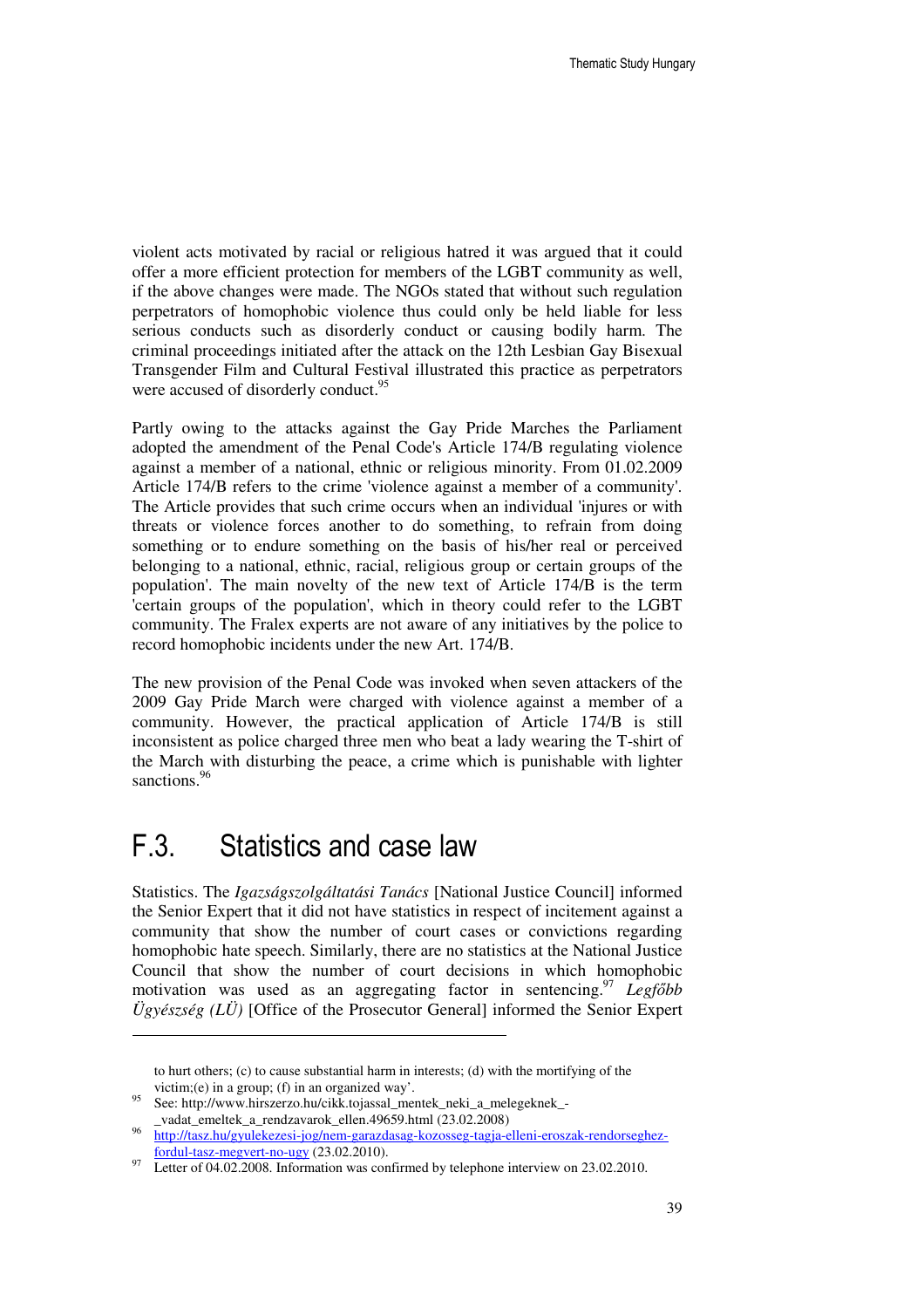that the sexual orientation of perpetrators or victims is not registered in official statistics in Hungary.<sup>98</sup>

Case law. A search in *Complex Döntvénytár* [Complex Decision Archive) on 18.02.2008 did not result in any relevant case law. Complex Decision Archive contains the conceptual standpoints (*elvi állásfoglalás*) and actual decisions (*eseti döntés*) of the Supreme Court. A search in the on-line data base of court judgments did not yield any relevant results.

<sup>98</sup> Letter of 01.02.2008. Information was confirmed by telephone interview on 23.02.2010.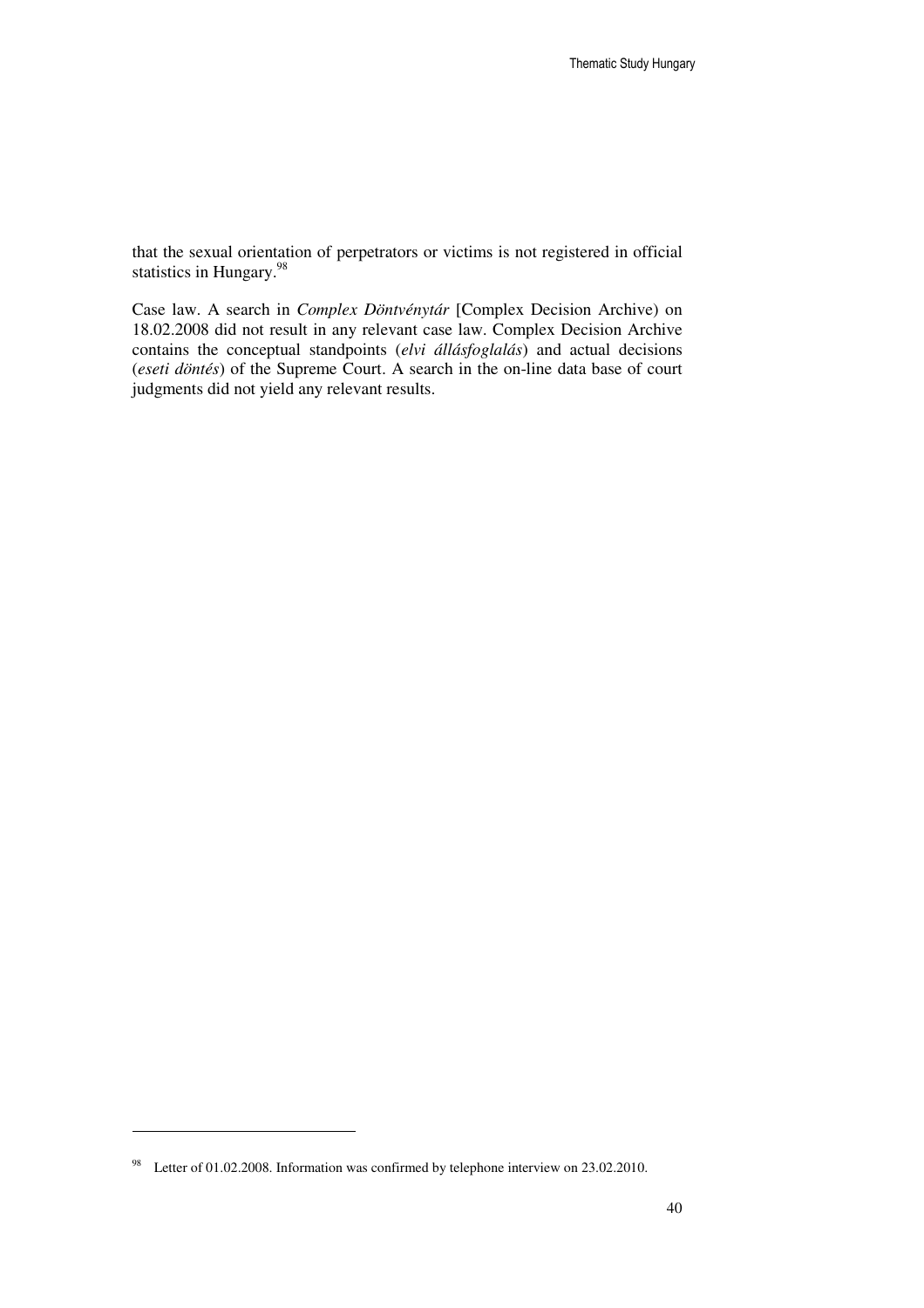# G. Transgender issues

The Hungarian legal system expressly deals with the rights of transgender persons in only one legal provision. The Act on Equal Treatment<sup>99</sup> includes gender identity as one of the grounds of discrimination.<sup>100</sup> In this way transgender persons constitute a separate vulnerable group in Hungarian antidiscrimination law.

A birth certificate entry that shows gender identity could be one of the grounds of transsexual and transgender persons' differentiation. Thus, modifying a birth certificate entry is a crucial issue in the process of changing sexes.

According to practical experiences transgender persons who intend to modify their secondary sex characteristics could encounter difficulties in initiating the necessary legal and medical procedures. This is due to the fact that there are no specific procedural rules in this regard. This phenomenon, however, is – at least - partly compensated by the applicability of the general norms of administrative proceedings and the positive practice of competent authorities (see below).

The decree governing the rules concerning birth certificates and name changing<sup>101</sup> refers to changing sexes. The birth certificate contains, amongst other information, the child's sex.<sup>102</sup> According to BCD the registrar of birth certificates amends or corrects a closed entry in the birth certificate if

- it does not correspond to the relevant rules,
- it contains false or defective data or
- name changing was requested.<sup>103</sup>

Furthermore, BCD prescribes that if the sex of the child is altered the relevant birth certificate entry has to be corrected.<sup>104</sup>

Thus, if someone intends to alter his/her name due to sex changing the relevant birth certificate entries can be amended on the basis of Articles 14-c) and 32-d) BCD and this information is then included in the state registry.

As regards the procedural rules of registering sex changing the Birth Certificate Decree does not prescribe specific rules. The Act regulating the procedural rules of administrative authority proceedings states however that this piece of

<sup>99</sup> Hungary/2003. évi CXXV. Törvény/(28.12.2003).

<sup>100</sup> Article 8-n), Hungary/2003. évi CXXV. Törvény/(28.12.2003.).

<sup>&</sup>lt;sup>101</sup> Hungary/1982. évi 72. tvr./(14.08.1982). Hereinafter referred to in the body text as the Birth Certificate Decree or BCD).

<sup>102</sup> Article 32 c), Hungary/1982. évi 72. tvr./(14.08.1982).

<sup>103</sup> Article 14, Hungary/1982. évi 72. tvr./(14.08.1982).

<sup>104</sup> Article 32-d), Hungary/1982. évi 72. tvr./(14.08.1982).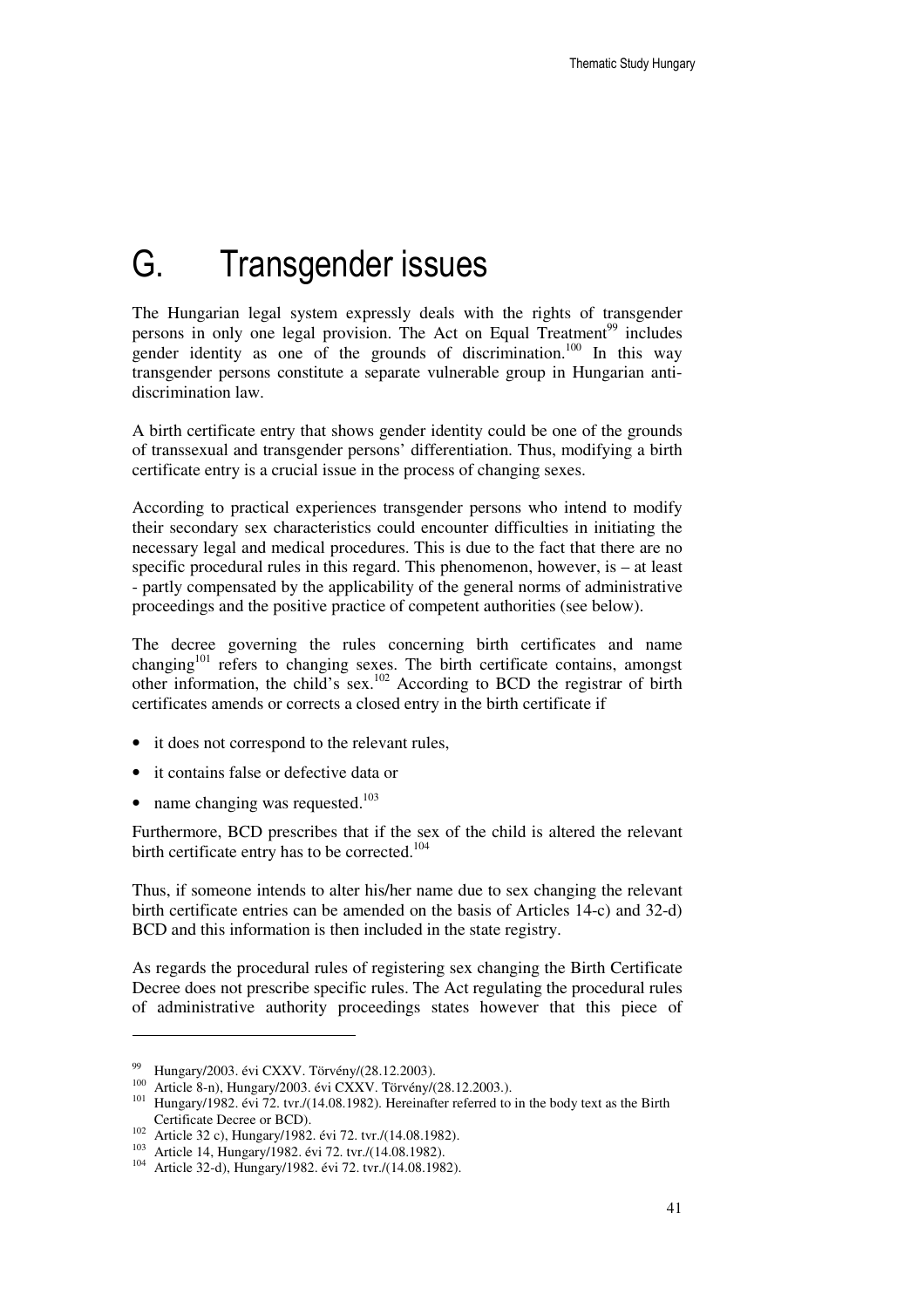legislation is applicable in authority registry proceedings<sup>105</sup>. Since the birth certificate procedure is such a proceeding the general rules of administrative proceedings can be applied in cases of gender reassignment.

There is not any legal provision that regulates what evidences can be accepted in support of sex changing. According to the fundamental principle of administrative proceedings authorities are free to judge the value of evidence and enjoy a certain discretion in this regard.

Practical experiences show that the actual process is conducted as follows:<sup>106</sup> The request to changing one's name and sex should be submitted to the Birth Certificate Department of Central Data Processing, Registry and Election Office's Authority and Supervision Department<sup>107</sup> operating under the Ministry of Interior. The request should be accompanied by an expert opinion from a forensic psychologist or psychiatrist and a medical record from a urologist or gynaecologist. On the basis of these documents a professional opinion is prepared. The opinion is evaluated by the Ministry of Health as a quasi professional authority and it adopts a resolution on whether or not the request is well founded. The Office sends the resolution to the registrar of birth certificates who amends the birth certificate.

Currently, an actual sex changing operation is not required as a prerequisite of modifying name or sex in birth certificates.<sup>108</sup>

Thus, the practice of the Hungarian authorities can be considered progressive and corresponds to the right of self-determination. This good practice shows that even in the absence of expressive legal provisions the relevant procedures can comply with human rights standards. At the same time it would be important that the competent Ministry of Health issued a professional protocol or legal regulation regarding the necessary documents (expert's opinion, medical records) in birth certificate proceedings initiated because of gender reassignment.

The rights of persons who legally changed their names and sexes are violated in the health care system and in the field of family law. It is a justifiable demand that the medical-biological correction of their gender identity is supported after their names and sexes are officially changed.

The Act regulating the services of the compulsory health insurance scheme states that the insured is entitled to an operation that aims to change his/her

<sup>105</sup> Article 12-(1) Hungary/2004. évi CXL. törvény/(28.12.2004).

<sup>106</sup> J. Takács (ed.) (2005) A lélek műtétei [Operations of the Soul], Budapest: Új Mandátum Könyvkiadó, p. 51.

 $107$  Hereinafter referred to in the body text as the Office.

<sup>108</sup> J. Takács (ed.) (2005) A lélek műtétei [Operations of the Soul], Budapest: Új Mandátum Könyvkiadó, pp. 52, 178-180.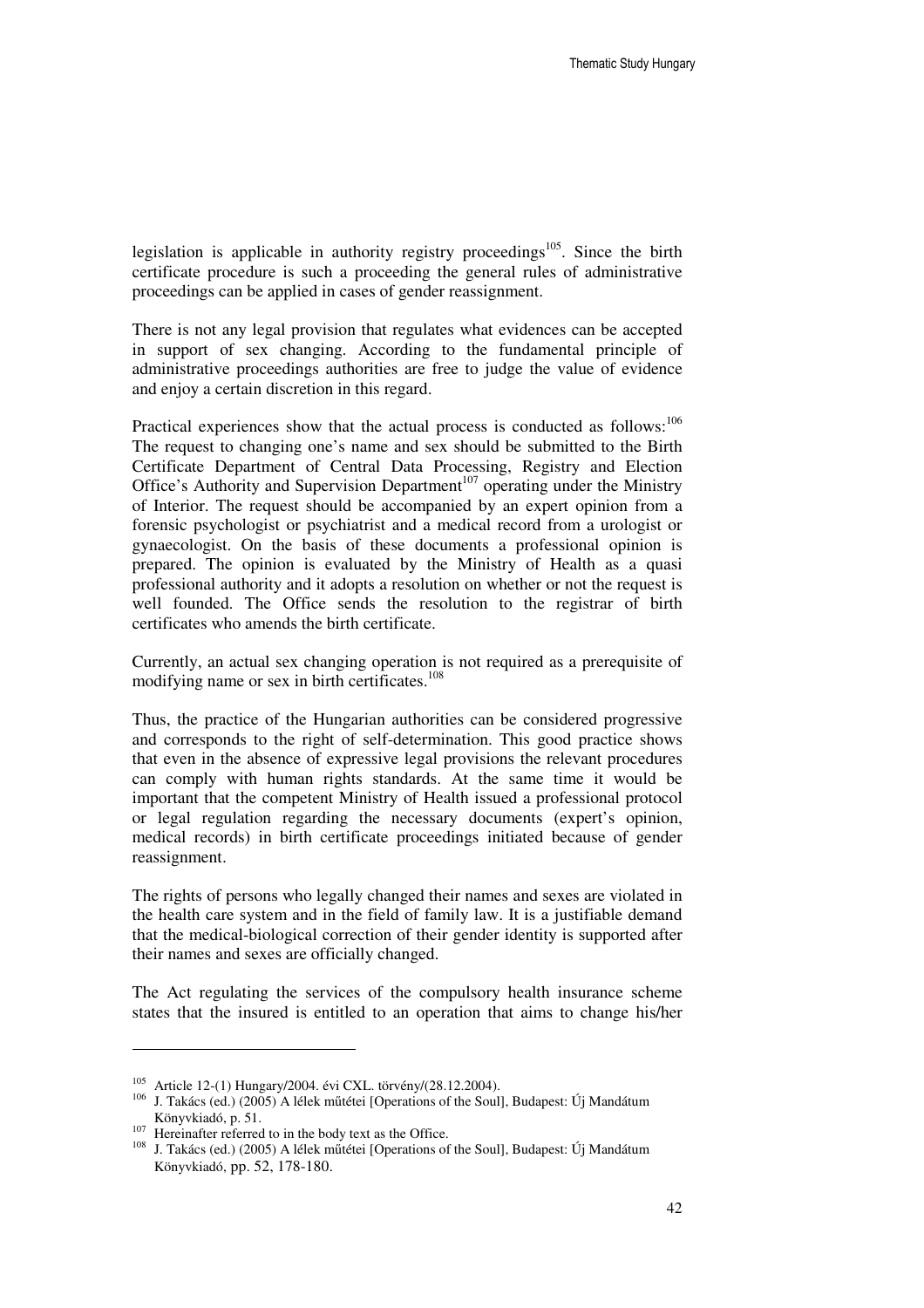primary sex characteristics and which is partially financed by the social health insurance scheme.<sup>109</sup>

However, the governmental decree determining the fees of various medical interventions provides that the patient has to cover 90 % of the fee in case of an operation that aims to change one's primary sex characteristics.<sup>110</sup> This is a highly questionable approach since sex changing operations are directed to alter one's sex so as to correspond to his/her real gender identity. Financial burdens can hamper this process to a great extent. It would be justified to fully cover the expenses of such operations. One prerequisite of financing could be the registration of name and sex changing in the birth certificate.

A further interesting question is what happens if a spouse is changing his/her sex since according to Hungarian law only persons of different sexes can live in marriage. The current Code of Family Law<sup>111</sup> does not recognise gender reassignment as a reason of terminating marriage.<sup>112</sup> However, the new Civil Code, which has not entered into force, explicitly mentions this reason of terminating marriages.<sup>113</sup> However, if parties of the marriage enter into registered partnership with each other within 90 days after the termination of marriage, the period of marriage and same sex partnership is regarded as a perpetual interval in respect of rights that are connected to a certain duration of marriage or registered partnership. It is unclear how parents' rights would change after termination of a marriage for this reason.

*Háttér Társaság a Melegekért (Háttér Társaság)* [Háttér Support Society for Gays and Lesbians (Háttér Society)], a leading Hungarian LGBT NGO, expressed its concerns towards the Government in connection with the above future rules. It suggested that

'a transgender person and his/her spouse should have the right to declare whether they want to continue living together. If they do not, then the marriage terminates and the spouses can initiate a separate court procedure in order to settle the various financial issues, child supervision rights and other questions. If the spouses want to continue living together the marriage would alter to a registered partnership and the starting date of marriage would qualify as the starting date of the partnership. In this way, it could be

<sup>&</sup>lt;sup>109</sup> Article 23-k) of Hungary/1997. évi LXXXIII. törvény/(25.07.1997) (This rule does not apply to operations that aim to create primary sex characteristics because of their absence owing to a growth abnormality).

<sup>110</sup> Article 6 of Appendix I Hungary/284/1997. (IX. 23.) Korm.rendelet/(23.12.1997).

<sup>111</sup> Hungary/1952. évi IV. törvény/(06.06.1952). Hereinafter referred to in the body text as the Code of Family Law.

<sup>&</sup>lt;sup>112</sup> According to Article 17-1 (Hungary/1952. évi IV. törvény/(06.06.1952), Code of Family Law a marriage terminates if: a) either of the spouses dies or b) a court terminates it.

<sup>&</sup>lt;sup>113</sup> Article 3: 21 of the draft of the new Civil Code, (hereinafter referred to as the Draft). Available at: http://irm.gov.hu/download/ptk-normaszoveg-tervezet\_20071029.pdf/ptknormaszoveg-tervezet\_20071029.pdf, (13.02.2008).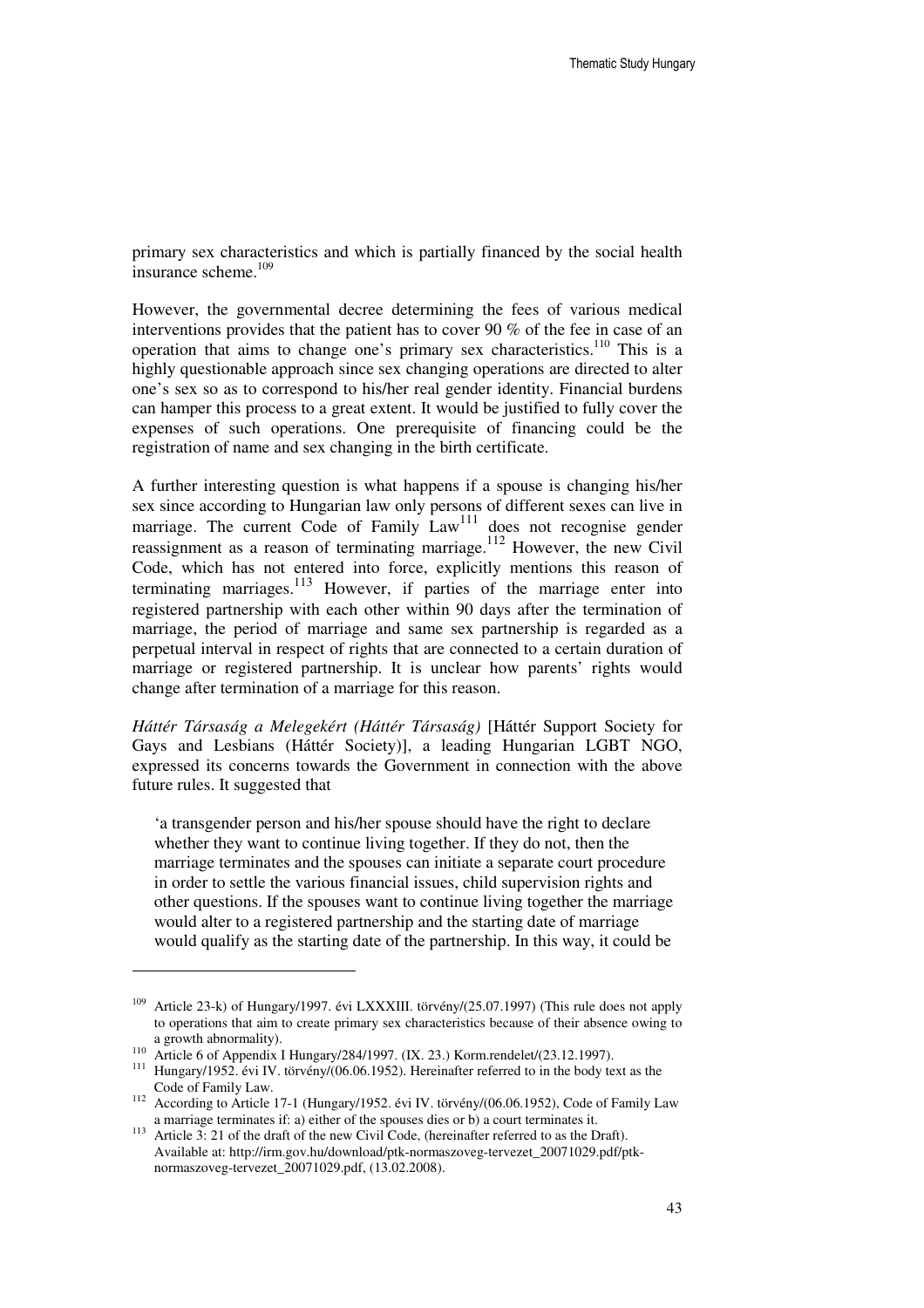avoided that the spouses do not receive certain benefits that are dependent of the length of mutual cohabitation (i.e widower's pension).'<sup>114</sup>

Háttér Society also expressed its concerns in connection with the legal rule that intends to automatically terminate registered partnerships in case of gender reassignment. According to the organisation such a rule contradicts the right of self-determination and is not reasonable since parties of registered partnerships can be of different sexes.

In 2009 the *Egészségügyi Minisztérium* [Ministry of Health Care] started drafting detailed professional protocols concerning gender reassignment.<sup>115</sup> An expert of the NGO Háttér Társaság a Melegekért [Háttér Support Society for Gays and Lesbians] is involved in the preparation of professional and legal protocols. The NGO supports the ongoing practice namely that operations should not be a prerequisite for the legal consequences of gender reassignment.

#### G.1. Statistics and case law

Statistics. The *Igazságügyi és Rendészeti Minisztérium (IRM)* [Ministry of Justice and Law Enforcement] provided the Senior Expert with statistics; however these statistics only show how many persons had their name and sex changed in birth certificates.<sup>116</sup> There are not any other statistics available in this regard.

Case law. A search in *Complex Döntvénytár* [Complex Decision Archive) on 18.02.2008 did not result in any relevant case law. Complex Decision Archive contains the conceptual standpoints (*elvi állásfoglalás*) and actual decisions (*eseti döntés*) of the Supreme Court. A search in the on-line court decision data base yielded no relevant results.

<sup>&</sup>lt;sup>114</sup> Háttér Society provided the Senior Expert with his statement to the Government on 21.02.2008.

<sup>&</sup>lt;sup>115</sup> Electronic letter dated 18.02.2010.

<sup>&</sup>lt;sup>116</sup> Letter of 13.02.2008.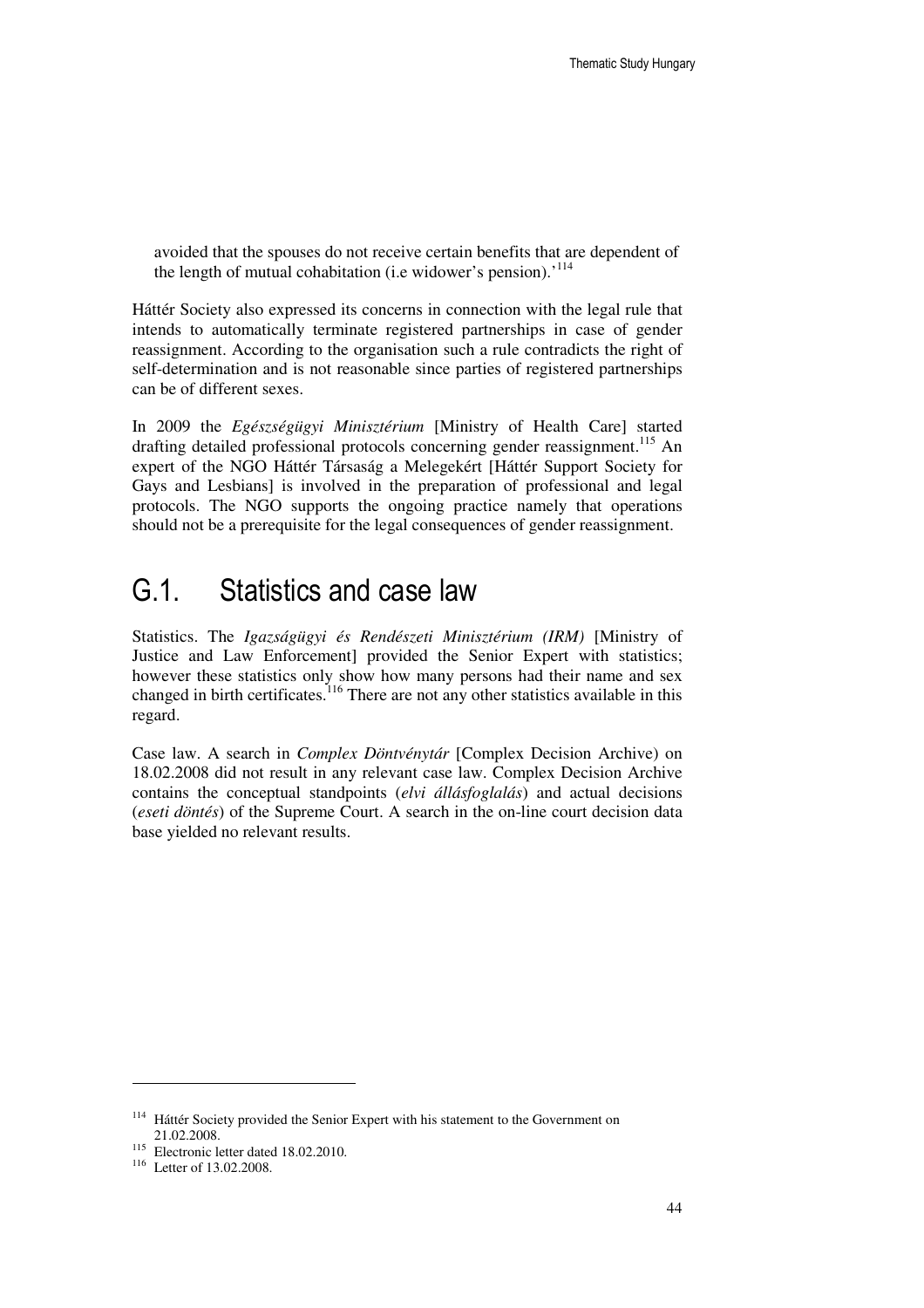# H. Miscellaneous

#### H.1. Registered partnership

On 17.12.2007, following heated political debate the Parliament enacted the legal regulations concerning registered partnerships.<sup>117</sup> The attack on the Gay Pride Parade in July 2007<sup>118</sup> and the coming out of the State Secretary of Human Resources at the Office of the Prime Minister, brought issues relating to LGBT rights to the centre of political attention. These events and the unpopularity of the governing parties contributed to adopting the Act despite strict resistance demonstrated by the political elite earlier.<sup>119</sup> The Act on Registered Partnerships would have entered into force on 01.01.2009.

Before adopting the Act, *Szabad Demokraták Szövetsége (SZDSZ)* [Alliance of Free Democrats], the small liberal party then in the governing coalition, submitted a bill on 24.09.2007 that aimed at securing equal rights of LGBT persons with respect to marriages. However, the bill was not supported by the Parliamentary Commission on Human Rights, Minority and Religious Affairs<sup>120</sup>

Meanwhile, on 22.09.2007 the Equal Treatment Authority's Advisory Board issued a proposal for legislation in this respect<sup>121</sup>. The Advisory Board supported the marriage of LGBT partners thus promoting equal treatment in relation to the right to marry. The Board

'recommend[ed] to open up the institution of marriage to lesbian, gay, bisexual and transgender persons as well. Consequently, it recommends the Government of the Hungarian Republic to draft and submit a bill to the Parliament that makes it possible for persons of the same sex to enter into marriage under the same conditions as those applying to persons of different sex.'<sup>122</sup>

The Act on Registered Partnerships was challenged by several organisations before the Constitutional Court. The submissions' main argument was that the

<sup>&</sup>lt;sup>117</sup> Hungary/2007. évi CLXXXIV. Törvény/(29.12.2007). Hereinafter referred to in the body text as RPA.

<sup>&</sup>lt;sup>118</sup> For details see paragraph 85.

<sup>119</sup> http://www.egyenlobanasmod.hu/index.php?g=hirek/TTaf\_070927jj.htm (23.02.2008).

<sup>120</sup> http://www.parlament.hu/internet/plsql/ogy\_irom.irom\_adat?p\_ckl=38&p\_izon=3832  $(23.02.2008).$ 

<sup>121</sup> EBHTT/10007/2007. számú jogalkotási javaslat [draft proposal to Parliament].

<sup>122</sup> EBHTT/10007/2007. számú jogalkotási javaslat [draft proposal to Parliament].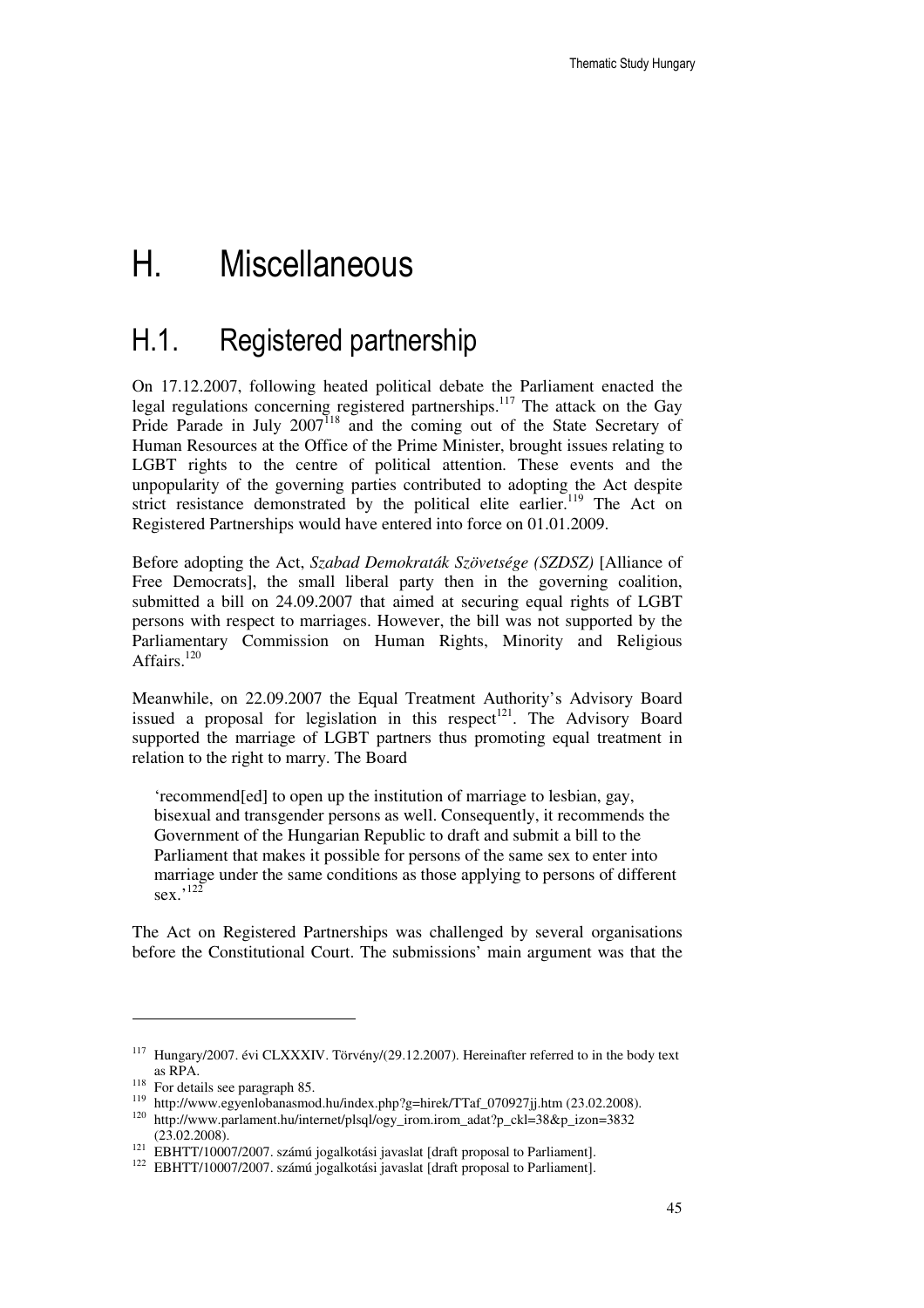Act violated the protection of marriage and family as provided for by Article 15 of the Constitution. On 17.12.2008 the Constitutional Court annulled the Act.<sup>123</sup>

However, the Court underlined that creating the possibility of a registered partnership for same sex partners is not unconstitutional. What the Court found unconstitutional in the Act was the registered partnership for heterosexual couples. The Court argued that Article 15 of the Constitution includes the obligation of the state not only to protect existing marriages but to create a legal environment, which encourages its citizens to choose marriage from the available forms of cohabitation. The Court stated that the existence of two institutions, different only in their names and not in their legal content, could eviscerate the constitutional protection and would cause legal uncertainty. According to the Court, therefore, the full spectrum of rights and obligations connecting to marriage cannot be made available for persons who would have the possibility to enter into marriage but chose otherwise. The Court concluded that such decision would 'constitutionally devalue' the institution of marriage, decrease its social and institutional importance and hence would not be constitutionally acceptable.

As regards same sex registered partnerships the Court found no constitutional barriers, given that for LGBT persons the institution of marriage is not available and an institution that involves rights similar to those in marriage is not only constitutional in respect of same sex couples but can be derived from the Constitution.

On 20.04.2009 the Parliament adopted the revised Registered Partnership Act (The New RPA).<sup>124</sup> Principally, the New RPA contains the same regulations as had the former Registered Partnership Act for same sex couples. The Act entered into force on 01.07.2009. The New RPA was also challenged before the Constitutional Court by several organisations. On 23.03.2010 the Constitutional Court in its decision declared that the Act is constitutional.<sup>125</sup>

Though not ensuring full equality, the Act on Registered Partnerships can still be considered as progressive – even according to Hungarian LGBT organisations. *Háttér Társaság a Melegekért (Háttér Társaság)* [Háttér Support Society for Gays and Lesbians (Háttér Society)] and nine other NGOs published a joint statement, in which they welcomed the new legal rules but at the same time noticed that a full respect of human rights would require that full equality is granted in relation to the right to marry.<sup>126</sup>

The Act on Registered Partnerships makes it possible for same-sex couples to establish before the registrar of birth certificates a registered partnership.

<sup>123</sup> Hungary/Alkotmánybíróság/154/2008 (XII. 17) (17.12.2008).

<sup>124</sup> Hungary/2009. évi 29. törvény (20.04.2009).

<sup>125</sup> Hungary/Alkotmánybíróság/533/B/2009 (23.03.2010).

<sup>&</sup>lt;sup>126</sup> www.hatter.hu (23.02.2008).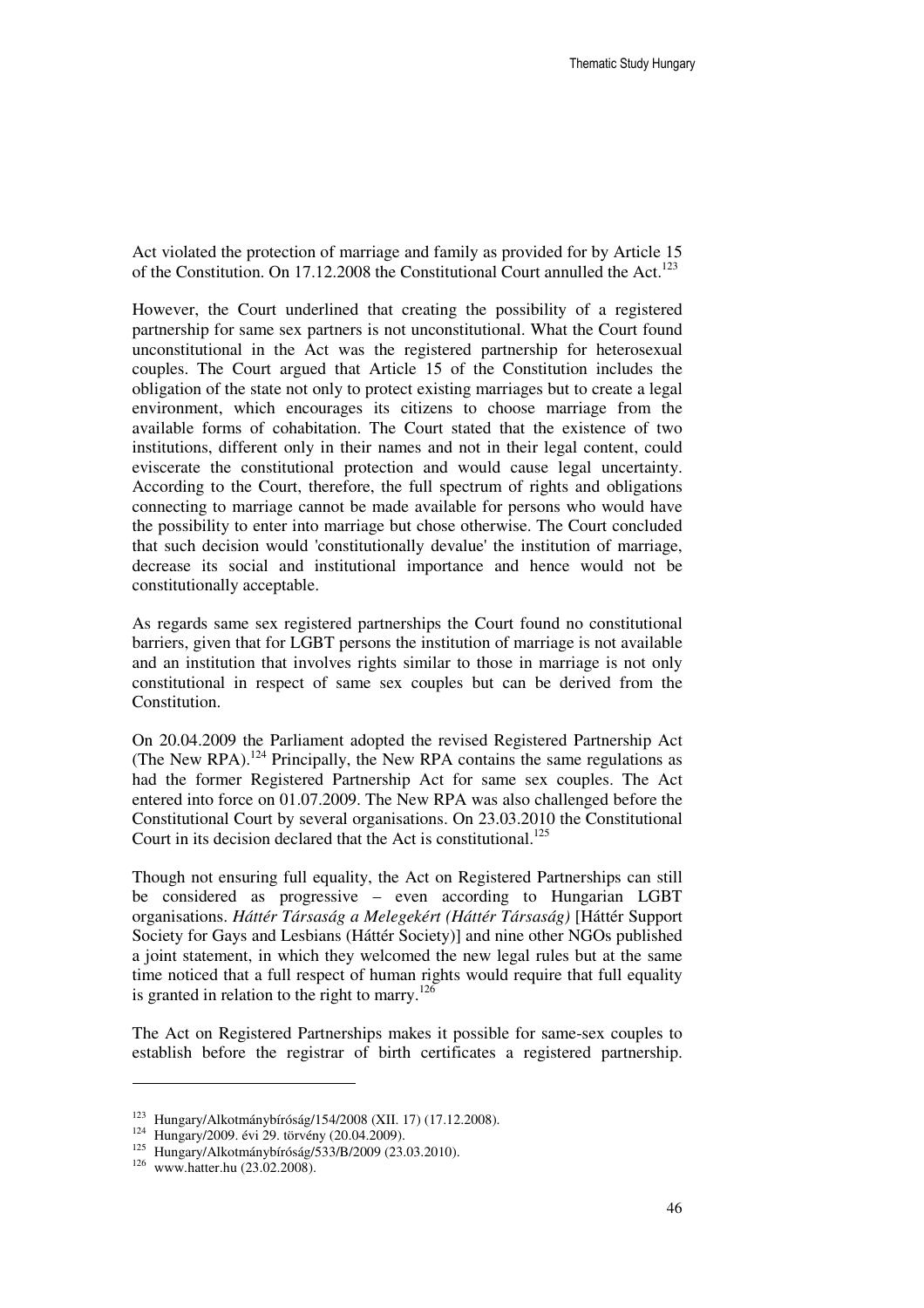Generally, this form of legally accepted partnership is connected with the same rights and obligations as marriages. However, there are several important exceptions: registered partners 1. may not adopt children together; 2. do not enjoy the right to artificial insemination; 3. may not adopt each others' names (a separate administrative decision is needed to change their names); 4. in certain instances, may acquire easier separation, than married couples.<sup>127</sup>

RPA is a significant development, which can be considered as a breakthrough in view of the previous legal rules and political attitude. However, since it does not realise the LGBT persons' right to marry, it can still be criticised from a human rights standpoint.

Furthermore, there is no reasonable explanation to exclude same sex partners from adopting children since Hungarian law permits adoption by single persons besides adoption by married couples.<sup>128</sup> This means that although there is no legal objection for one registered partner to adopt a child, such adoption would always deprive children from being officially cared for by both of their parents, and partners from being recognised as primary carers. This is obviously against children's best interests.

The new Act on the registry procedure, which has not entered into force yet, dedicates a full chapter to the detailed rules concerning the creation of registered partnerships.<sup>129</sup> It describes the tasks of the registrar, the regulations concerning the notification about the will of establishing a registered partnership or the venue of the event.

### H.2. Blood donation

It is an everyday practice of the National Blood Supply Society that before donating blood the donors are asked whether they had previous homosexual relationships. The Ombudsman of Data Protection was asked to issue an opinion in relation to this practice.

The Ombudsman for Civil Rights, acting as Ombudsman of Data Protection, established that the question regarding homosexual relationships

 $127$  A notary is entitled to terminate registered partnerships while marriages can only be terminated by courts.

<sup>&</sup>lt;sup>128</sup> See Article 46 Hungary/1952. évi IV. Törvény/(06.06.1952).

<sup>129</sup> Hungary/2010. évi 1. törvény (14.12.2009).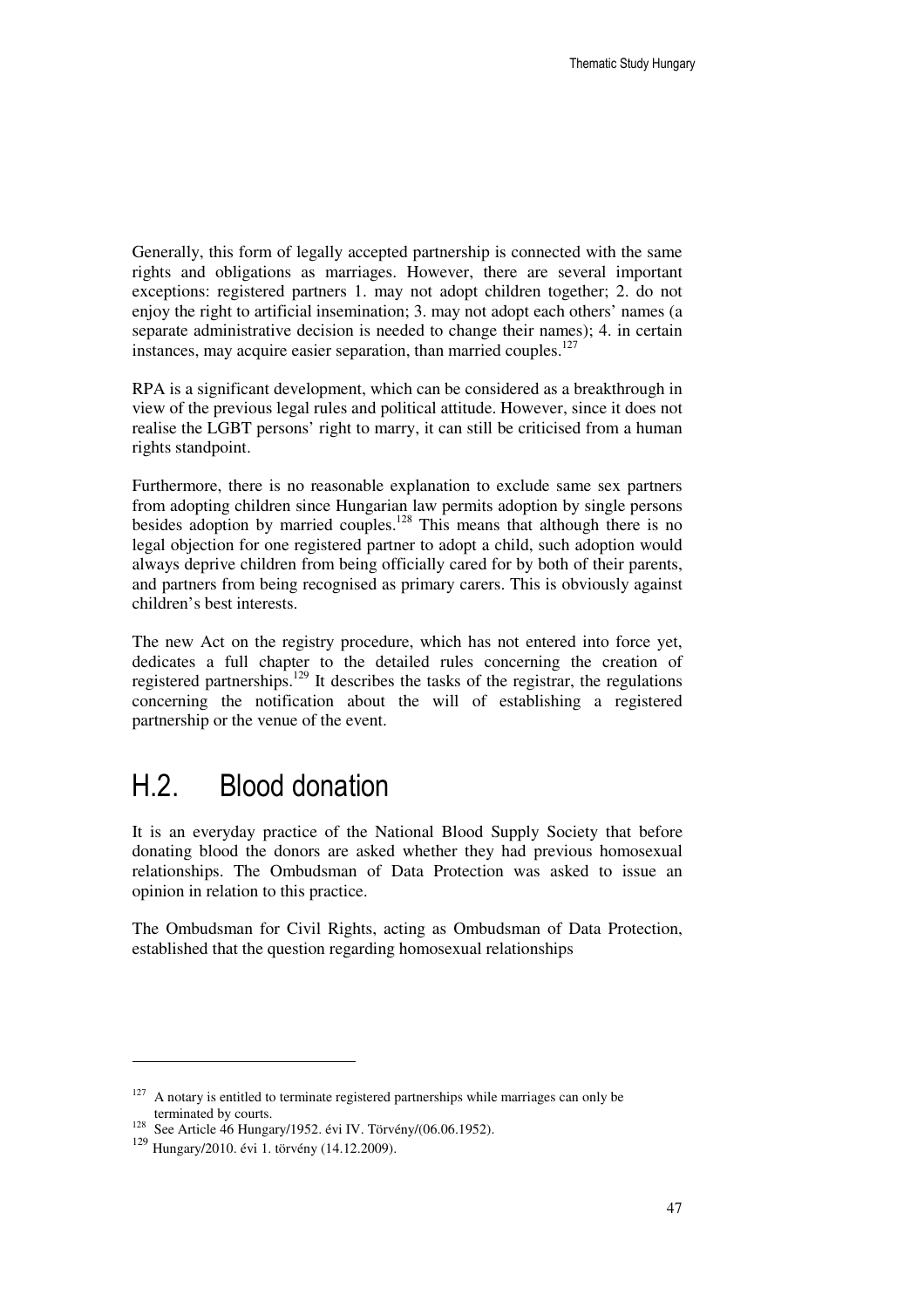'… is not inappropriate with a view to data protection, however [the Ombudsman] is firmly against the registering of data concerning homosexual relationships.'<sup>130</sup>

The Ombudsman argued that the question is necessary because of medical reasons. In order to single out diseases that spread through sexual contact (e.g. HIV) doctors should be aware of this information since homosexual contacts are considered as 'risky sexual behaviour' in the case of blood donation. The category of 'risky sexual behaviour' concerns persons - including prostitutes and men entering into homosexual relationships - subjected to a higher risk of diseases that spread through sexual contact.

The Ombudsman noticed that the latency of HIV is around 1-3 months, which means that the virus cannot be detected in the blood during this period. The problem is that blood from donors is used after a much shorter time. In this way excluding gays from blood donation, is not an inappropriate practice from the viewpoint of data protection.

However, the opinion of the Ombudsman raises severe doubts since HIV – according to the latest scientific findings – is connected to risky sexual behaviour and not to *risky sexual orientation*. Although the question was examined from a data protection angle, the opinion of the Ombudsman could be taken as supporting the belief that HIV only threatens gay persons. Therefore, it would be more appropriate to inquire about the sexual behaviour of donors (use of condoms, promiscuity, etc.) as it is not dependent on sexual orientation.

### H.3. Other

 $\overline{a}$ 

In Hungary there are no laws or known legislative plans similar or comparable to institutional homophobia surfaced in Lithuania.

<sup>130</sup> The statement of the ombudsman is quoted at: http://www.origo.hu/itthon/20080123 ombudsman-jogszeru-a-homoszexualitasra-rakerdezni-veradaskor.html (26.02.2008).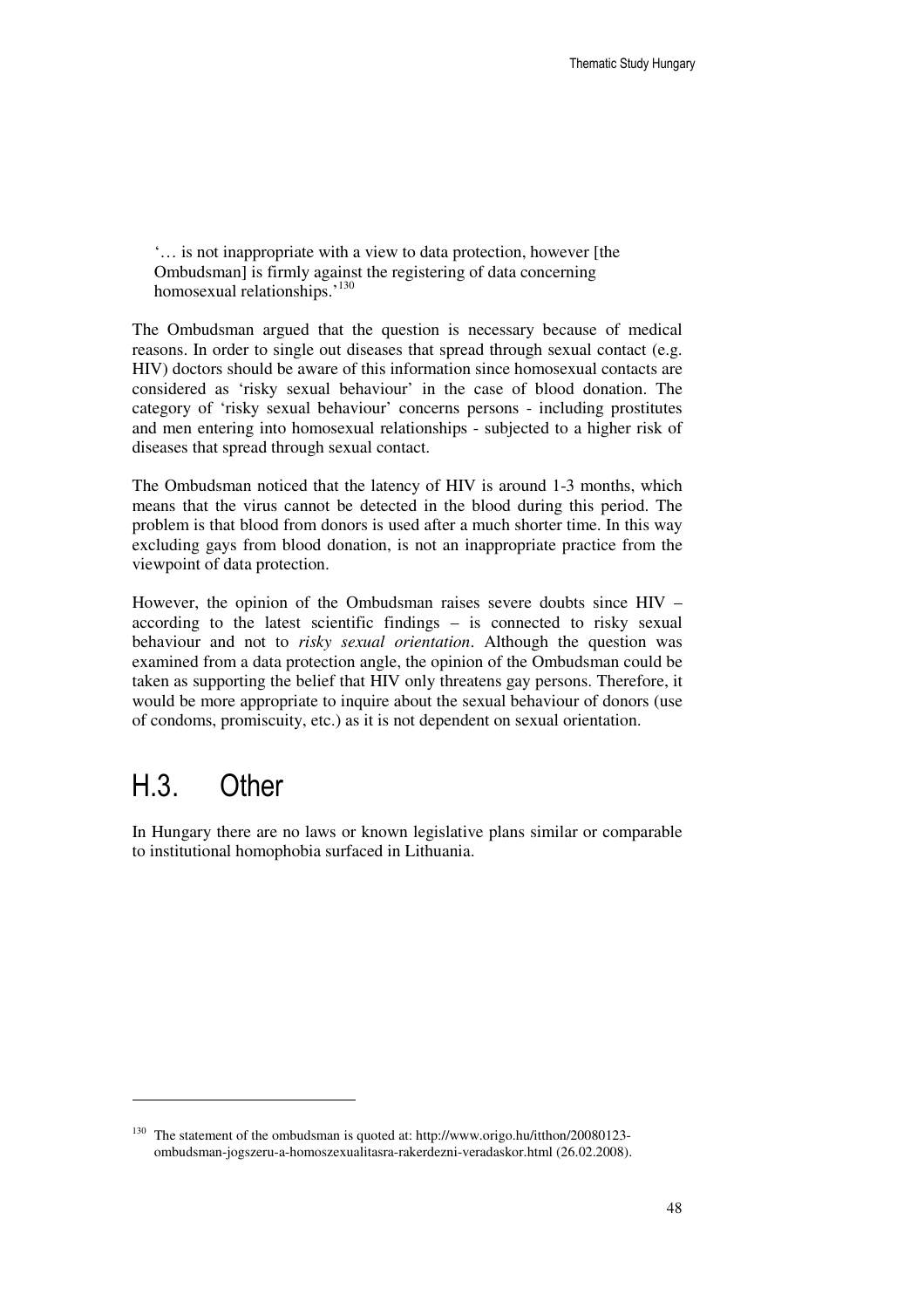### I. Good practice

ETA recognises both sexual orientation and gender identity as protected grounds, which clearly goes beyond the standards set by the Employment Directive.<sup>131</sup> Furthermore, the scope of ETA is wider than that of the Employment Directive since beyond employment it also encompasses fields such as education, housing, access to public goods and services, health care and social security.<sup>132</sup>

The Hungarian legal framework regarding sex changing has several shortcomings, although the good practice of competent authorities currently does not require an actual sex changing operation as a prerequisite of modifying name or sex in birth certificates. This good practice shows that even in the absence of express legal provisions the relevant procedures can comply with human rights standards.<sup>133</sup>

Shortly after the Constitutional Court had annulled the Act on Registered Partnerships, which regulated registered partnerships of both heterosexual and same sex couples, the Government prepared a new piece of legislation on same sex registered partnerships, which was also adopted by the Parliament.

Though not ensuring full equality, the Act on Registered Partnerships can still be considered as progressive – even according to Hungarian LGBT organisations. The Act makes it possible for same-sex couples to establish before the registrar of birth certificates a registered partnership. Generally, this form of legally accepted partnership carries the same rights and obligations as marriages. This can be considered as a breakthrough in several important matters concerning the life of members of the LGBT community.<sup>134</sup>

<sup>&</sup>lt;sup>131</sup> See paragraph 36 of this study.

<sup>&</sup>lt;sup>132</sup> See paragraphs 47-48 of this study.

 $133$  See paragraphs 141-158 of this study.

<sup>&</sup>lt;sup>134</sup> See paragraphs 161-172 of this study.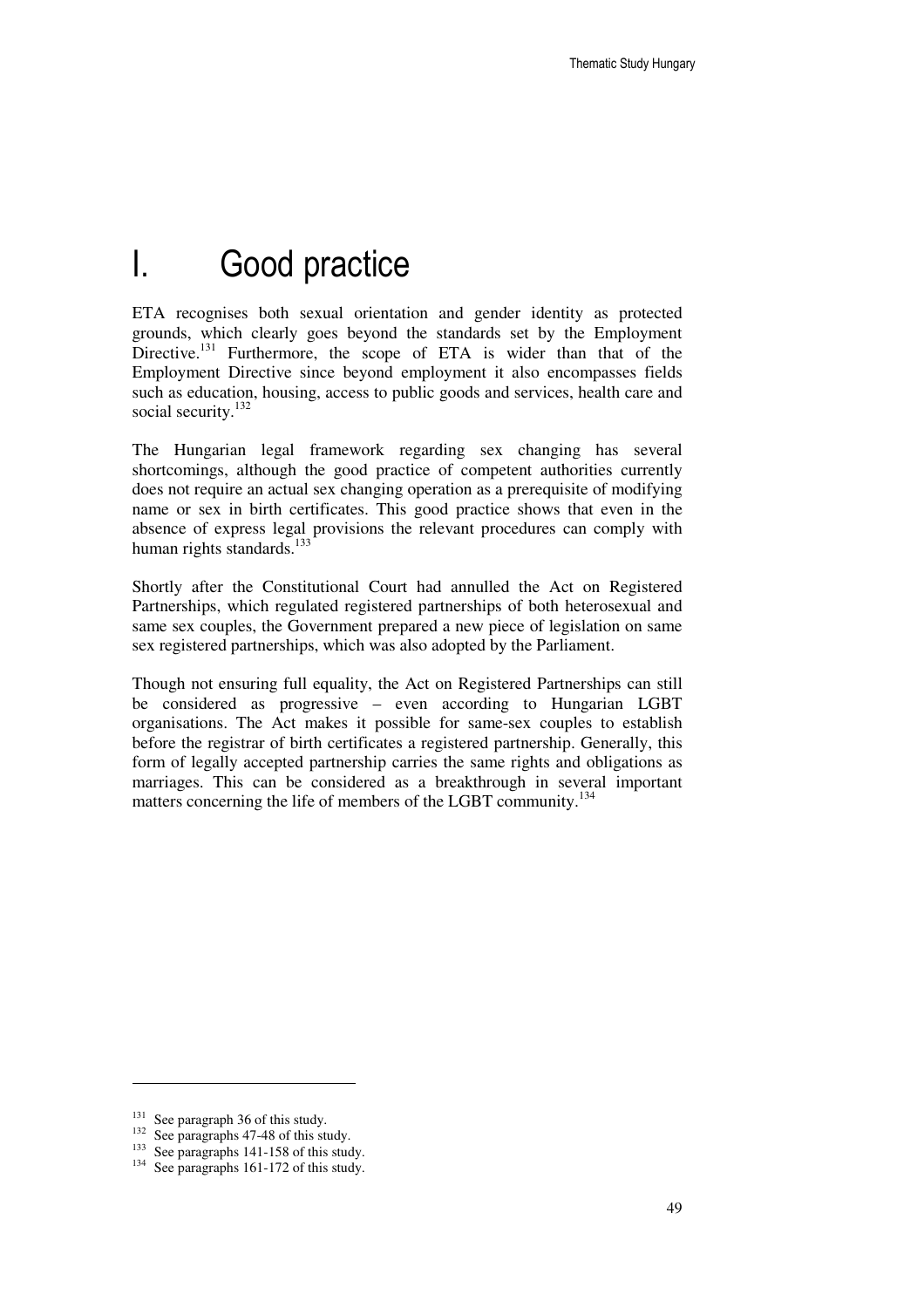# Annexes

Annex 1 – Presentation of case law

### Asylum and Subsidiary Protection

| <b>Case title</b>        | Algerian asylum seeker (case No.: 106-1-25433/9/04-M)                                                                                                                                                                                                                                                                                                                                                                                                                                                                                                                                                                                                       |
|--------------------------|-------------------------------------------------------------------------------------------------------------------------------------------------------------------------------------------------------------------------------------------------------------------------------------------------------------------------------------------------------------------------------------------------------------------------------------------------------------------------------------------------------------------------------------------------------------------------------------------------------------------------------------------------------------|
| <b>Decision date</b>     | 21.06.2004                                                                                                                                                                                                                                                                                                                                                                                                                                                                                                                                                                                                                                                  |
| <b>Reference details</b> | Bevándorlási és Állampolgársági Hivatal (BÁH) – [Office of Immigration and Nationality (OIN)]                                                                                                                                                                                                                                                                                                                                                                                                                                                                                                                                                               |
| Key facts of the case    | The Algerian applicant worked as a model and hairdresser in his country of origin. He only had friends<br>amongst his colleagues. According to his statements because of his lifestyle his sexual orientation was<br>obviously identifiable. Once the villa where a fashion show took place was burned down as a threat<br>against homosexuals. His best friends were shot later, he also received serious threats so the applicant<br>realised he had to leave his country Due to his lifestyle it was evident that he did not have the possibility<br>to avoid serious punishment according to the Algerian criminal code, which penalises homosexuality. |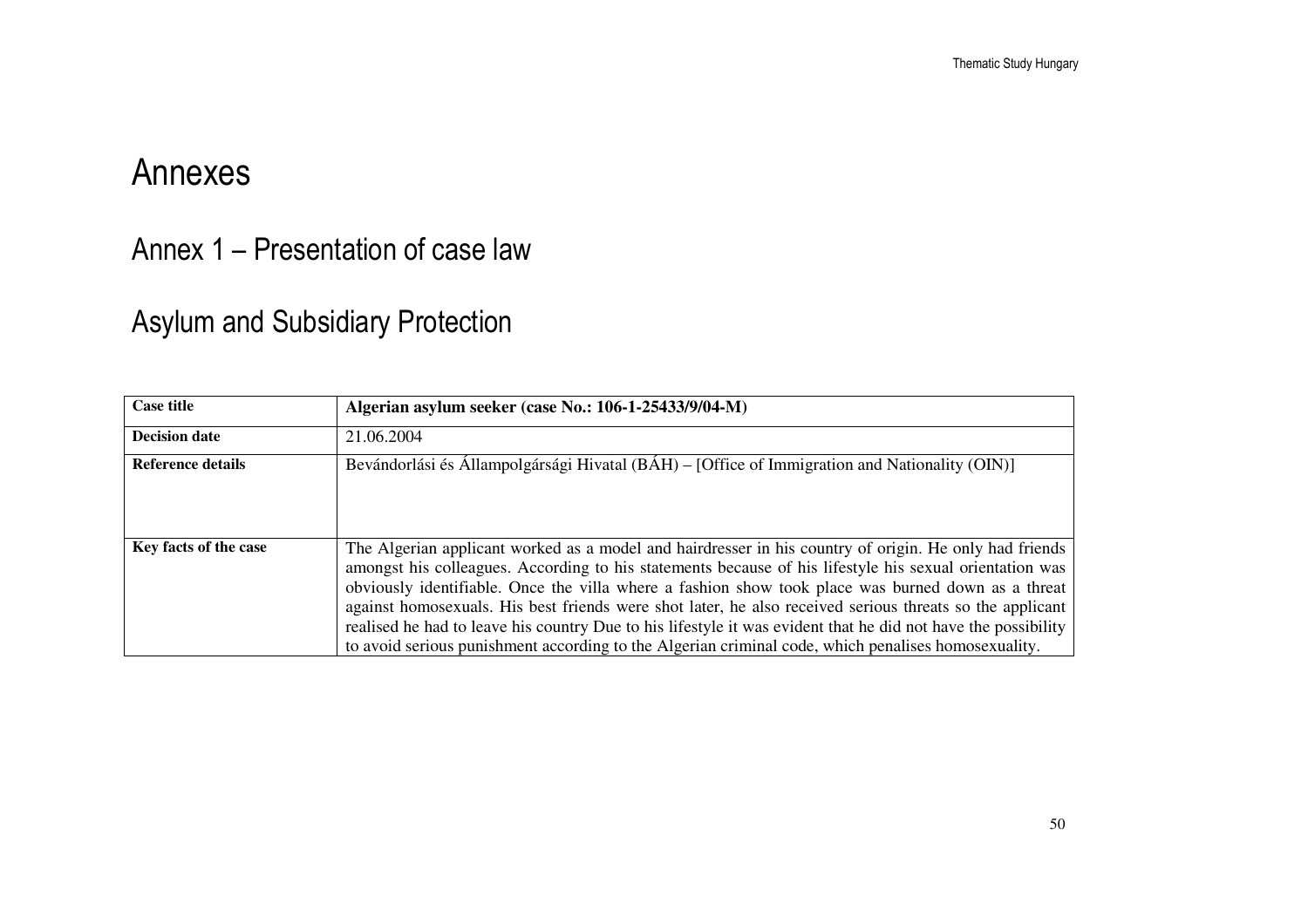| Main<br>reasoning/argumentation                                                   | Due to the fact that Algerian criminal code penalises homosexuality and that the applicant has been<br>seriously threatened his asylum claim had to be considered well founded under 1951 Geneva<br>Convention. |
|-----------------------------------------------------------------------------------|-----------------------------------------------------------------------------------------------------------------------------------------------------------------------------------------------------------------|
| Key issues (concepts,<br>interpretations) clarified by<br>the case                | In this case the authority accepted the reasoning that someone who works as a model, whose profession<br>is hardly tolerated in Islamic countries, cannot renounce his sexual orientation.                      |
| <b>Results (sanctions) and key</b><br>consequences or implications<br>of the case | The applicant was recognised as refugee on 21.06.2004.                                                                                                                                                          |

| <b>Case title</b>        | Algerian asylum seeker (case No.: 106-1-9320/40/07-M)                                                      |
|--------------------------|------------------------------------------------------------------------------------------------------------|
|                          |                                                                                                            |
| <b>Decision date</b>     | 2007                                                                                                       |
| <b>Reference details</b> | Bevándorlási és Állampolgársági Hivatal (BÁH) – [Office of Immigration and Nationality (OIN)]              |
|                          |                                                                                                            |
|                          |                                                                                                            |
|                          |                                                                                                            |
|                          |                                                                                                            |
|                          |                                                                                                            |
| Key facts of the case    | The Algerian applicant revealed his concealed sexual orientation to one of his colleagues who was          |
|                          | thought to be a friend. However, this friend presumably had close connections to an extremist Islamic      |
|                          | terrorist group Salafiste (the activity of which has been increasing in the region), and informed them     |
|                          | about this. He received serious threats after that from this terrorist group, and tried to avoid them by   |
|                          | moving to another city. Despite his efforts, the group found him again, and caught him in the street, and  |
|                          | threatened to kill him if he does not renounce his sexual orientation. The local criminal code penalises   |
|                          | homosexuality, and though the state authorities do not persecute such persons directly if they are able to |
|                          | keep this characteristic hidden, no protection might have been expected from them either in such case, so  |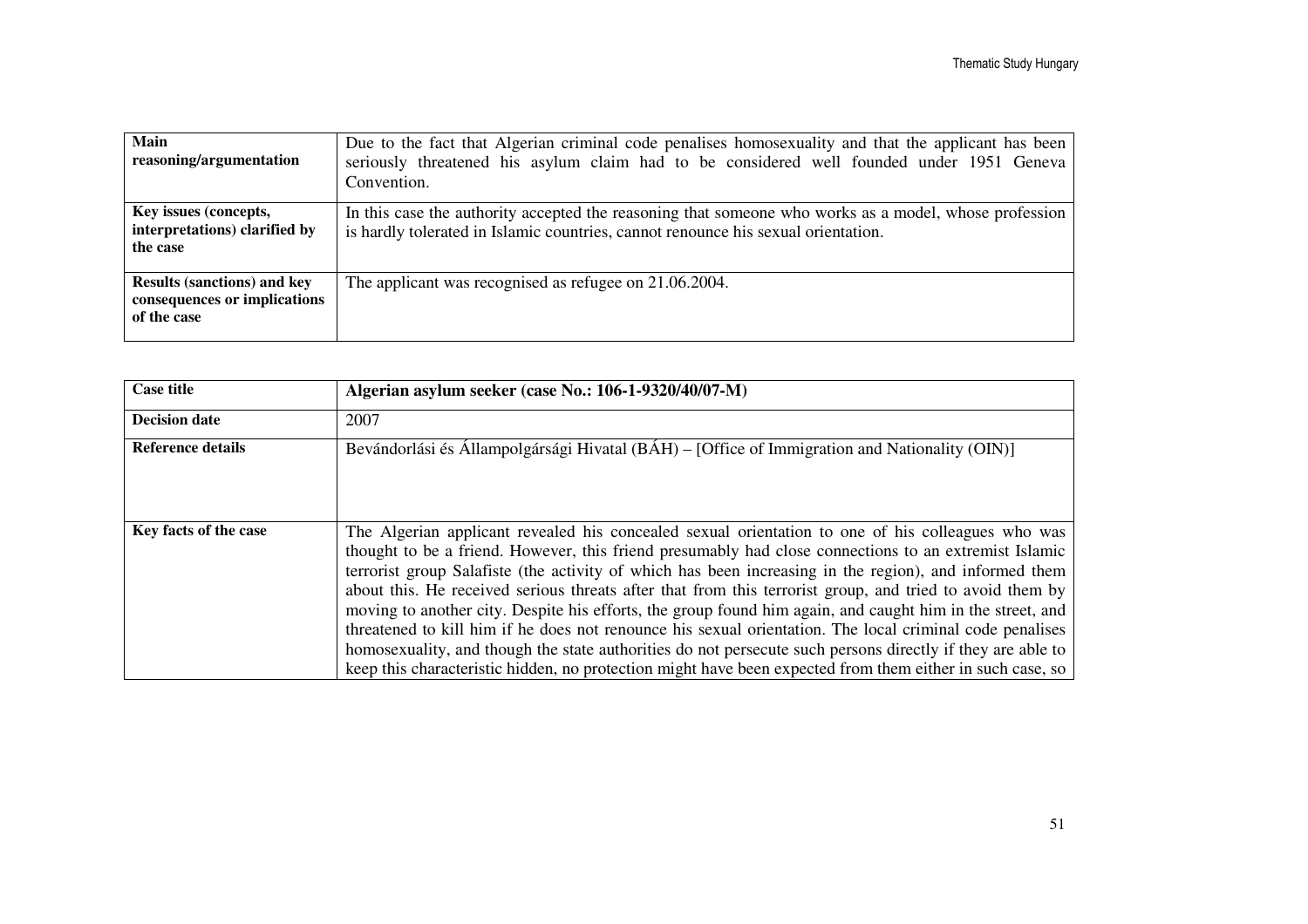|                                                                                   | the chose to leave the country.                                                                                                                                                                                 |
|-----------------------------------------------------------------------------------|-----------------------------------------------------------------------------------------------------------------------------------------------------------------------------------------------------------------|
| Main<br>reasoning/argumentation                                                   | Due to the fact that Algerian criminal code penalises homosexuality and that the applicant has been<br>seriously threatened his asylum claim had to be considered well founded under 1951 Geneva<br>Convention. |
| Key issues (concepts,<br>interpretations) clarified by<br>the case                | Sexual orientation qualifies as ground of persecution in asylum matters.                                                                                                                                        |
| <b>Results (sanctions) and key</b><br>consequences or implications<br>of the case | The applicant was granted refugee status in 2007.                                                                                                                                                               |

| <b>Case title</b>                                   | Iranian asylum seeker (case No.: 106-5-362/32/2006-M)                                                                                                                                                                                                                                                                                           |
|-----------------------------------------------------|-------------------------------------------------------------------------------------------------------------------------------------------------------------------------------------------------------------------------------------------------------------------------------------------------------------------------------------------------|
| <b>Decision date</b>                                | 12.04.2006                                                                                                                                                                                                                                                                                                                                      |
| Reference details                                   | Bevándorlási és Állampolgársági Hivatal (BÁH) – [Office of Immigration and Nationality (OIN)]                                                                                                                                                                                                                                                   |
| Key facts of the case<br>$(max. 500 \text{ chars})$ | The 18 years old Iranian client claimed asylum on the basis of persecution for reasons of membership of<br>a particular social group. He had homosexual relationships in his country of origin and once his sister-in-<br>law saw them together and called the police. Simultaneously the client was an activist of a Christian<br>association. |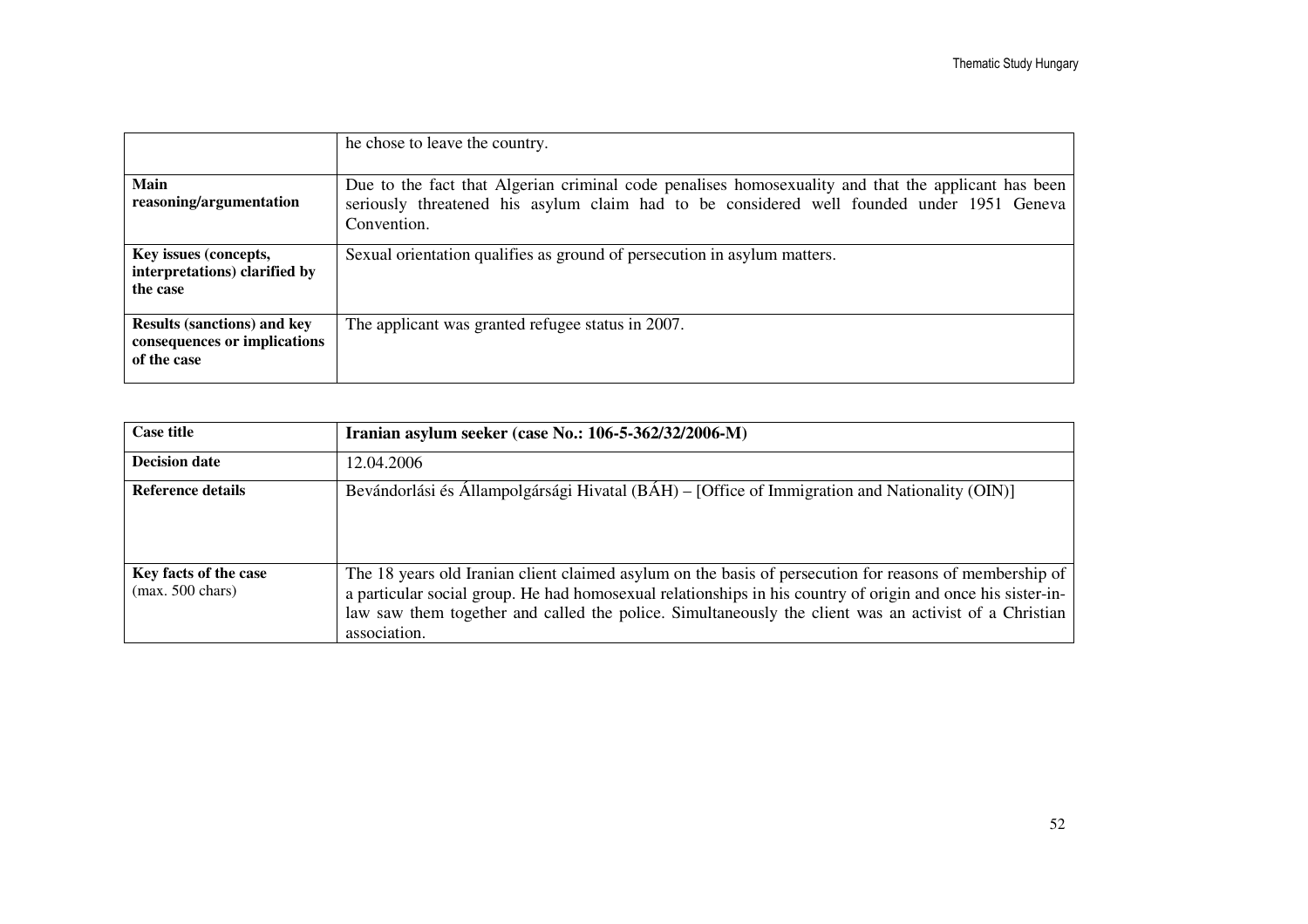| Main                               | Due to his homosexuality he had to face discrimination, harassment and even potential death penalty in   |
|------------------------------------|----------------------------------------------------------------------------------------------------------|
| reasoning/argumentation            | his country of origin. According to the latest country of origin information, homosexual orientation can |
|                                    | be considered as the ground of persecution as a member of a particular social group. Also apostasy is    |
|                                    | severely punished by Iranian law, therefore these circumstances had to be taken into consideration in    |
|                                    | favour of the applicant.                                                                                 |
| Key issues (concepts,              | Psychiatric examination of homosexuality lead to controversial results, two experts stated that the      |
| interpretations) clarified by      | applicant showed 'signs' of homosexual orientation while the third expert concluded that his sexual      |
| the case                           | evolution was rather heterosexual. This example proved that sexual orientation cannot be subject of      |
|                                    | medical evaluation and treated as psychiatric diseases.                                                  |
| <b>Results (sanctions) and key</b> | The client was recognised as refugee on 12.04.2006.                                                      |
| consequences or implications       |                                                                                                          |
| of the case                        |                                                                                                          |
|                                    |                                                                                                          |

### Criminal law, hate speech

| <b>Case title</b>                                   | National Radio and Television Commission case (case No.: 2005/2009 (XII.16.) ORTT határozat)                                                                                                                |
|-----------------------------------------------------|-------------------------------------------------------------------------------------------------------------------------------------------------------------------------------------------------------------|
| <b>Decision date</b>                                | 16.12.2009                                                                                                                                                                                                  |
| Reference details                                   | <i>Országos Rádió és Televízió Testület</i> (ORTT) – [National Radio and Television Commission]                                                                                                             |
| Key facts of the case<br>$(max. 500 \text{ chars})$ | On 18.07.2009 in the television show <i>Képtelenségek</i> (Absurdities) on radical EchoTv the host and the<br>guests of the program made statements concerning the LGBT community in Hungary. The guests in |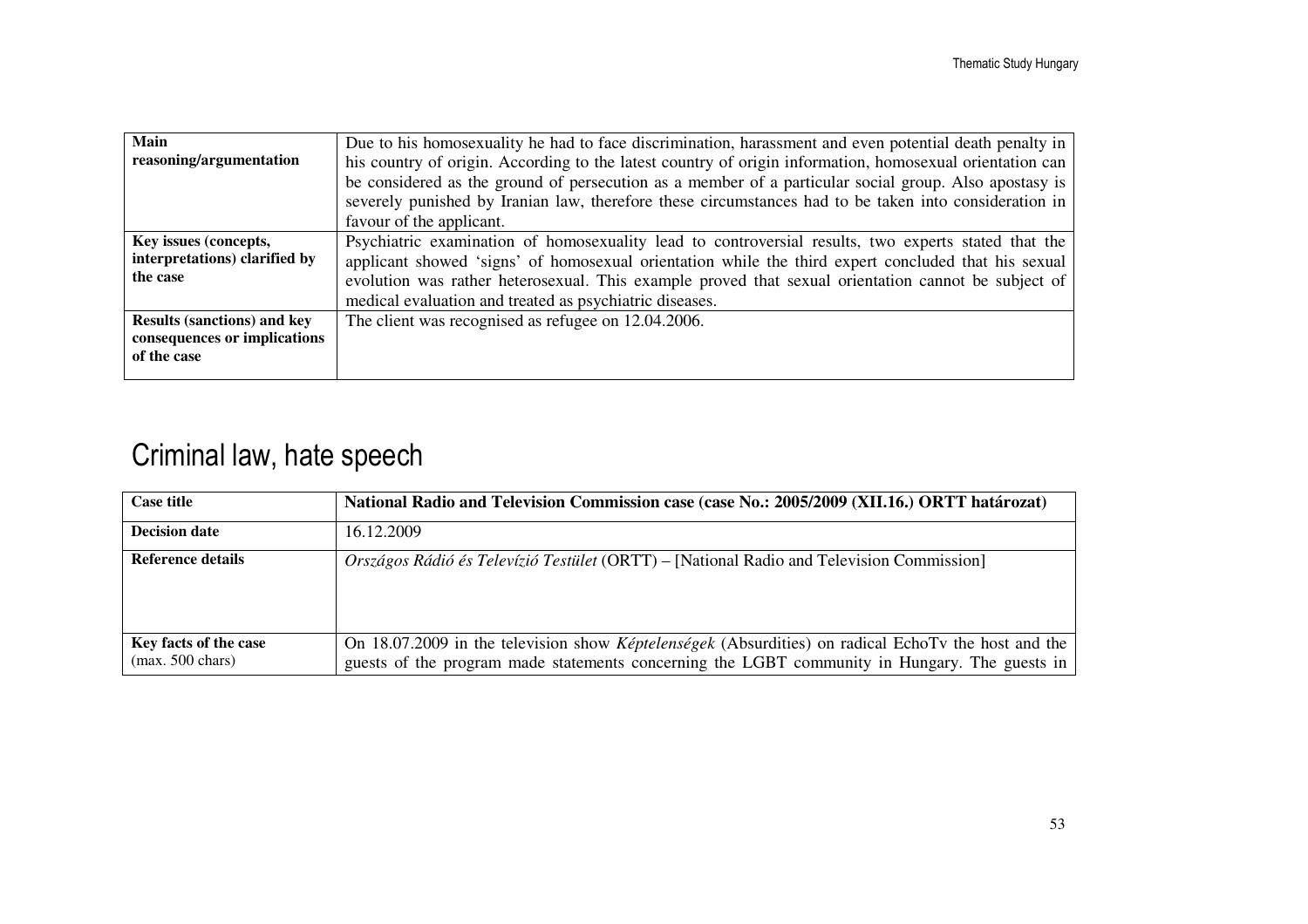|                                    | relation to LGBT rights talked about 'decaying, destroying the society'. They referred to the participants<br>of the Gay Pride March as people with the 'most disgusting and distasteful' attitude. LGBT persons were<br>called 'destructive parasites' and were compared to cancerous cells that are automatically rejected from<br>the body.<br>A statement from the Chief of National Police in relation to the Hungarian Guard, an extremist<br>movement, was broadcasted in the framework of the program. The statement was intentionally<br>misinterpreted and was brought into connection with the Gay Pride March.<br>A further statement of one guest was capable of making the impression that 'the civilization of gays' and<br>the 'civilization of white Christians' cannot exist together and one of the two should disappear. |
|------------------------------------|----------------------------------------------------------------------------------------------------------------------------------------------------------------------------------------------------------------------------------------------------------------------------------------------------------------------------------------------------------------------------------------------------------------------------------------------------------------------------------------------------------------------------------------------------------------------------------------------------------------------------------------------------------------------------------------------------------------------------------------------------------------------------------------------------------------------------------------------|
| <b>Main</b>                        | The Commission in its decision concluded that the statements in the television show were capable of                                                                                                                                                                                                                                                                                                                                                                                                                                                                                                                                                                                                                                                                                                                                          |
| reasoning/argumentation            | stirring up hatred against gays and violated their human rights. Thus, they violated Article 3(2) of the                                                                                                                                                                                                                                                                                                                                                                                                                                                                                                                                                                                                                                                                                                                                     |
|                                    | Radio and Television Act. The Commission stated that the said article does not mean that in television                                                                                                                                                                                                                                                                                                                                                                                                                                                                                                                                                                                                                                                                                                                                       |
|                                    | and radio programs there wouldn't be place for debate or criticism. The aim of that article is to prevent<br>that the television and the radio become an 'amplifier' of those who call for discrimination.                                                                                                                                                                                                                                                                                                                                                                                                                                                                                                                                                                                                                                   |
|                                    |                                                                                                                                                                                                                                                                                                                                                                                                                                                                                                                                                                                                                                                                                                                                                                                                                                              |
| Key issues (concepts,              | The case helps to clarify what kind of statements amount to hate speech in television and radio                                                                                                                                                                                                                                                                                                                                                                                                                                                                                                                                                                                                                                                                                                                                              |
| interpretations) clarified by      | broadcasting.                                                                                                                                                                                                                                                                                                                                                                                                                                                                                                                                                                                                                                                                                                                                                                                                                                |
| the case                           |                                                                                                                                                                                                                                                                                                                                                                                                                                                                                                                                                                                                                                                                                                                                                                                                                                              |
| <b>Results (sanctions) and key</b> | The television company had to interrupt its broadcasting for 90 minutes and had to screen a message                                                                                                                                                                                                                                                                                                                                                                                                                                                                                                                                                                                                                                                                                                                                          |
| consequences or implications       | during that time containing the main finding of the Commission's decision.                                                                                                                                                                                                                                                                                                                                                                                                                                                                                                                                                                                                                                                                                                                                                                   |
| of the case                        |                                                                                                                                                                                                                                                                                                                                                                                                                                                                                                                                                                                                                                                                                                                                                                                                                                              |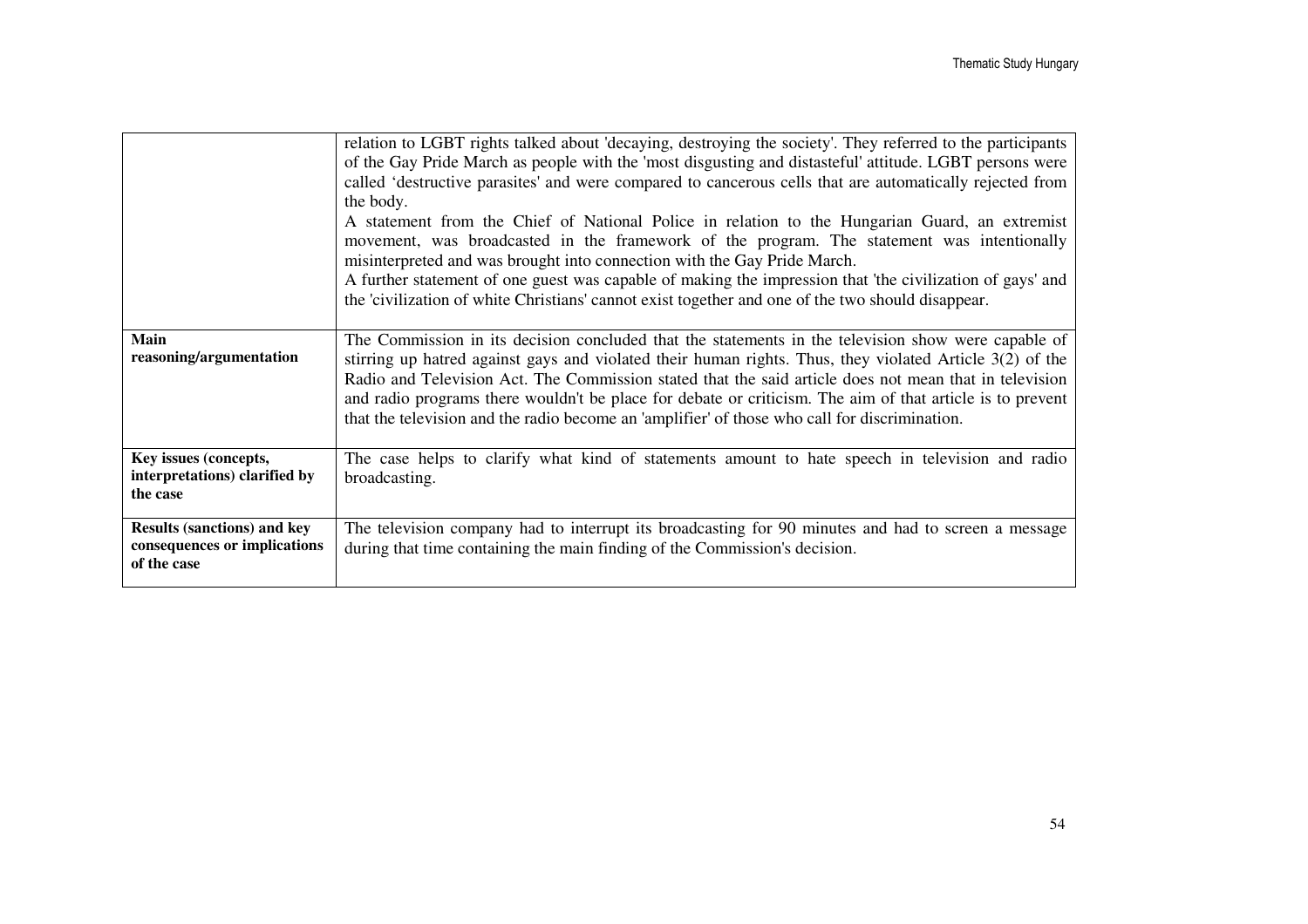### Miscellaneous cases

| <b>Case title</b>               | Háttér Társaság a Melegekért [Háttér Support Society for Gays and Lesbians] v. Károli Gáspár                                                                                                                                                                                                                                                                                                                                                                                                                                                                                                                                                                                                                                                                                         |  |
|---------------------------------|--------------------------------------------------------------------------------------------------------------------------------------------------------------------------------------------------------------------------------------------------------------------------------------------------------------------------------------------------------------------------------------------------------------------------------------------------------------------------------------------------------------------------------------------------------------------------------------------------------------------------------------------------------------------------------------------------------------------------------------------------------------------------------------|--|
|                                 | Református Egyetem [Gáspár Károli Calvinist University]                                                                                                                                                                                                                                                                                                                                                                                                                                                                                                                                                                                                                                                                                                                              |  |
| <b>Decision date</b>            | 08.06.2005                                                                                                                                                                                                                                                                                                                                                                                                                                                                                                                                                                                                                                                                                                                                                                           |  |
| <b>Reference details</b>        | Legfelsőbb Bíróság [Supreme Court] acting as extraordinary review court                                                                                                                                                                                                                                                                                                                                                                                                                                                                                                                                                                                                                                                                                                              |  |
| Key facts of the case           | After dismissing a theology student who had confessed his homosexuality to one of his professors, the<br>Faculty Council of the Theological Faculty of the defendant published a general declaration on<br>10.10.2003, claiming that the church may not approve the education, recruitment and employment of<br>pastors and teachers of religion who conduct a homosexual way of life. The plaintiff brought an <i>actio</i><br><i>popularis</i> claim against the university requesting the court to declare that the defendant's published<br>opinion violated the right of homosexuals as a social group to equal treatment, to withdraw its<br>declaration as well as to pay punitive damages. Both the first and second instance courts rejected the<br>claim of the plaintiff. |  |
| Main<br>reasoning/argumentation | The Court accepted the claimant's argument that even the proving of an abstract disadvantage may be<br>sufficient for the establishment of discrimination and the shifting of the burden of proof. However, it<br>took the stance that the denominational university is exempted from the obligation to abide by the<br>requirement of equal treatment by virtue of the general exempting rule of the ETA [Article 7 (2)],<br>according to which an action based on a protected characteristic 'shall not be taken to violate the<br>requirement of equal treatment if it is found by objective consideration to have a reasonable ground<br>directly related to the relevant legal relation'.                                                                                       |  |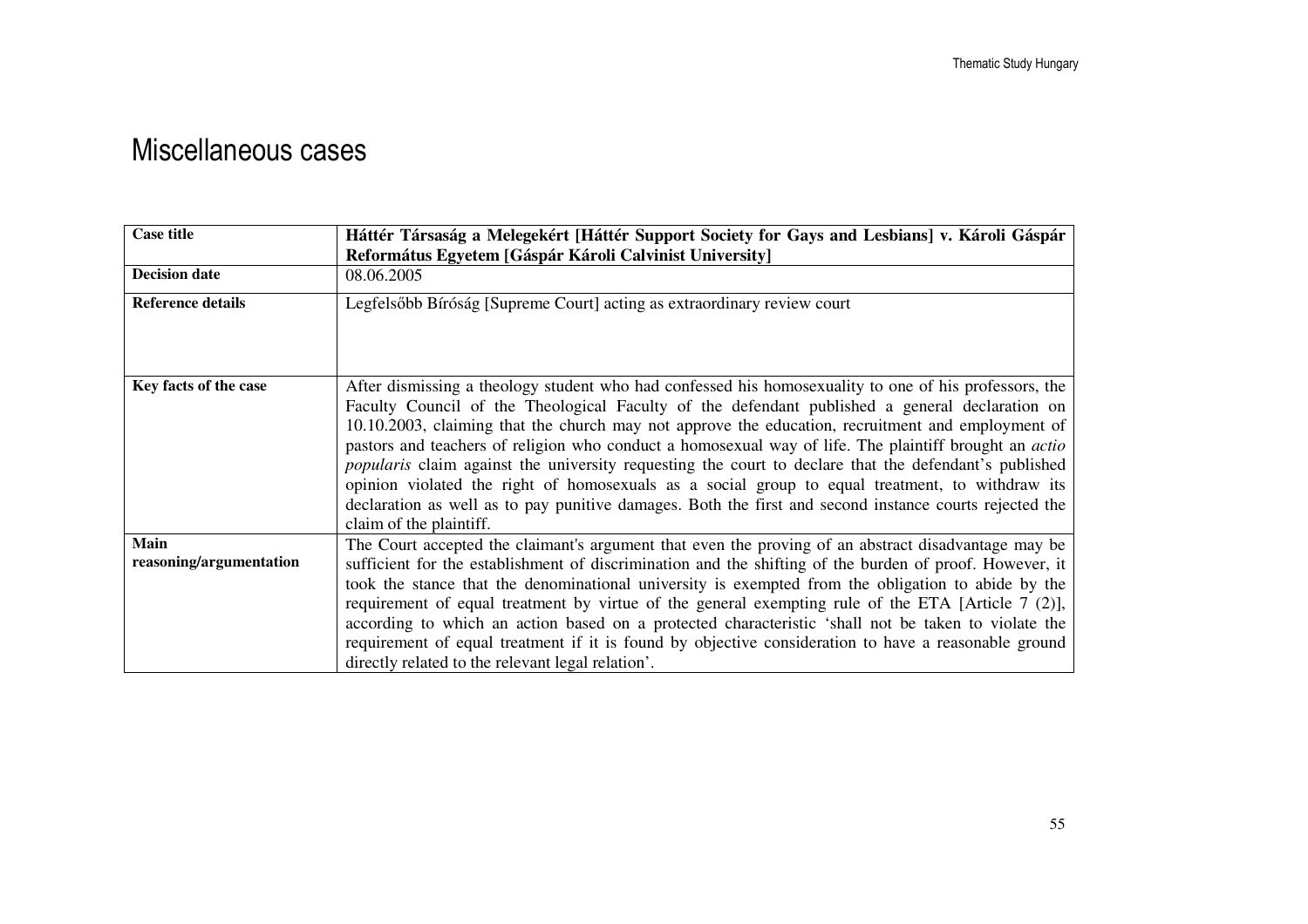| Key issues (concepts,<br>interpretations) clarified by<br>the case                | Requirements of the shifting of the burden of proof and those of objective justification of discrimination<br>in the case of denominational universities were clarified.                                                                                                                                                                                                                                               |
|-----------------------------------------------------------------------------------|------------------------------------------------------------------------------------------------------------------------------------------------------------------------------------------------------------------------------------------------------------------------------------------------------------------------------------------------------------------------------------------------------------------------|
| <b>Results (sanctions) and key</b><br>consequences or implications<br>of the case | No sanctions were imposed on the defendant. The decision expresses that in the case of a denominational<br>university, it may objectively be considered to be reasonable to exclude homosexuals from theological<br>education, taking in consideration the fact that later on they may become pastors (although this is not<br>inevitable, as students with a degree in theology do not automatically become pastors). |

| <b>Case title</b>               | Háttér Társaság a Melegekért [Háttér Support Society for Gays and Lesbians] v. Pepsi Sziget Kft.<br>[Pepsi Island ltd.]                                                                                                                                                                                                                                                                                                                                                                                                                                                                                                        |
|---------------------------------|--------------------------------------------------------------------------------------------------------------------------------------------------------------------------------------------------------------------------------------------------------------------------------------------------------------------------------------------------------------------------------------------------------------------------------------------------------------------------------------------------------------------------------------------------------------------------------------------------------------------------------|
| <b>Decision date</b>            | 2002                                                                                                                                                                                                                                                                                                                                                                                                                                                                                                                                                                                                                           |
| Reference details               | Budapest II. és III. Kerületi Bíróság $[2^{nd}$ and $3^{rd}$ District Court Budapest                                                                                                                                                                                                                                                                                                                                                                                                                                                                                                                                           |
| Key facts of the case           | The plaintiff intended to participate in Pepsi Island, a cultural/musical event in Budapest in the<br>framework of which it would have provided HIV/AIDS prevention services as well as awareness raising<br>of LGBT rights. After successful negotiations the defendant organiser denied the request referring to an<br>agreement that it concluded with the mayor and the leaders of the police in the relevant district. The<br>agreement stated that the parties did not want any kind of events related to homosexuals appearing in<br>Pepsi Island. The plaintiff asked the court to declare that the agreement is null. |
| Main<br>reasoning/argumentation | The court entertained the claim of the plaintiff and declared the agreement null reasoning that it violated<br>that anti-discrimination clause of the Constitution (Article 70/A) as it discriminated against gays and<br>lesbians. However, the court refused to impose a public interest fine on the defendant.                                                                                                                                                                                                                                                                                                              |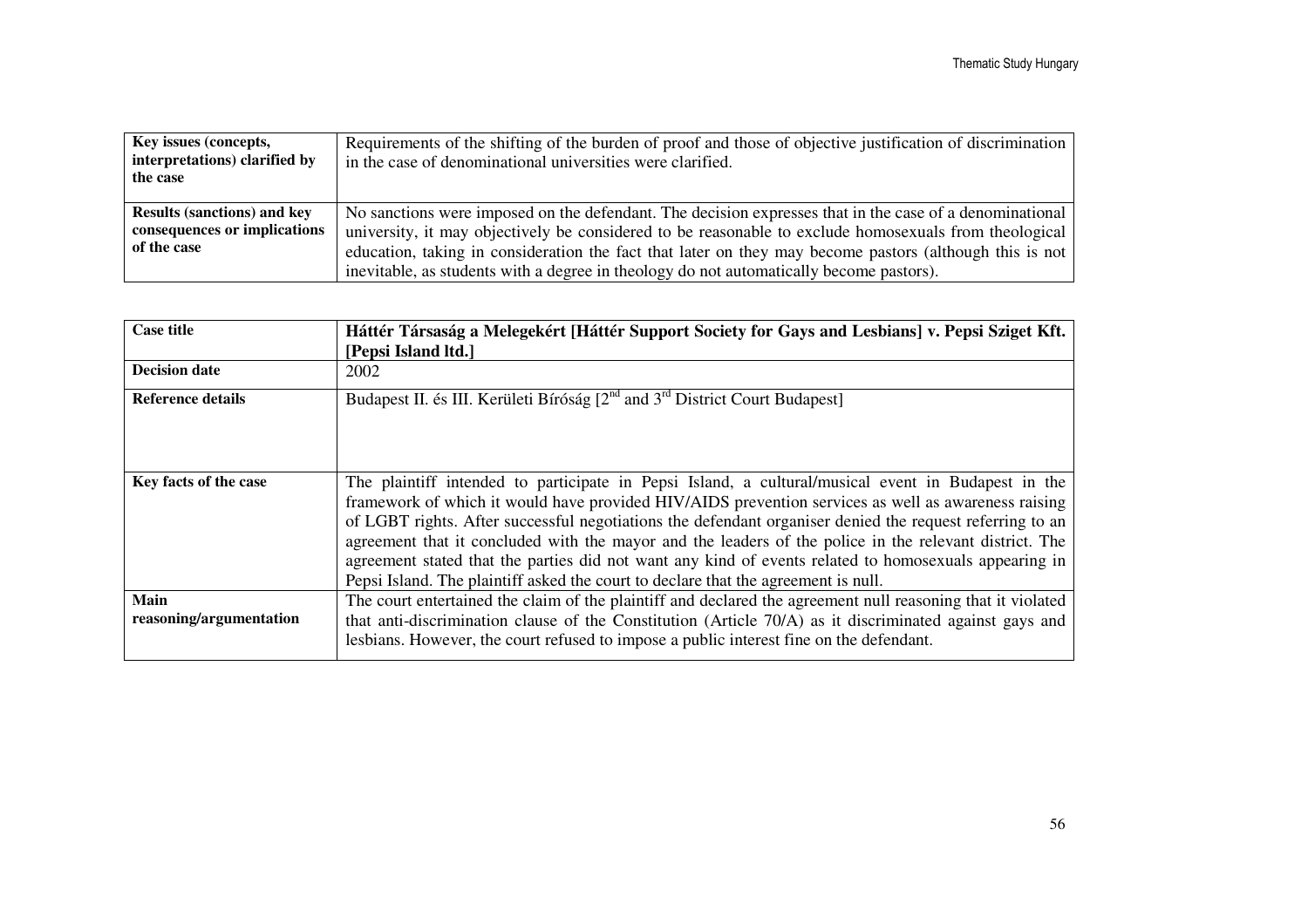| Key issues (concepts,                                                             | This case is the first and only documented case which established discrimination on the ground of sexual      |
|-----------------------------------------------------------------------------------|---------------------------------------------------------------------------------------------------------------|
| interpretations) clarified by                                                     | orientation. The judgment was delivered before the entering into force of the Equal Treatment Act thus        |
| the case                                                                          | the court had to refer to the relevant Article of the Constitution.                                           |
| <b>Results (sanctions) and key</b><br>consequences or implications<br>of the case | The court established discrimination on the ground of sexual orientation, but did not impose any<br>sanction. |

| <b>Case title</b>                                                  | Equal Treatment Authority case (Case No.: 102/2009.)                                                                                                                                                                                                                                                                                                      |
|--------------------------------------------------------------------|-----------------------------------------------------------------------------------------------------------------------------------------------------------------------------------------------------------------------------------------------------------------------------------------------------------------------------------------------------------|
| <b>Decision date</b>                                               | March 2009                                                                                                                                                                                                                                                                                                                                                |
| Reference details                                                  | Egyenlő Bánásmód Hatóság (EBH) [Equal Treatment Authority]                                                                                                                                                                                                                                                                                                |
| Key facts of the case                                              | The case concerned a person who intended to enrol in a dance school but was refused owing to the fact<br>that he was a gay rights activist who also appeared in the media. The head of the school who rejected his<br>enrolment referred to homosexuality as an aberration and told him that his activities would damage the<br>reputation of the school. |
| Main<br>reasoning/argumentation                                    | The Authority stated that the defendant dance school failed to put forward any reasonable justification<br>that would stand as a plausible explanation for the harm suffered by the applicant. Therefore, it<br>established discrimination based on sexual orientation.                                                                                   |
| Key issues (concepts,<br>interpretations) clarified by<br>the case | What constitutes objective justification in a discrimination case.                                                                                                                                                                                                                                                                                        |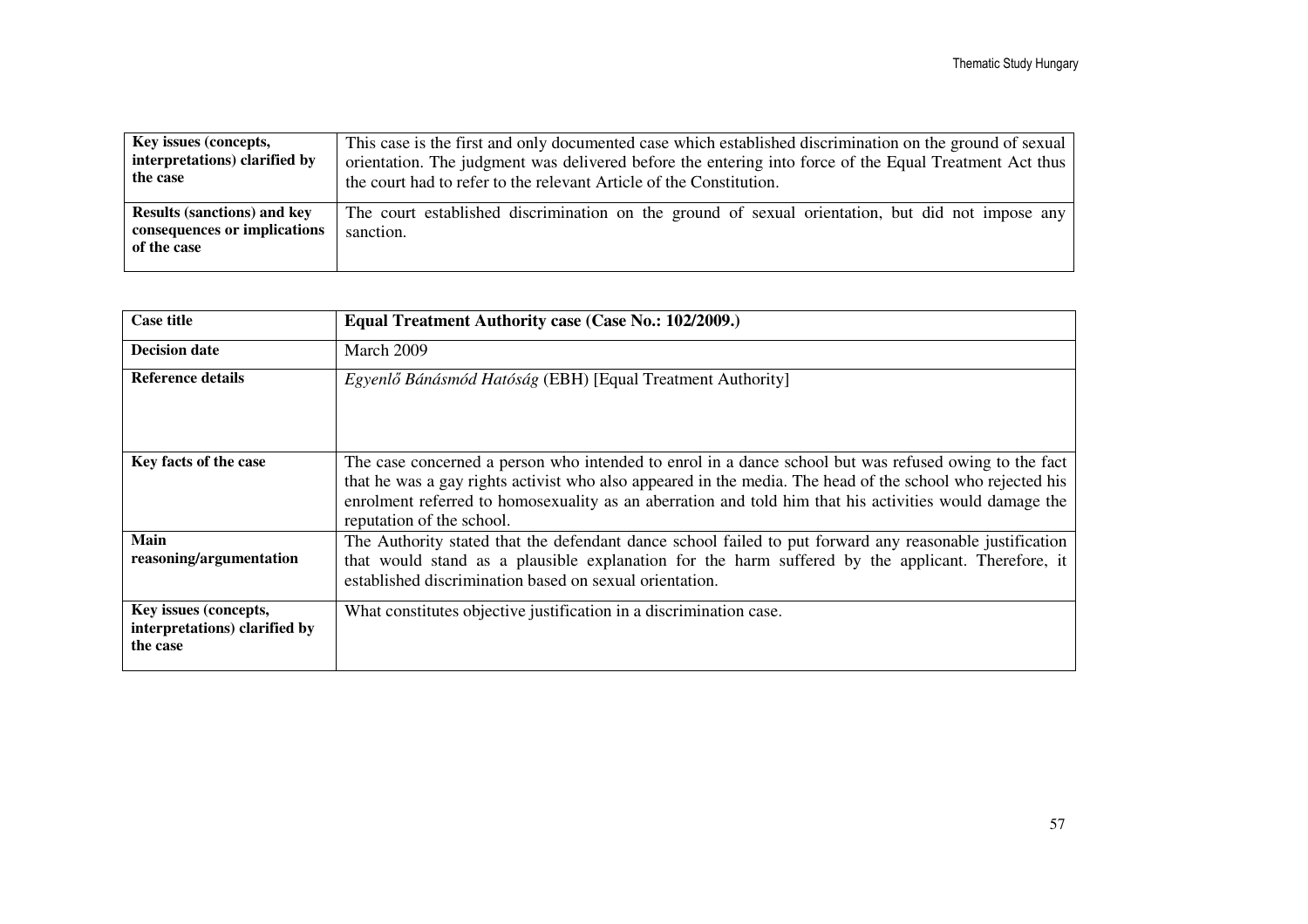| <b>Results (sanctions) and key</b> | It's the first and so far the only case in which the Equal Treatment Authority established discrimination |
|------------------------------------|-----------------------------------------------------------------------------------------------------------|
| consequences or implications       | on the ground of sexual orientation.                                                                      |
| of the case                        | Sanctions: The Authority ordered to publish its decision on its website for 6 months. Furthermore, it     |
|                                    | imposed a fine of HUF 200,000 (approx. EUR 740) on the defendant.                                         |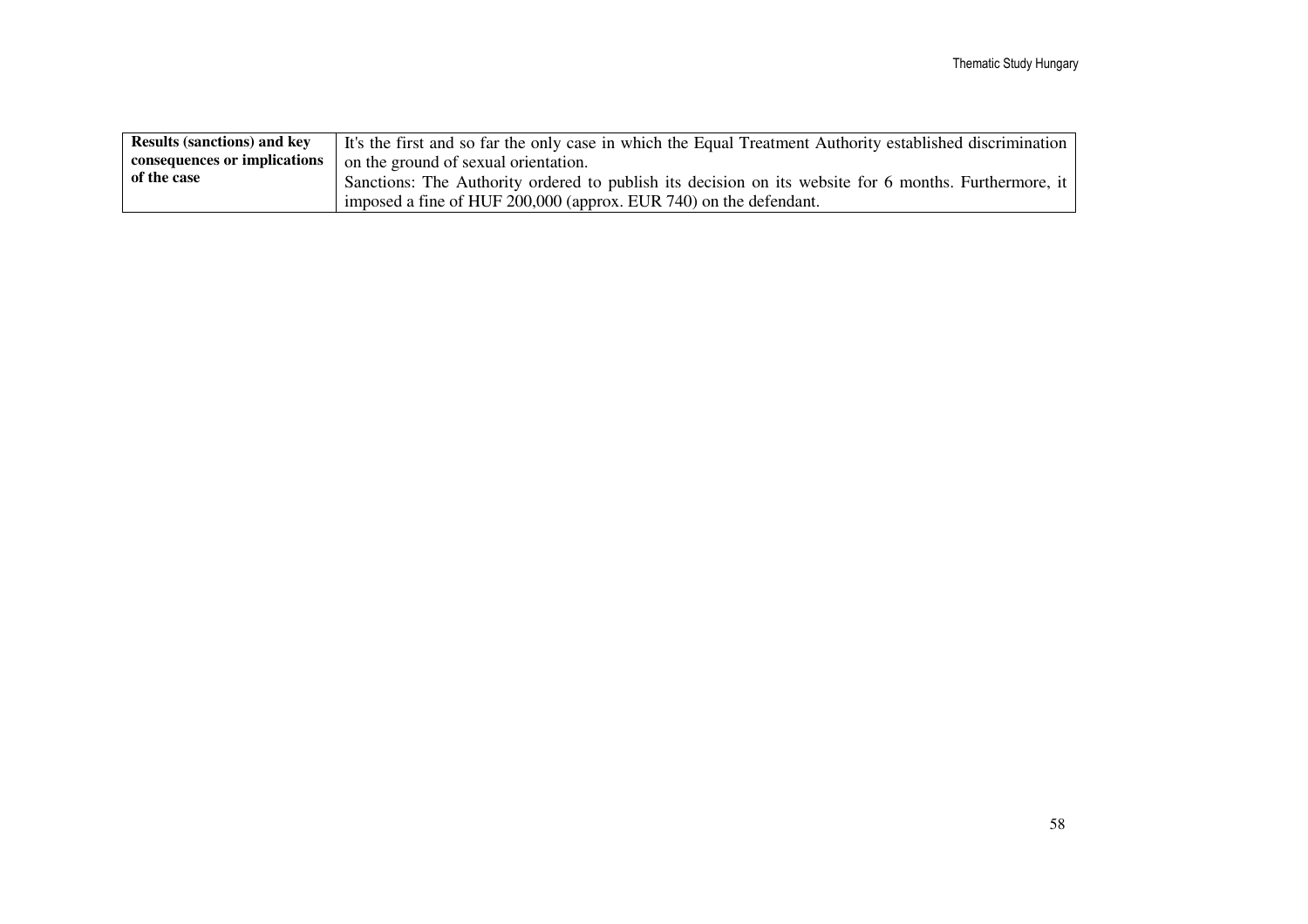## Annex 2 – Statistics

# Implementation of Employment Directive 2000/78/EC

Statistics provided by the *Egyenl*ő *Bánásmód Hatóság* (EBH) [Equal Treatment Authority] on the basis of the Senior Expert's request can be assessed as follows:

|                                                                                 | 2005 | 2006 | 2007 | 2008      | 2009                        |
|---------------------------------------------------------------------------------|------|------|------|-----------|-----------------------------|
| Total complaints<br>of discrimination<br>on the ground of<br>sexual orientation | 2    | 2    | 2    | 5         | 9                           |
| Total finding of<br>discrimination<br>not confirmed                             | 2    | 2    | 2    | $0^{135}$ | $\mathcal{D}_{\mathcal{L}}$ |
| Total finding of<br>discrimination<br>confirmed                                 | 0    | 0    | 0    | $0^{136}$ | 3                           |

# Transgender Issues

The *Igazságügyi és Rendészeti Minisztérium (IRM)* [Ministry of Justice and Law Enforcement] provided the Senior Expert with the following statistics; however these figures only show how many persons had their name and sex changed in birth certificates.<sup>137</sup>

<sup>&</sup>lt;sup>135</sup> According to the information provided by the Equal Treatment Authority on 19.02.2010, no decisions were issued in the complaints of 2008 as the complainants either remained anonymous or requested only information.

<sup>136</sup> See footnote 134.

<sup>&</sup>lt;sup>137</sup> According to the information provided by the Ministry of Justice and Law Enforcement (IRM) on 26 February 2010, the number of requests concerning sex and name changes was 12